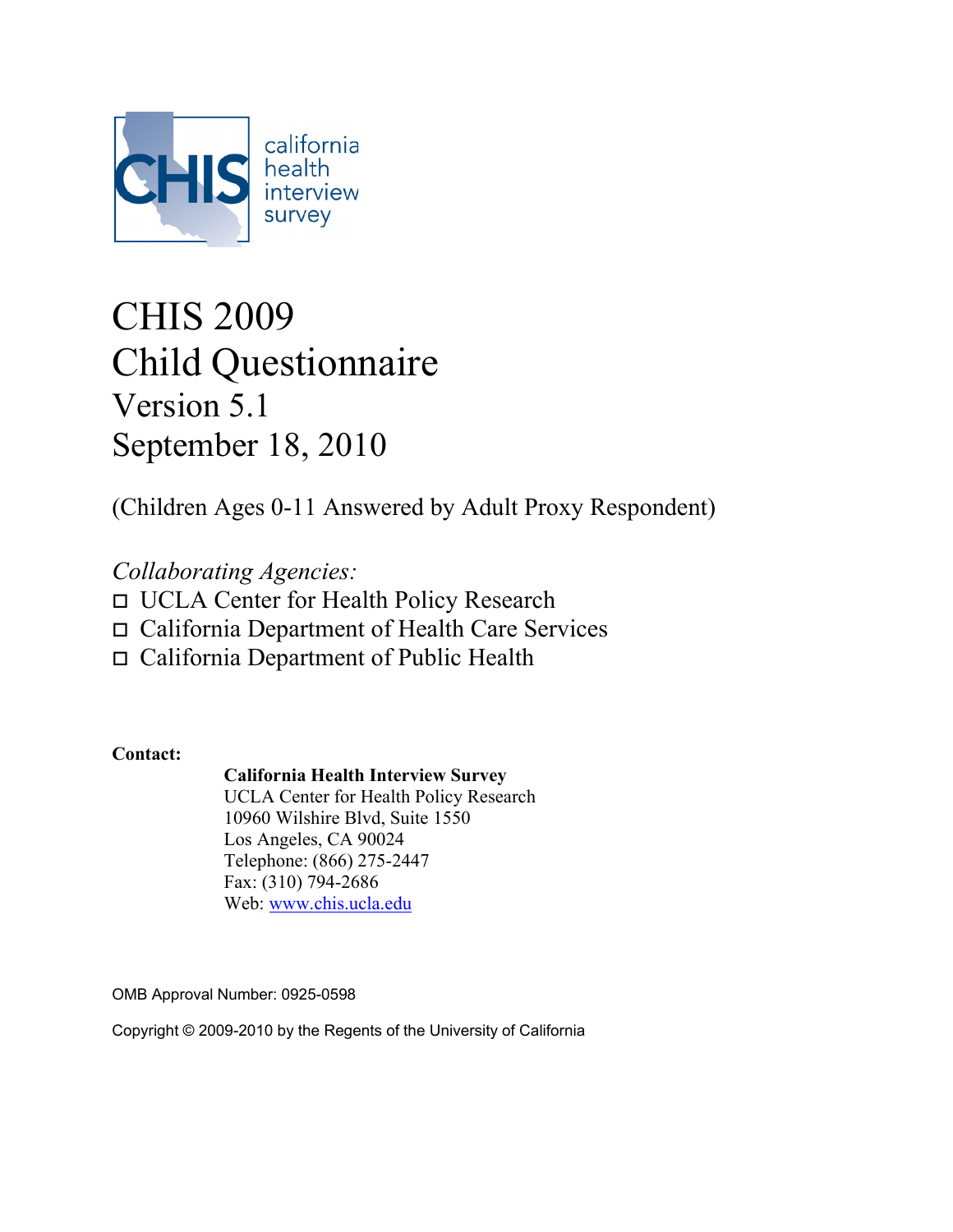### **Table of Contents**

| SECTION A - DEMOGRAPHICS PART I, HEALTH CONDITIONS 4       |    |
|------------------------------------------------------------|----|
|                                                            |    |
|                                                            |    |
|                                                            |    |
|                                                            |    |
|                                                            |    |
|                                                            |    |
|                                                            |    |
|                                                            |    |
|                                                            |    |
|                                                            |    |
|                                                            |    |
|                                                            |    |
|                                                            |    |
|                                                            |    |
|                                                            |    |
|                                                            |    |
|                                                            |    |
|                                                            |    |
|                                                            |    |
|                                                            |    |
|                                                            |    |
|                                                            |    |
|                                                            |    |
|                                                            |    |
|                                                            |    |
|                                                            |    |
|                                                            |    |
|                                                            |    |
| SECTION F-PARENTAL INVOLVEMENT, CONCERNS, MENTAL HEALTH 25 |    |
|                                                            |    |
|                                                            |    |
|                                                            |    |
|                                                            |    |
|                                                            |    |
|                                                            |    |
| SECTION G - CHILD CARE, NEIGHBORHOOD COHESION              | 33 |
|                                                            |    |
|                                                            |    |
|                                                            |    |
|                                                            |    |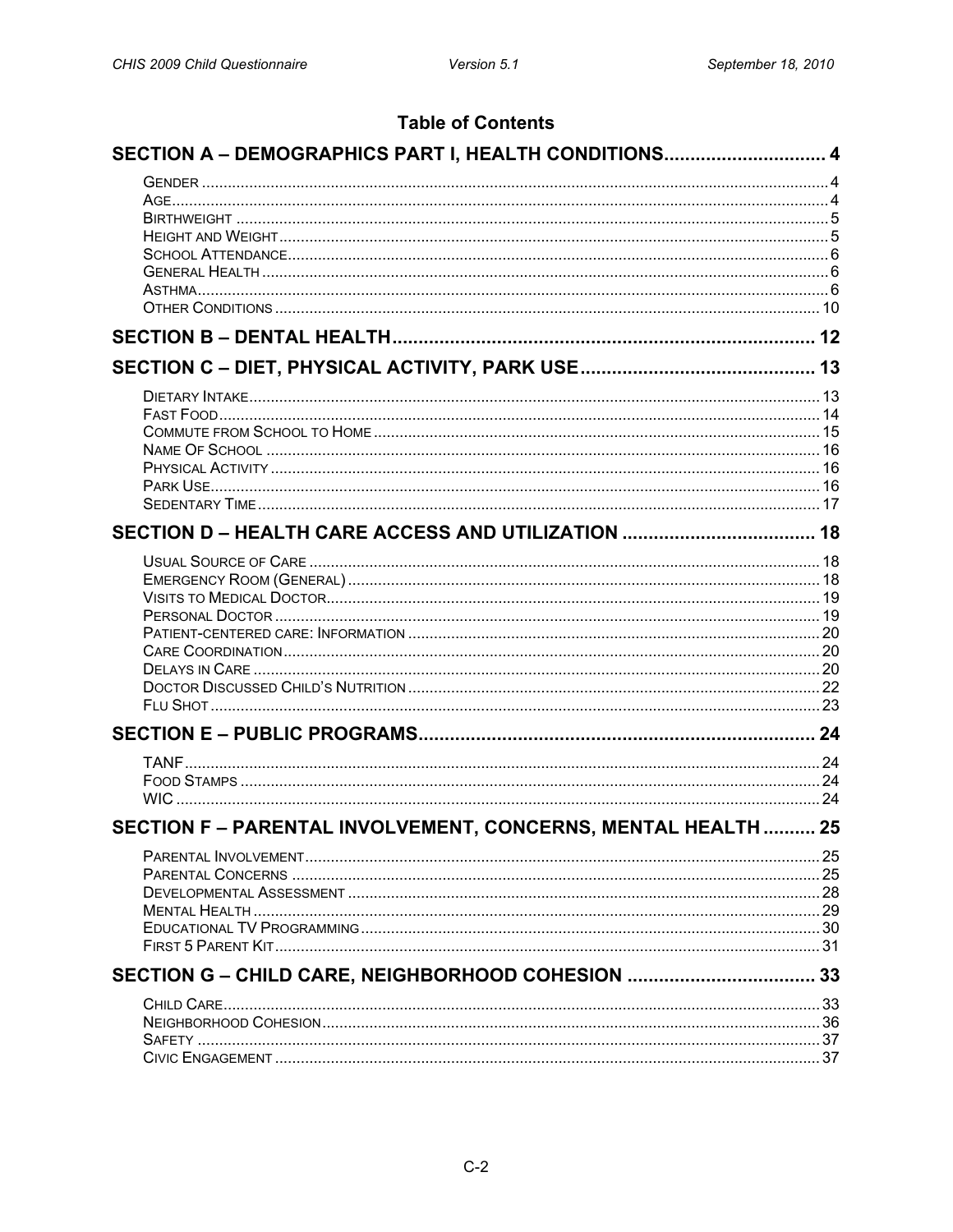NOTE: Each question in the CHIS questionnaires (adult, child, and adolescent) has a unique, sequential question number by section that follows the administration of the survey. In addition, the variable name (in the CHIS data file) associated with a question, appears in a box beneath the question number. Please consult the CHIS 2009 Data Dictionaries for additional information on variables, the population universe answering a specific question, and data file content.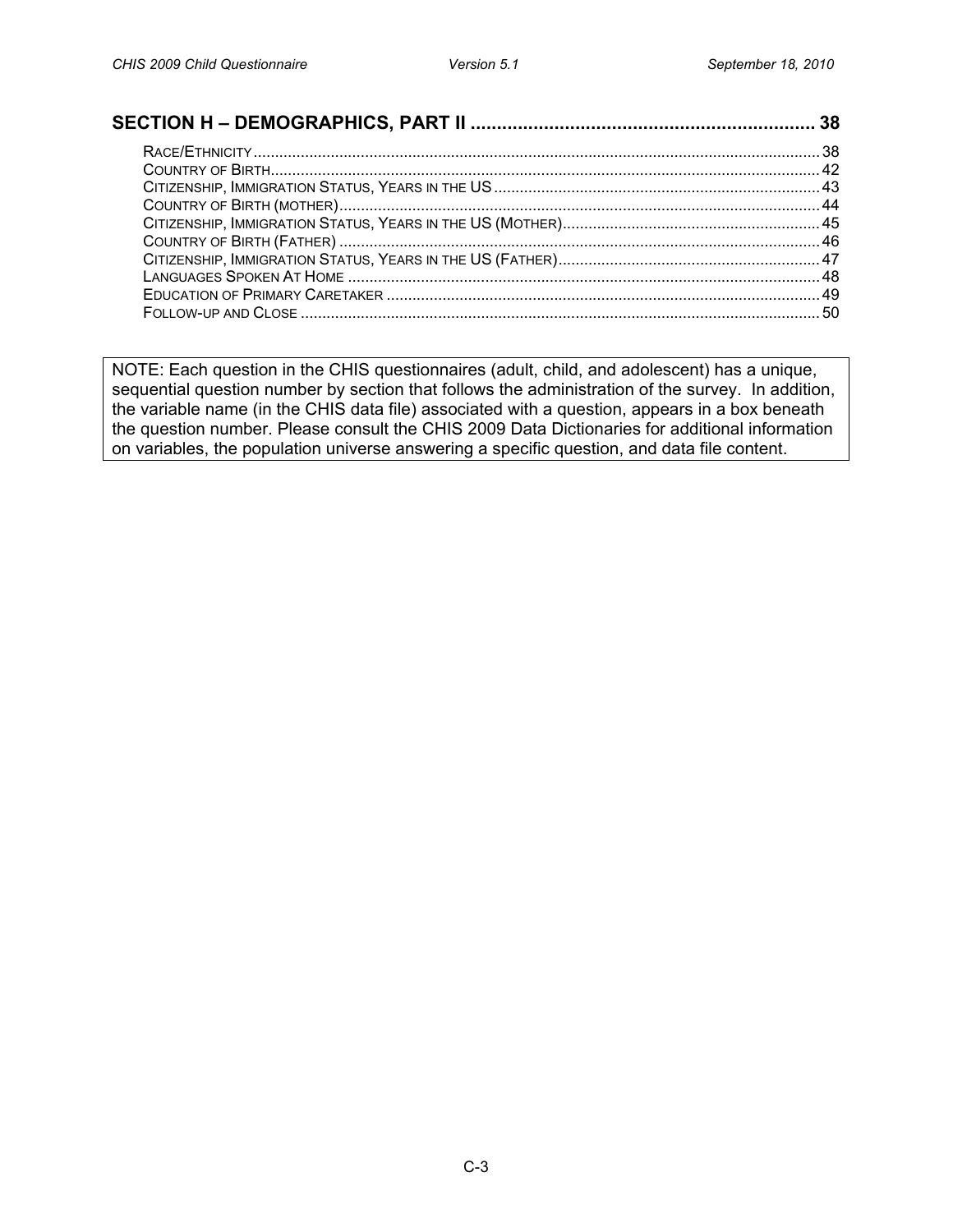## **Section A – Demographics Part I, Health Conditions**

<span id="page-3-2"></span><span id="page-3-1"></span><span id="page-3-0"></span>

|                      | PROGRAMMING NOTE QC09_A1:<br>SET CADATE = CURRENT DATE (YYYYMMDD);<br>IF AR = MKA AND GENDER OF CHILD IS KNOWN, SKIP TO QC09_A2;<br>ELSE CONTINUE WITH QC09_A1 |                                                                                         |
|----------------------|----------------------------------------------------------------------------------------------------------------------------------------------------------------|-----------------------------------------------------------------------------------------|
| QC09_A1              | will first ask you a few brief background questions.                                                                                                           | Some of the questions are based on (CHILD's) personal traits, like his or her age. So I |
|                      | Is (CHILD) male or female?                                                                                                                                     |                                                                                         |
| CA <sub>1</sub>      |                                                                                                                                                                |                                                                                         |
|                      |                                                                                                                                                                |                                                                                         |
| QC09_A2              | What is {his/her} date of birth?                                                                                                                               |                                                                                         |
| <b>CA2MON</b>        | <b>MONTH [HR: 1-12]</b>                                                                                                                                        |                                                                                         |
|                      | 1. JANUARY<br>2. FEBRUARY<br>3. MARCH<br>4. APRIL<br>5. MAY<br>6. JUNE                                                                                         | 7. JULY<br>8. AUGUST<br>9. SEPTEMBER<br>10. OCTOBER<br>11. NOVEMBER<br>12. DECEMBER     |
| <b>CA2DAY</b>        | DAY [HR: 1-31]                                                                                                                                                 |                                                                                         |
| CA2YR                | YEAR [SR: 1995-2007]                                                                                                                                           |                                                                                         |
|                      |                                                                                                                                                                |                                                                                         |
| ELSE SKIP TO QC09_A4 | <b>PROGRAMMING NOTE OC09 A3:</b><br>IF QC09_A2 = -7 or -8 (REFUSED/DON'T KNOW) CONTINUE WITH QC09_A3;                                                          |                                                                                         |
| QC09_A3              | How old is {he/she}?                                                                                                                                           |                                                                                         |
| CA <sub>3</sub>      | <b>MONTHS OR PARTIAL YRSI</b>                                                                                                                                  | [INTERVIEWER NOTE: FOR AGES ABOVE 4 YRS OR 48 MO, DO NOT RECORD                         |
|                      | YEARS<br><b>MONTHS</b>                                                                                                                                         |                                                                                         |
|                      |                                                                                                                                                                |                                                                                         |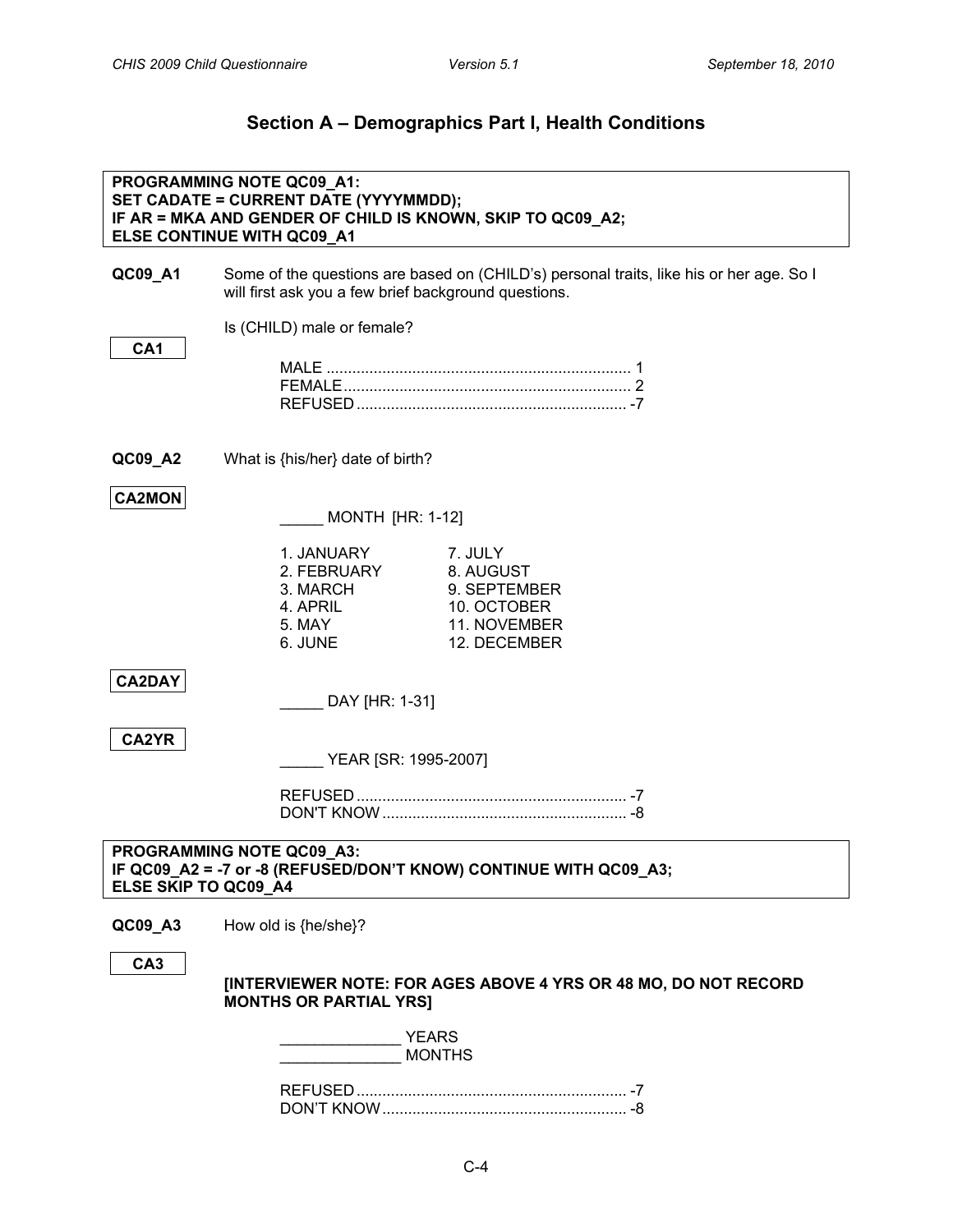<span id="page-4-1"></span><span id="page-4-0"></span>

| QC09_A4       | How much did {he/she} weigh at birth?                |  |
|---------------|------------------------------------------------------|--|
| CA13P/CA13O   | POUNDS _____ OUNCES                                  |  |
| CA13K/CA13G   | KILOGRAMS GRAMS                                      |  |
| <b>CAFMT</b>  |                                                      |  |
|               |                                                      |  |
| QC09_A5       | About how tall is (CHILD) now without shoes?         |  |
|               | [IF NEEDED, SAY: "Your best guess is fine."]         |  |
| CA4F/CA4I     | <b>INCHES</b><br><b>FEET</b>                         |  |
| CA4M/CA4C     | <b>CENTIMETERS</b><br><b>METERS</b>                  |  |
| <b>CA4FMT</b> |                                                      |  |
| QC09_A6       | About how much does (CHILD) weigh now without shoes? |  |
|               | [IF NEEDED, SAY: "Your best guess is fine."]         |  |
| CA5P<br>CA5K  | <b>POUNDS</b>                                        |  |
|               | <b>KILOGRAMS</b>                                     |  |
| <b>CA5FMT</b> |                                                      |  |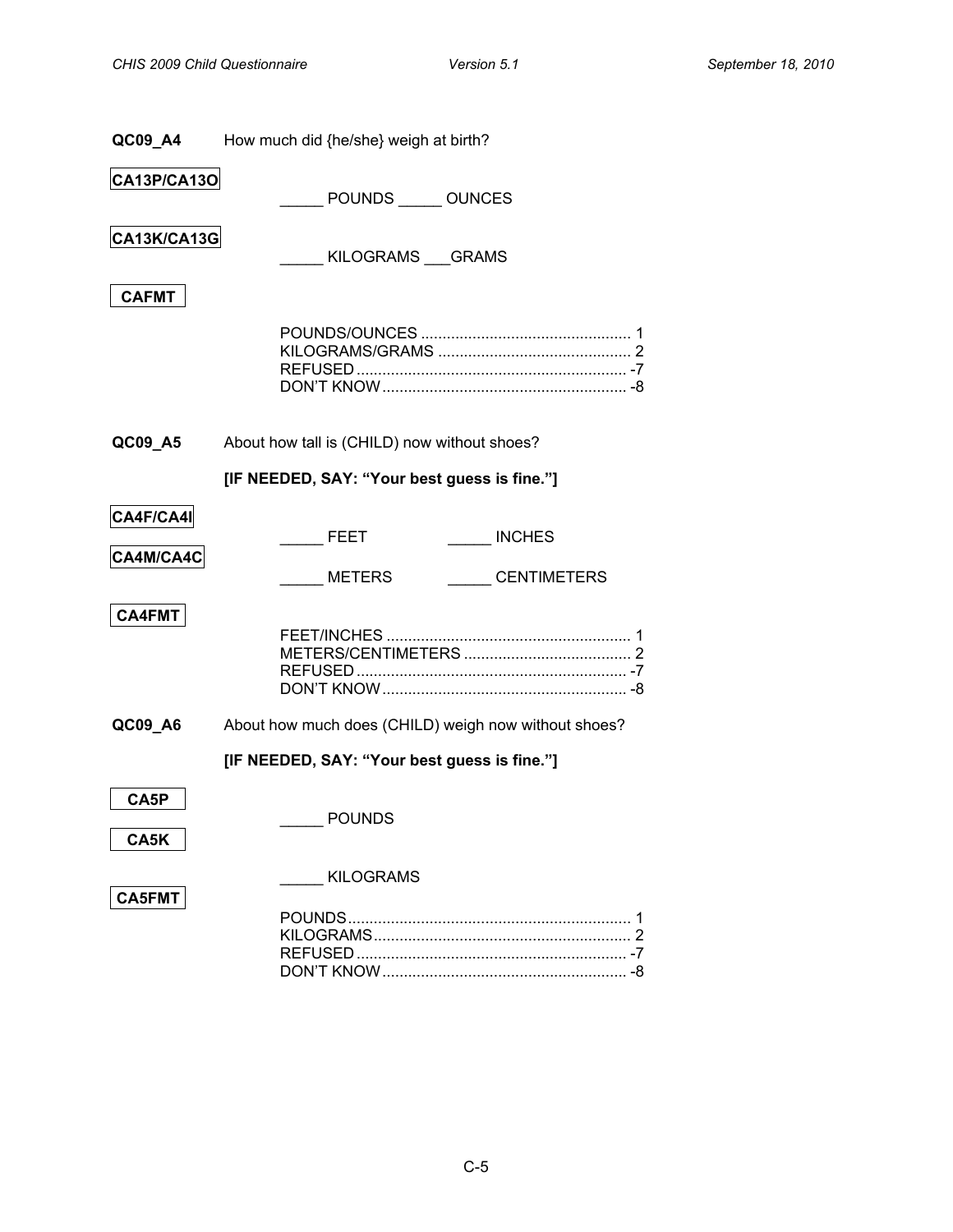<span id="page-5-0"></span>

| nursery school," | PROGRAMMING NOTE QC09_A7:<br>IF CAGE < 5 YEARS GO TO QC09_A9;<br>ELSE CONTINUE WITH QC09_A7 AND IF CAGE = 5 YRS DISPLAY "Not including pre-school or |
|------------------|------------------------------------------------------------------------------------------------------------------------------------------------------|
| QC09_A7          | {Not including pre-school or nursery school,} Did (CHILD) attend school last week?                                                                   |
| <b>CA42</b>      | [GO TO QC09_A9]<br>[GO TO QC09_A9]                                                                                                                   |
|                  |                                                                                                                                                      |
|                  | PROGRAMMING NOTE QC09_A8:<br>IF CAGE = 5 YRS DISPLAY "Not including pre-school or nursery school,"                                                   |
| QC09_A8          | {Not including pre-school or nursery school,} Did (CHILD) attend school during the last<br>school year?                                              |
| <b>CA43</b>      |                                                                                                                                                      |
| QC09_A9          | In general, would you say (CHILD)'s health is excellent, very good, good, fair or poor?                                                              |
| CA <sub>6</sub>  |                                                                                                                                                      |
| QC09_A10         | Has a doctor ever told you that (CHILD) has asthma?                                                                                                  |
| <b>CA12</b>      | [GO TO QC09_A26]<br>[GO TO QC09_A26]                                                                                                                 |

<span id="page-5-2"></span><span id="page-5-1"></span>DON'T KNOW......................................................... -8 **[GO TO QC09\_A26]**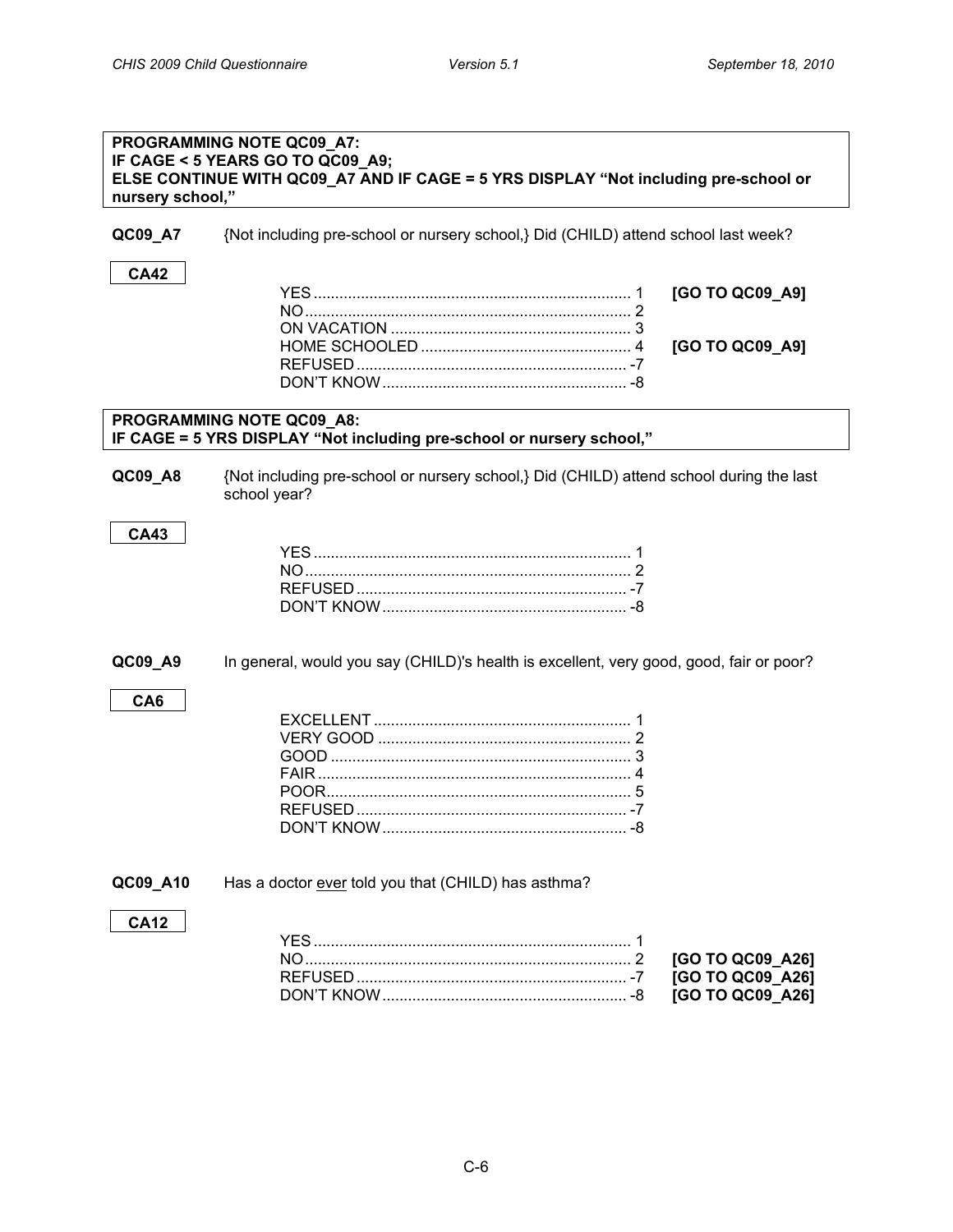| QC09_A11          | Does {he/she} still have asthma?                                                                                                                                                           |
|-------------------|--------------------------------------------------------------------------------------------------------------------------------------------------------------------------------------------|
| <b>CA31</b>       |                                                                                                                                                                                            |
| QC09_A12          | During the past 12 months, has {he/she} had an episode of asthma or an asthma attack?                                                                                                      |
| <b>CA32</b>       |                                                                                                                                                                                            |
|                   | PROGRAMMING NOTE QC09_A13:<br>IF QC09_A11 = 2, -7, OR -8 (NO, REFUSED, DON'T KNOW) AND QC09_A12 = 2, -7, OR -8 (NO,<br>REFUSED, DON'T KNOW) GO TO QC09_A17;<br>ELSE CONTINUE WITH QC09_A13 |
| QC09_A13<br>CA12B | During the past 12 months, how often has (CHILD) had asthma symptoms such as<br>coughing, wheezing, shortness of breath, chest tightness, or phlegm? Would you say:                        |
|                   |                                                                                                                                                                                            |
| QC09_A14          | During the past 12 months, has (CHILD) had to visit an emergency room because of<br>{his/her} asthma?                                                                                      |
| <b>CA33</b>       | [GO TO QC09_A16]<br>[GO TO QC09_A16]<br>[GO TO QC09_A16]                                                                                                                                   |
| QC09_A15          | Did you take (CHILD) to an emergency room for {his/her} asthma because you were<br>unable to see {his/her} doctor?                                                                         |
| <b>CA48</b>       | <b>[ENTER 3 ONLY IF R VOLUNTEERS THAT HE/SHE DOESN'T HAVE A DOCTOR.</b><br><b>DO NOT PROBE.]</b>                                                                                           |
|                   |                                                                                                                                                                                            |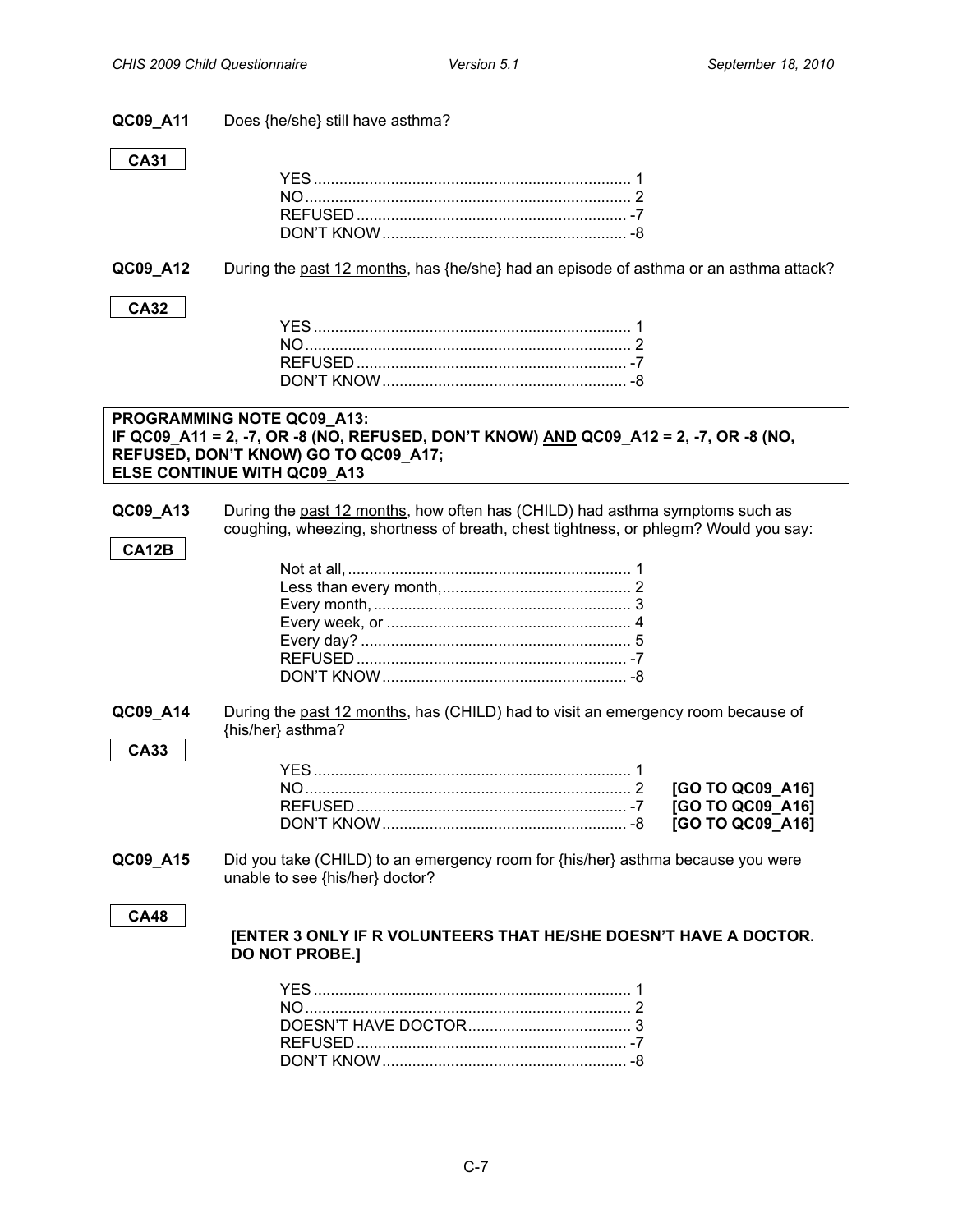| QC09_A16        | During the past 12 months, was {he/she} admitted to the hospital overnight or longer for<br>{his/her} asthma?                                       |
|-----------------|-----------------------------------------------------------------------------------------------------------------------------------------------------|
| <b>CA44</b>     |                                                                                                                                                     |
|                 |                                                                                                                                                     |
|                 |                                                                                                                                                     |
|                 |                                                                                                                                                     |
| QC09_A17        | Is (CHILD) now taking a daily medication to control {his/her} asthma that was prescribed                                                            |
|                 | or given to you by a doctor?                                                                                                                        |
| <b>CA12A</b>    | [IF NEEDED, SAY: "This includes both oral medicine and inhalers. This is different<br>from inhalers used for quick relief."]                        |
|                 |                                                                                                                                                     |
|                 |                                                                                                                                                     |
|                 |                                                                                                                                                     |
|                 |                                                                                                                                                     |
| GO TO QC09_A22; | PROGRAMMING NOTE QC09_A18:<br>IF QC09_A11 = 1 (YES, STILL HAS ASTHMA) OR QC09_A12 = 1 (YES, EPISODE IN LAST 12 MOS),<br>ELSE CONTINUE WITH QC09_A18 |
| QC09_A18        | During the past 12 months, how often has (CHILD) had asthma symptoms such as                                                                        |
|                 | coughing, wheezing, shortness of breath, chest tightness, or phlegm? Would you say:                                                                 |
| <b>CA40</b>     |                                                                                                                                                     |
|                 |                                                                                                                                                     |
|                 |                                                                                                                                                     |
|                 |                                                                                                                                                     |
|                 |                                                                                                                                                     |
|                 |                                                                                                                                                     |
|                 |                                                                                                                                                     |
| QC09_A19        | During the past 12 months, has (CHILD) had to visit an emergency room because of<br>{his/her} asthma?                                               |
| CA41            |                                                                                                                                                     |
|                 | [GO TO QC09_A21]                                                                                                                                    |
|                 | [GO TO QC09_A21]                                                                                                                                    |
|                 | [GO TO QC09_A21]                                                                                                                                    |
| QC09_A20        | Did you take (CHILD) to an emergency room for {his/her} asthma because you were                                                                     |
|                 | unable to see {his/her} doctor?                                                                                                                     |
| <b>CA49</b>     | [ENTER 3 ONLY IF R VOLUNTEERS THAT HE/SHE DOESN'T HAVE A DOCTOR.<br><b>DO NOT PROBE.]</b>                                                           |
|                 |                                                                                                                                                     |
|                 |                                                                                                                                                     |
|                 |                                                                                                                                                     |
|                 |                                                                                                                                                     |

DON'T KNOW......................................................... -8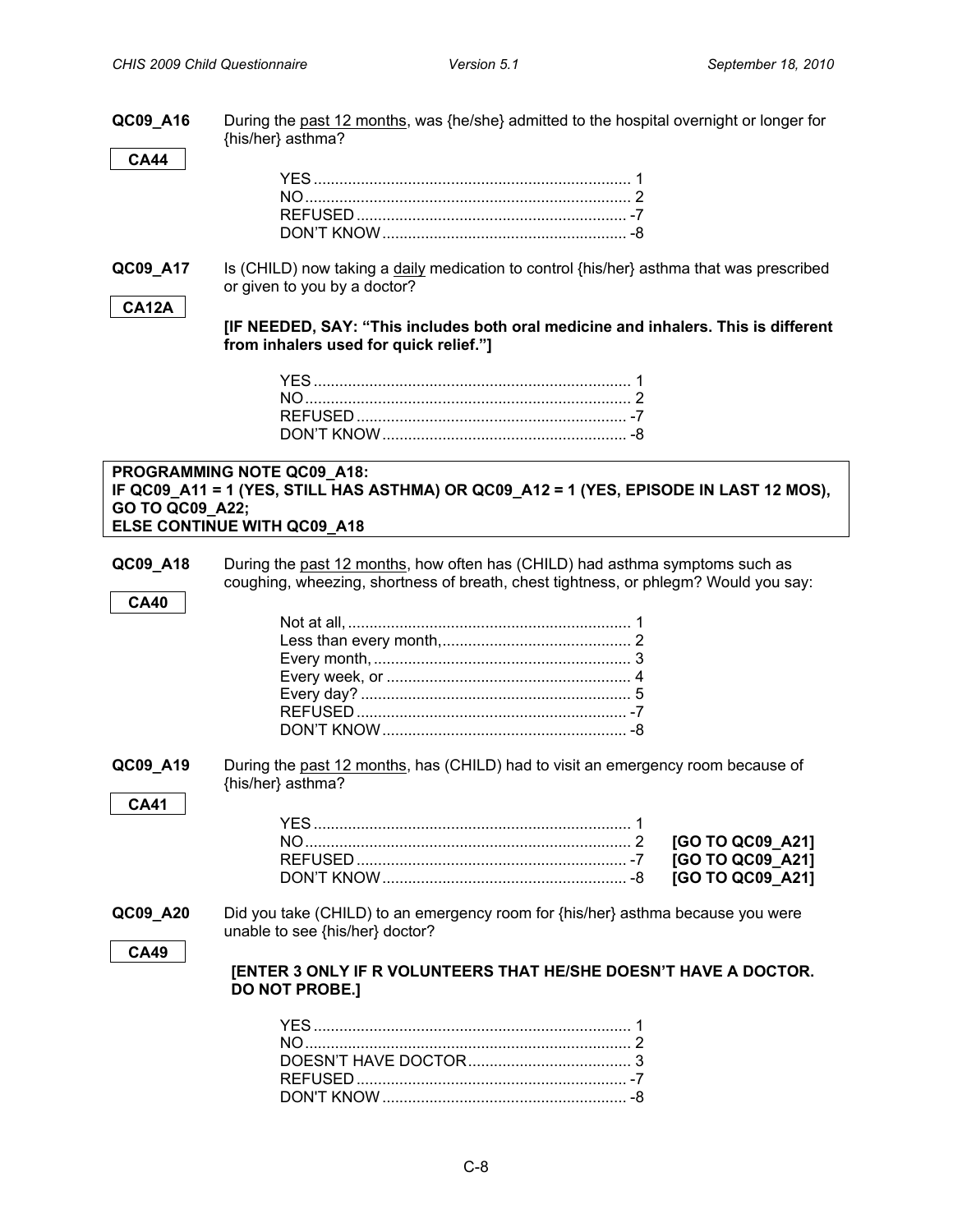| QC09_A21    | During the past 12 months, was {he/she} admitted to the hospital overnight or longer for<br>{his/her} asthma?                                                                    |
|-------------|----------------------------------------------------------------------------------------------------------------------------------------------------------------------------------|
| <b>CA45</b> |                                                                                                                                                                                  |
|             |                                                                                                                                                                                  |
|             |                                                                                                                                                                                  |
|             |                                                                                                                                                                                  |
|             |                                                                                                                                                                                  |
| QC09_A22    | During the past 12 months, how many days of day care or school did (CHILD) miss due<br>to asthma?                                                                                |
| <b>CA34</b> | <b>NUMBER OF DAYS</b>                                                                                                                                                            |
|             | CHILD NOT IN DAYCARE OR SCHOOL 93                                                                                                                                                |
|             |                                                                                                                                                                                  |
|             |                                                                                                                                                                                  |
| QC09_A23    | Have (CHILD'S) doctors or other medical providers worked with you to develop a plan so<br>that you know how to take care of {his/her} asthma?                                    |
| <b>CA35</b> |                                                                                                                                                                                  |
|             | [GO TO QC09_A25]                                                                                                                                                                 |
|             | [GO TO QC09_A25]                                                                                                                                                                 |
|             | [GO TO QC09_A25]                                                                                                                                                                 |
| QC09_A24    | Do you have a written or printed copy of this plan?                                                                                                                              |
| <b>CA50</b> |                                                                                                                                                                                  |
|             | [IF NEEDED, SAY: "This can be an electronic or hard copy."]                                                                                                                      |
|             |                                                                                                                                                                                  |
|             |                                                                                                                                                                                  |
|             |                                                                                                                                                                                  |
|             |                                                                                                                                                                                  |
| QC09_A25    | How confident are you that you can control and manage (CHILD's) asthma? Would you<br>say you are very confident, somewhat confident, not too confident, or not at all confident? |
| <b>CA51</b> |                                                                                                                                                                                  |
|             |                                                                                                                                                                                  |
|             |                                                                                                                                                                                  |
|             |                                                                                                                                                                                  |
|             |                                                                                                                                                                                  |
|             |                                                                                                                                                                                  |
|             |                                                                                                                                                                                  |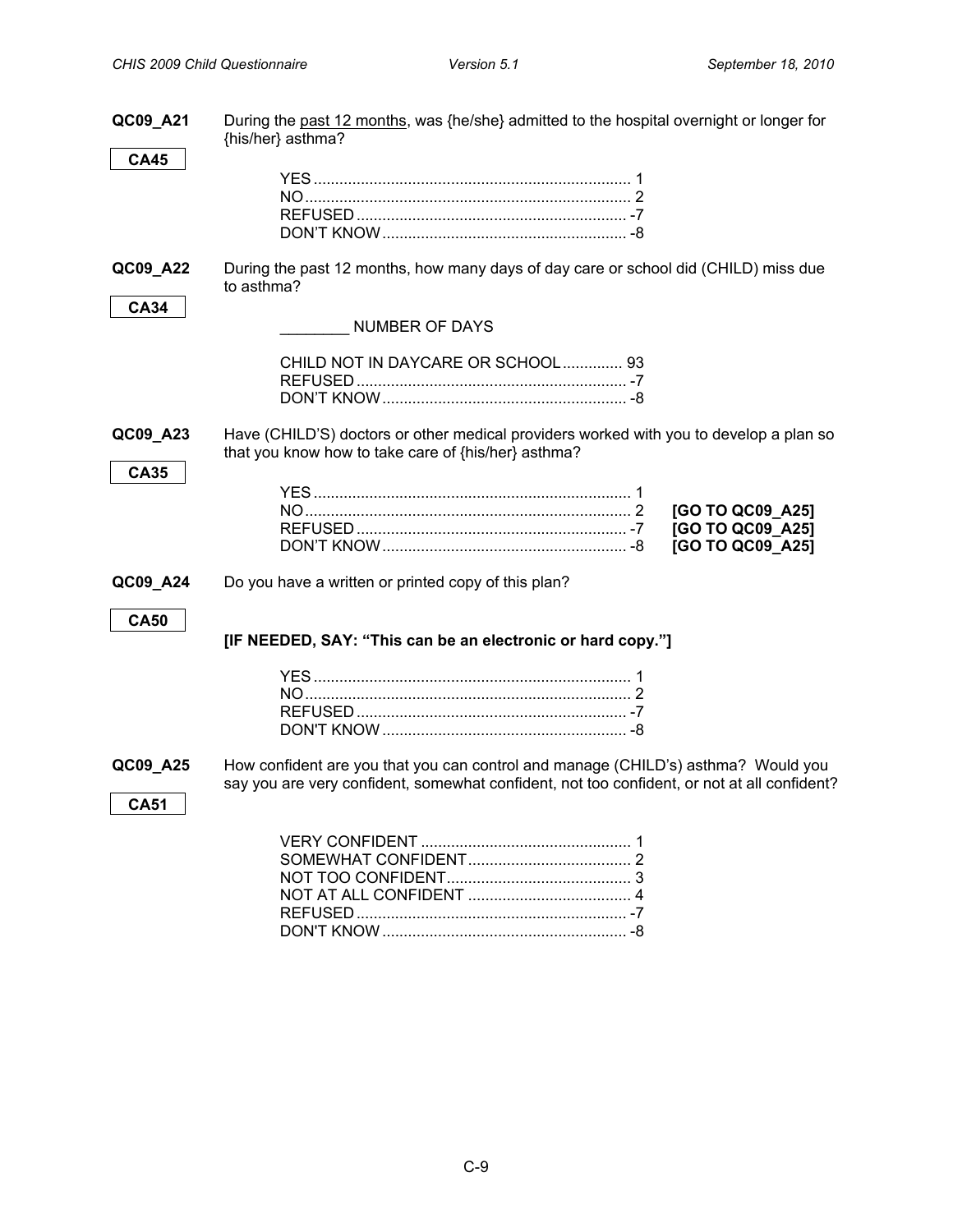<span id="page-9-0"></span>**QC09\_A26** Does (CHILD) currently have any physical, behavioral, or mental conditions that limit or prevent {him/her} from doing childhood activities usual for {his/her} age?

**QC09\_A27** What condition does (CHILD) have?

#### **CA10A**

**CA7**

#### **[CODE ALL THAT APPLY ]**

#### **[PROBE: "Any others?"]**

| 3<br>DEAFNESS OR OTHER HEARING PROBLEM  10<br>MENTAL RETARDATION, OTHER THAN DOWN'S  11 |
|-----------------------------------------------------------------------------------------|
|                                                                                         |
|                                                                                         |
|                                                                                         |
|                                                                                         |
|                                                                                         |
|                                                                                         |
|                                                                                         |
|                                                                                         |
|                                                                                         |
|                                                                                         |
|                                                                                         |
|                                                                                         |
| ORTHOPEDIC PROBLEM (BONES OR JOINTS) 14                                                 |
|                                                                                         |
| BLINDNESS OR OTHER VISION PROBLEM 16                                                    |
|                                                                                         |
|                                                                                         |
|                                                                                         |

**PROGRAMMING NOTE QC09\_A28: IF QC09\_A27 = 4 OR 5 OR 6 OR 7 OR 8 OR 9 OR 10 OR 11 OR 12 OR 13 OR 14 OR 15 OR 16 OR 91, CONTINUE WITH QC09\_ A28; ELSE IF QC09\_ A27 = 1 OR 2 OR 3 ONLY, SKIP TO QC09\_A31**

**QC09\_A28** During the past 12 months, has (CHILD) had to visit an emergency room because of {his/her} (INSERT CONDITION(S) 4-91 FROM QC09\_A27)?

**CA52**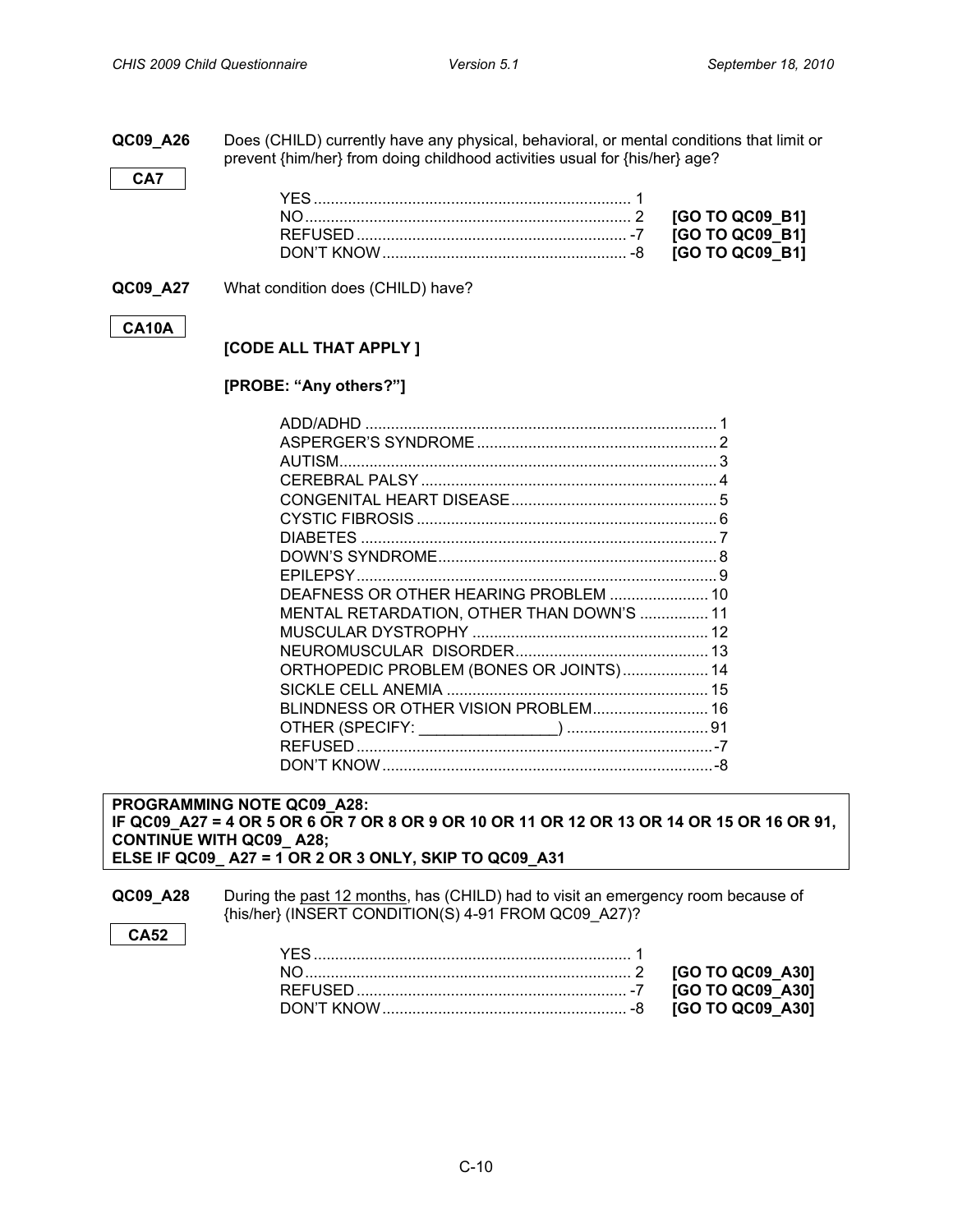**QC09 A29** Did you take (CHILD) to an emergency room for {his/her} (INSERT CONDITION(S) 4-91 FROM QC09 A27) because you were unable to see {his/her} doctor? **CA53 [ENTER 3 ONLY IF R VOLUNTEERS THAT HE/SHE DOESN'T HAVE A DOCTOR. DO NOT PROBE.]** YES.......................................................................... 1 NO............................................................................ 2 DOESN'T HAVE DOCTOR...................................... 3 REFUSED............................................................... -7 DON'T KNOW......................................................... -8 **QC09\_A30** During the past 12 months, was {he/she} admitted to the hospital overnight or longer for {his/her} (INSERT CONDITION(S) 4-91 FROM QC09\_A27)? **CA54** YES.......................................................................... 1 NO............................................................................ 2 REFUSED............................................................... -7 DON'T KNOW......................................................... -8 **QC09\_A31** Have (CHILD's) doctors or other medical providers worked with you to develop a plan so that you know how to take care of {his/her} (INSERT CONDITION(S) FROM QC09\_A27)? **CA55** YES.......................................................................... 1 NO............................................................................ 2 **[GO TO QC09\_A33]** REFUSED............................................................... -7 **[GO TO QC09\_A33]** DON'T KNOW......................................................... -8 **[GO TO QC09\_A33] QC09\_A32** Do you have a written or printed copy of this plan? **CA56 [IF NEEDED, SAY: "This can be an electronic or hard copy."]** YES.......................................................................... 1 NO............................................................................ 2 REFUSED............................................................... -7 DON'T KNOW......................................................... -8 **QC09\_A33** How confident are you that you can control and manage (CHILD's) (INSERT CONDITION(S) FROM QC09\_A27)? Would you say you are very confident, somewhat confident, not too confident, or not at all confident? **CA57** VERY CONFIDENT ................................................. 1 SOMEWHAT CONFIDENT...................................... 2 NOT TOO CONFIDENT........................................... 3 NOT AT ALL CONFIDENT ...................................... 4 REFUSED............................................................... -7 DON'T KNOW......................................................... -8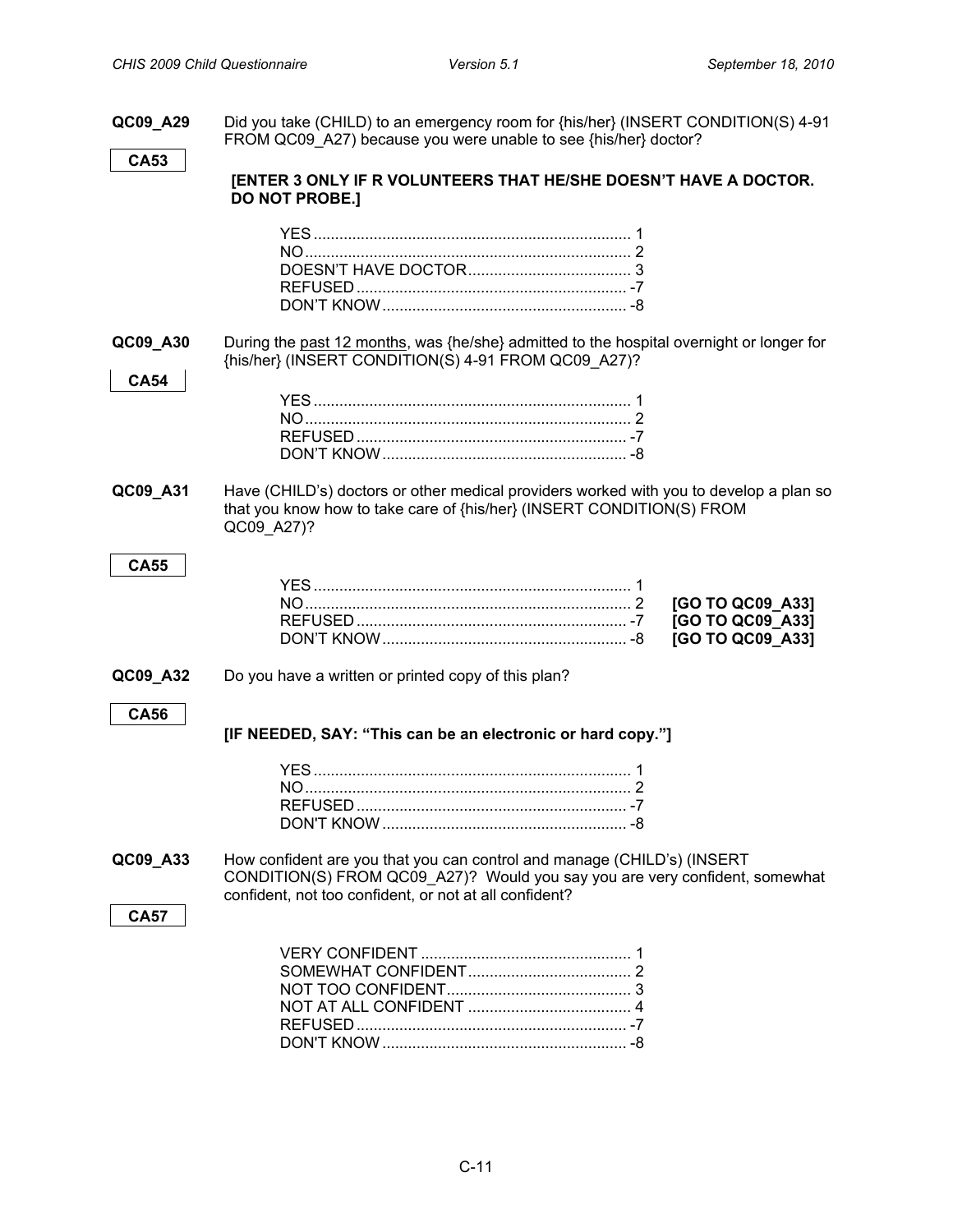### **Section B – Dental Health**

<span id="page-11-0"></span>

| PROGRAMMING NOTE QC09_B1:<br>IF CAGE < 1 YEAR, GO TO SECTION C;<br>IF CAGE > 2 YEARS, GO TO QC09_B2 AND DISPLAY "Now I'm going to ask about (CHILD)'s<br>dental health";<br>ELSE CONTINUE WITH QC09_B1 |                                                                                                                                                              |  |
|--------------------------------------------------------------------------------------------------------------------------------------------------------------------------------------------------------|--------------------------------------------------------------------------------------------------------------------------------------------------------------|--|
| QC09_B1                                                                                                                                                                                                | These questions are about (CHILD)'s dental health. Does (CHILD) have any teeth yet?                                                                          |  |
| CC <sub>1</sub>                                                                                                                                                                                        | [GO TO SECTION C]<br><b>[GO TO SECTION C]</b><br>[GO TO SECTION C]                                                                                           |  |
| QC09_B2                                                                                                                                                                                                | {Now I'm going to ask about (CHILD)'s dental health.}                                                                                                        |  |
| CC <sub>5</sub>                                                                                                                                                                                        | About how long has it been since your child last visited a dentist or dental clinic? Include<br>dental hygienists and all types of dental specialists.       |  |
|                                                                                                                                                                                                        | [GO TO QC09_C1]<br>[GO TO QC09 C1]<br>MORE THAN 6 MONTHS UP TO 1YEAR AGO 2<br>MORE THAN 1 YEAR UP TO 2 YEARS AGO  3<br>MORE THAN 2 YEARS UP TO 5 YEARS AGO 4 |  |
|                                                                                                                                                                                                        | PROGRAMMING NOTE QC09_B3:<br>IF QC09_B2 = 0 (HAS NEVER VISITED), DISPLAY "never";<br>ELSE IF QC09 B2 ≥ 3 DISPLAY "not" AND "in the past year"                |  |
| QC09_B3<br><b>CB23</b>                                                                                                                                                                                 | What is the main reason your child has {never/not} visited a dentist {in the past year}?                                                                     |  |
|                                                                                                                                                                                                        | COULD NOT AFFORD IT/TOO EXPENSIVE/NO INSURANCE. 3<br>NO DENTIST AVAILABLE/NO APPOINTMENTS AVAILABLE  7                                                       |  |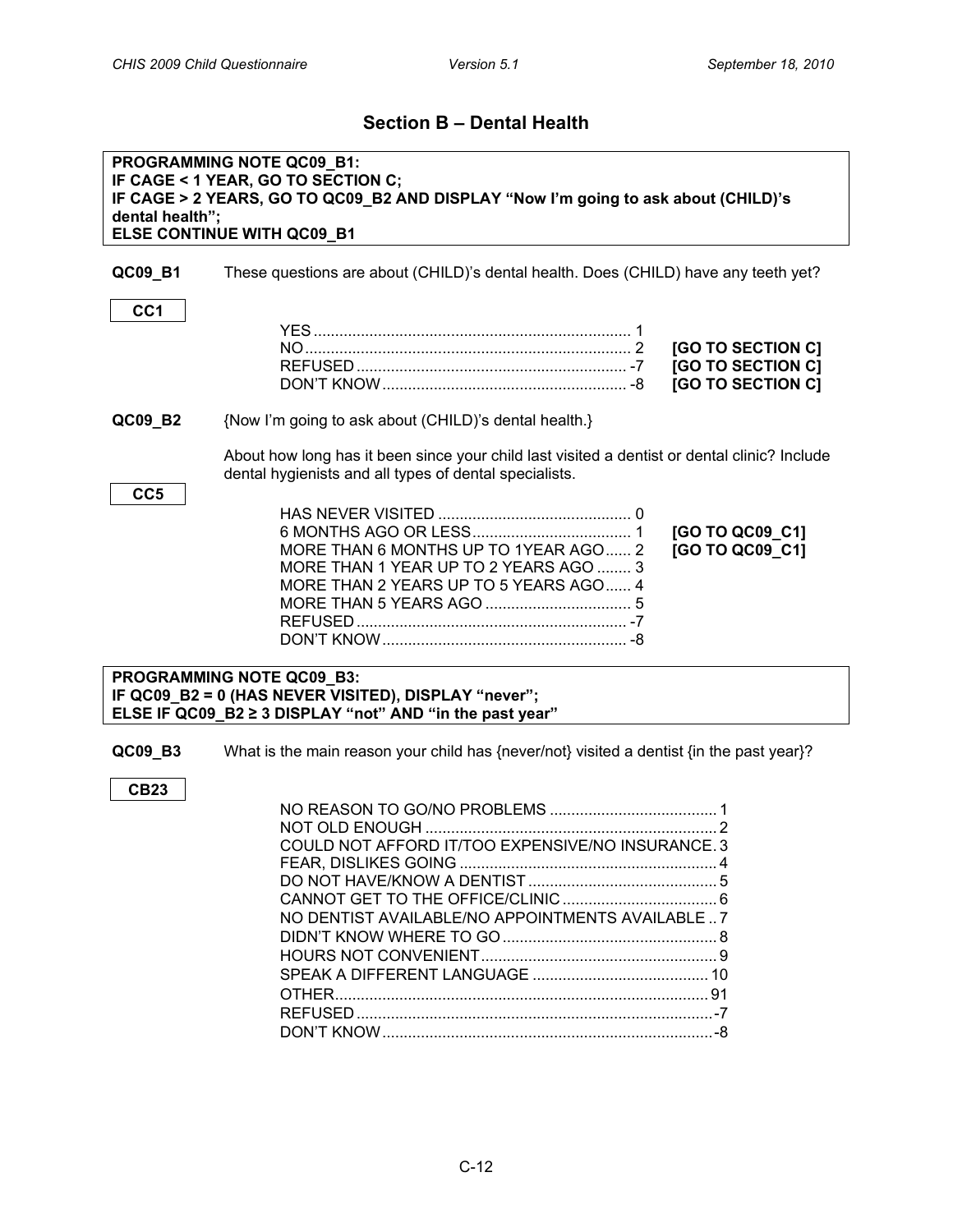<span id="page-12-1"></span><span id="page-12-0"></span>**DIETARY INTAKE**

## **Section C – Diet, Physical Activity, Park Use**

|             | <b>PROGRAMMING NOTE QC09_C1:</b><br>IF CAGE < 2 YEARS, GO TO QC09_C13;                                                                                                                                           |
|-------------|------------------------------------------------------------------------------------------------------------------------------------------------------------------------------------------------------------------|
|             | <b>ELSE CONTINUE WITH QC09_C1</b>                                                                                                                                                                                |
| QC09_C1     | Now I'm going to ask you about the foods your child ate yesterday, including meals and<br>snacks. Yesterday, how many glasses or boxes of 100% fruit juice, such as orange or<br>apple juice, did (CHILD) drink? |
| <b>CC10</b> |                                                                                                                                                                                                                  |
|             | [IF NEEDED, SAY: "Only include 100% fruit juices."]                                                                                                                                                              |
|             | [PART OF A GLASS COUNTS AS 1 GLASS. ASK R TO ESTIMATE NUMBER OF<br><b>GLASSES IF DRINKING FROM A BOTTLE, CAN, OR CARTON.]</b>                                                                                    |
|             | GLASSES [HR: 0-20; SR 0-9]                                                                                                                                                                                       |
|             |                                                                                                                                                                                                                  |
|             |                                                                                                                                                                                                                  |
| QC09_C2     | Yesterday, how many servings of fruit, such as an apple or a banana, did {he/she} eat?                                                                                                                           |
| <b>CC13</b> |                                                                                                                                                                                                                  |
|             | [IF NEEDED, SAY: "Servings are self-defined. A serving is the child's regular<br>portion of this food."]                                                                                                         |
|             |                                                                                                                                                                                                                  |
|             |                                                                                                                                                                                                                  |
|             |                                                                                                                                                                                                                  |
| QC09_C3     | Yesterday, how many servings of French fries, home fries, or hash browns did (CHILD)<br>eat?                                                                                                                     |
| <b>CC14</b> |                                                                                                                                                                                                                  |
|             | [IF RESPONDENT ASKS, SAY: "Do not include potato chips."]                                                                                                                                                        |
|             |                                                                                                                                                                                                                  |
|             |                                                                                                                                                                                                                  |
|             |                                                                                                                                                                                                                  |
| QC09_C4     | Yesterday, how many servings of other vegetables like green salad, green beans, or<br>potatoes did {he/she} have? Do not include fried potatoes.                                                                 |
| <b>CC31</b> | <b>SERVINGS</b><br>[HR: 0-20; SR 0-4]                                                                                                                                                                            |
|             |                                                                                                                                                                                                                  |
|             |                                                                                                                                                                                                                  |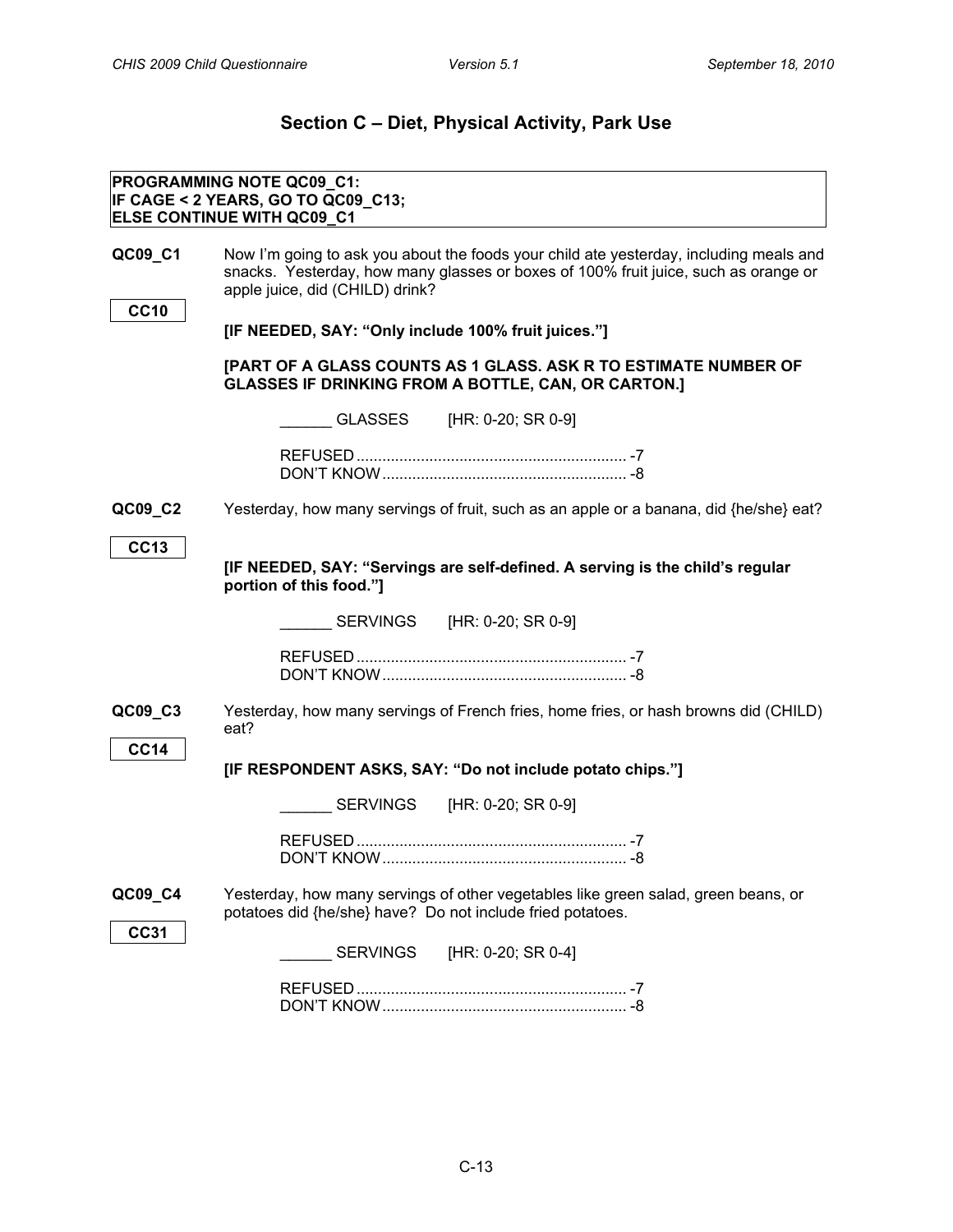- <span id="page-13-0"></span>**QC09\_C5** Yesterday, how many glasses or cans of soda, such as Coke, or other sweetened drinks, such as fruit punch or sports drinks did {he/she} drink? Do not count diet drinks. **CC12 [THIS ALSO INCLUDES ANY DRINKS WITH ADDED SUGAR, SUCH AS SUNNY DELIGHT, ICED TEA DRINKS, TAMPICO, HAWAIIAN PUNCH, CRANBERRY COCKTAIL, HI-C, SNAPPLE, SUGAR CANE JUICE, GATORADE, SWEETENED WATER DRINKS, AND ENERGY DRINKS.]** GLASSES, CANS, OR BOTTLES [HR: 0-20; SR 0-9] REFUSED............................................................... -7 DON'T KNOW......................................................... -8 **QC09\_C6** Yesterday, how many servings of sweets such as cookies, candy, doughnuts, pastries, cake, or popsicles did {he/she} have? **CC24 [IF NEEDED, SAY: "Include pies and ice cream. Do not include sugar-free kinds but include low-fat kinds."]** SERVINGS [HR: 0-20; SR 0-9] REFUSED............................................................... -7 DON'T KNOW......................................................... -8 **QC09\_C7** Now think about the *past week.* In the past 7 days, how many times did {he/she} eat fast food? Include fast food meals eaten at school or at home, or at fast food restaurants, carryout, or drive thru. **CC32 [IF NEEDED, SAY: "Such as food you get at McDonald's, KFC, Panda Express or Taco Bell."]** \_\_\_\_\_\_ TIMES [HR: 0-20; SR 0-4] REFUSED............................................................... -7
	- DON'T KNOW......................................................... -8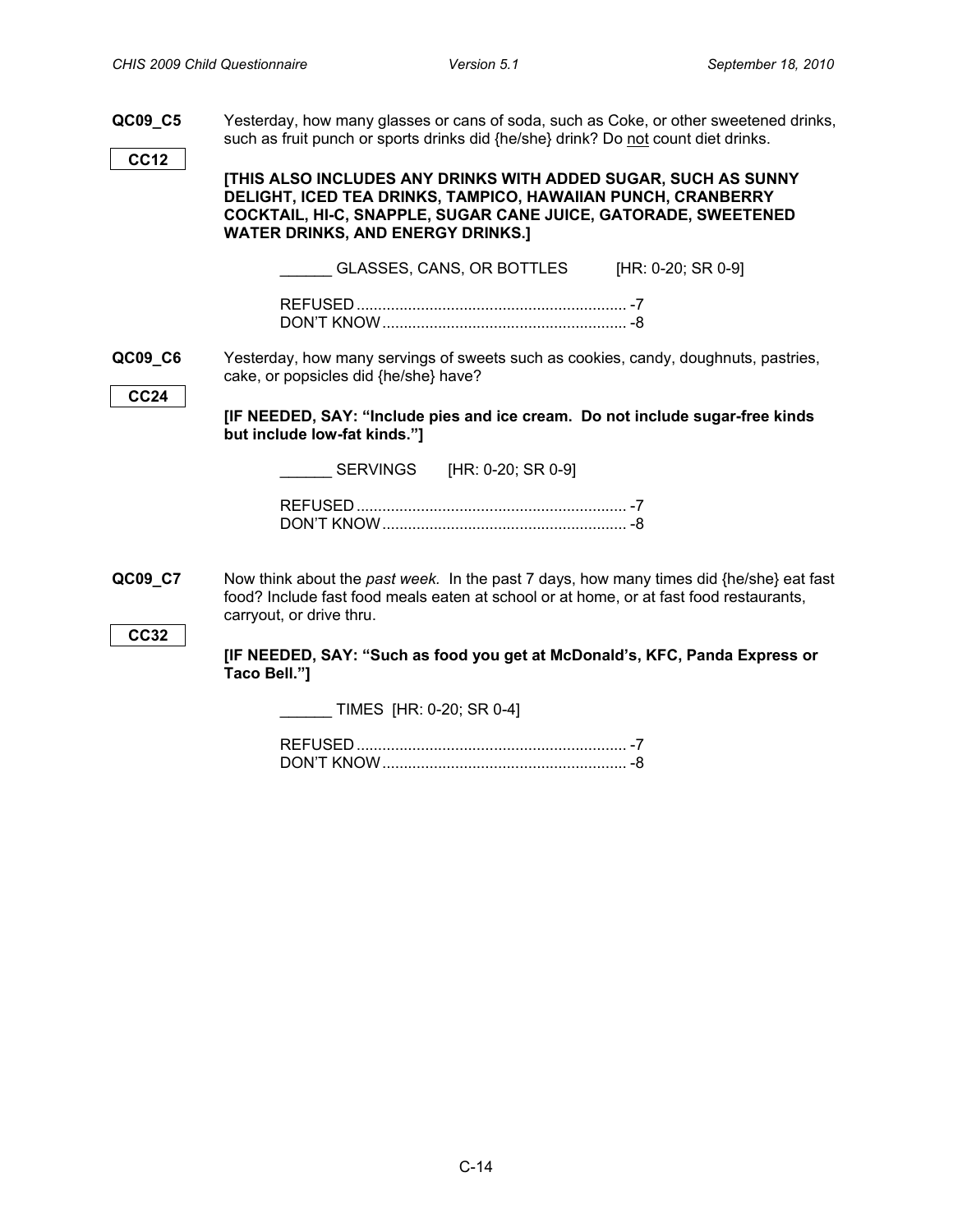<span id="page-14-0"></span>**COMMUTE FROM SCHOOL TO HOME**

| <b>PROGRAMMING NOTE QC09 C8:</b>                                              |
|-------------------------------------------------------------------------------|
| IF QC09 A7 = 1 (ATTENDED SCHOOL LAST WEEK), CONTINUE WITH QC09 C8 AND DISPLAY |
| "How many days in the past week";                                             |
| IF QC09 A8 = 1 (ATTENDED SCHOOL LAST YEAR), CONTINUE WITH QC09 C8 AND DISPLAY |
| "During the school year, on how many days during a typical week";             |
| ELSE GO TO PROGRAMMING NOTE QC09 C12                                          |

Now I'm going to ask you about physical activity.

**QC09 C8** {How many days in the past week/During the school year, on how many days during a typical week} did (CHILD) walk, bicycle, or skateboard home from school?

> **[INTERVIEWER NOTE: THIS INCLUDES KIDS WHO RIDE ROLLERBLADES, ROLLERSHOES OR NON-MOTORIZED SCOOTERS HOME FROM SCHOOL.]**

**[IF CHILD DOES NOT GO DIRECTLY HOME FROM SCHOOL, INCLUDE # OF DAYS WALKED, ETC. TO CHILDCARE, RELATIVE'S HOME, AFTER-SCHOOL PROGRAM, ETC.]**

|  |  |  | DAYS |  |  |  |
|--|--|--|------|--|--|--|
|  |  |  |      |  |  |  |

REFUSED............................................................... -7 DON'T KNOW......................................................... -8

**PROGRAMMING NOTE QC09\_C9: IF QC09\_C8 = 0 (DAYS), -7, OR -8, GO TO QC09\_C10; ELSE IF QC09\_C8 > 0 (DAYS) CONTINUE WITH QC09\_C9; IF QC09\_A7 = 1 (ATTENDED SCHOOL LAST WEEK) DISPLAY "does"; IF QC09\_A8 = 1 (ATTENDED SCHOOL LAST YEAR) DISPLAY "did"**

**QC09\_C9** About how many minutes {did/does} it take {him/her} without any stops?

**CC30**

**CC29**

\_\_\_\_\_\_ MINUTES **[GO TO QC09\_C11]**

|  | 7 [GO TO QC09_C11] |
|--|--------------------|
|  |                    |

**QC09 C10** Could {he/she} walk or bike home from school in 30 minutes or less?

**CC33**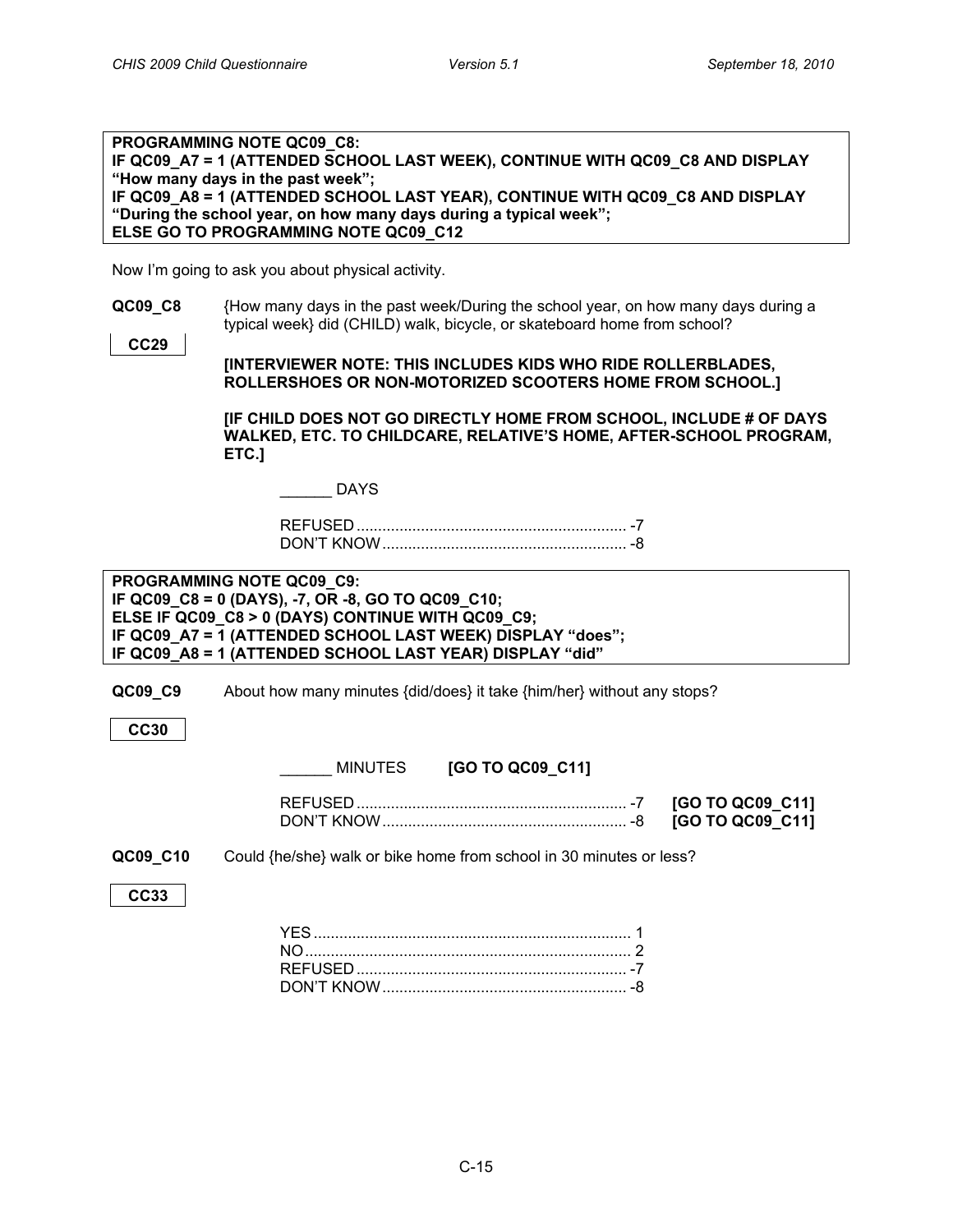<span id="page-15-0"></span>**NAME OF SCHOOL**

#### **PROGRAMMING NOTE QC09\_C11: If QC09\_A7 = 1 (ATTENDED SCHOOL LAST WEEK) OR QC09\_A8 = 1 (ATTENDED SCHOOL LAST YEAR) THEN CONTINUE WITH QC09\_C11; ELSE SKIP TO QC09\_C12**

#### **QC09\_C11** What is the name of the school (CHILD) goes to or last attended?

**CB22**

**[INTERVIEWER NOTE: RECORD VERBATIM, ASK FOR SPELLING IF NECESSARY]**

\_\_\_\_\_\_\_\_\_\_\_\_\_\_\_\_\_\_\_\_\_\_\_\_\_\_\_\_\_\_\_\_\_\_NAME OF SCHOOL

| OTHER SPECIFY:________________________ 91 |  |
|-------------------------------------------|--|
|                                           |  |
|                                           |  |
|                                           |  |

#### **PROGRAMMING NOTE QC09\_C12: IF CAGE < 5, SKIP TO QC09\_C13; ELSE CONTINUE WITH QC09\_C12**

**QC09\_C12** Not including school PE, on how many days of the past 7 days was (CHILD) physically active for at least 60 minutes total?

**CC35**

<span id="page-15-1"></span>**PHYSICAL ACTIVITY**

\_\_\_\_\_\_ DAYS [HR: 0-7]

#### <span id="page-15-2"></span>**PARK USE PROGRAMMING NOTE QC09\_C13: IF CAGE < 1 GO TO QC09\_D1; ELSE CONTINUE WITH QC09\_C13**

**QC09\_C13** Has (CHILD) been to a park in the past 30 days?

#### **CC37**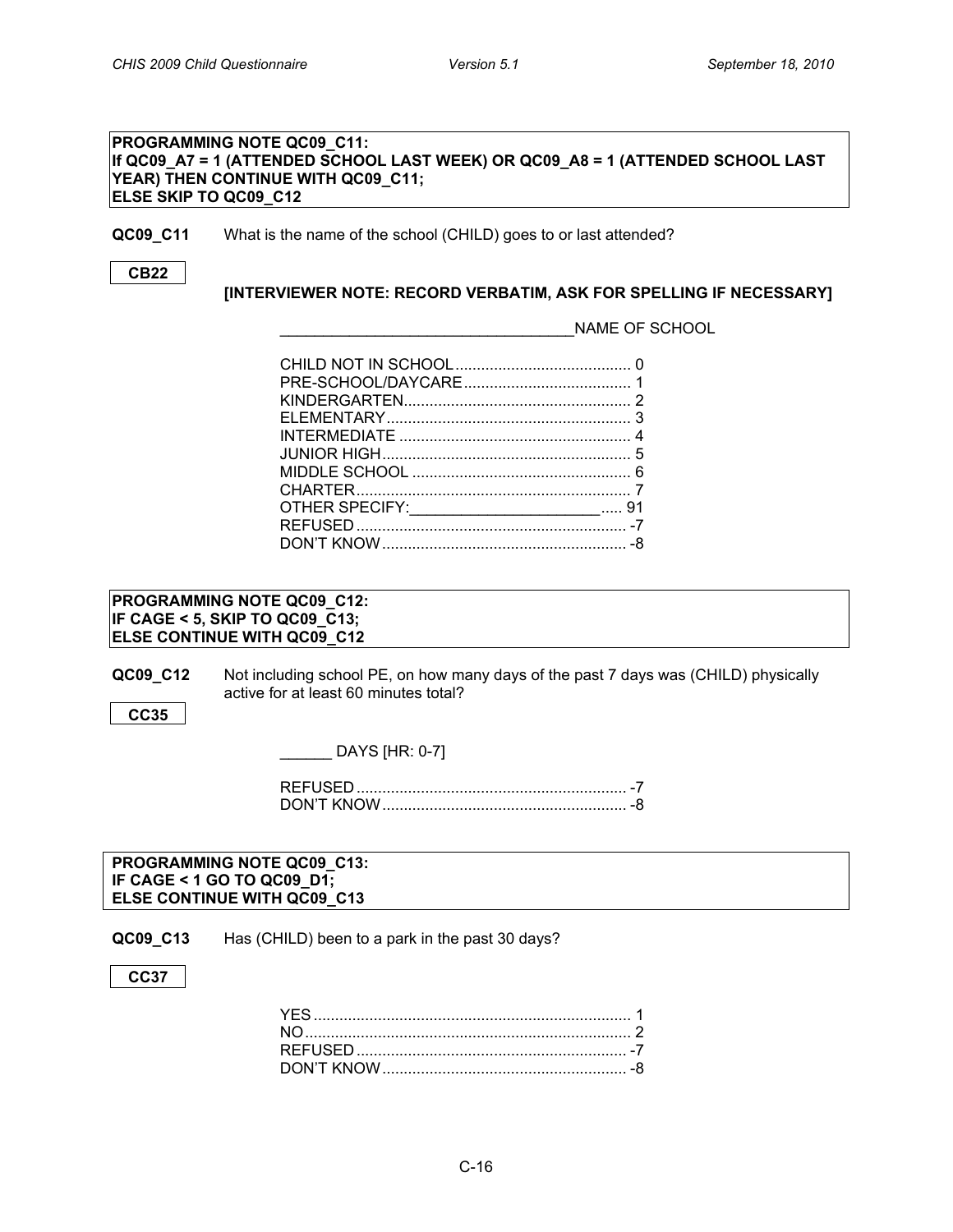**QC09\_C14** Is there a park, playground, or open space within walking distance of your home?

**CC36**

**CC39**

**QC09\_C15** Do you strongly agree, agree, disagree, or strongly disagree with the following statement?

The park or playground closest to where I live is safe during the day.

#### **PROGRAMMING NOTE QC09\_C16: IF CAGE ≤ 1 YEAR GO TO QC09\_D1; ELSE IF CAGE > 1 YEAR, CONTINUE WITH QC09\_C16**

**QC09 C16** Thinking just about SATURDAYs AND SUNDAYs, about how many hours does (CHILD) usually watch TV or play video games (such as Playstation)?

**CG10**

<span id="page-16-0"></span>**SEDENTARY TIME** 

**[IF > 1 HOUR, VERIFY: "That's {xx} hours PER DAY?"]**

**[IF > 0, BUT < 1, ENTER 94]**

\_\_\_\_\_\_ HOURS

| MORE THAN ZERO, LESS THAN 1 HOUR 94 |  |
|-------------------------------------|--|
|                                     |  |
|                                     |  |

#### **PROGRAMMING NOTE QC09\_C17: IF CAGE < 3 YEARS, GO TO QC09\_D1; ELSE IF CAGE ≥ 3 YEARS CONTINUE WITH QC09\_C17**

**QC09\_C17** About how many hours per day on a typical SATURDAY OR SUNDAY does (CHILD) use a computer for fun, not schoolwork?

**CG11**

#### **[IF > 0, BUT < 1, ENTER 94]**

\_\_\_\_\_\_ HOURS

| DOESN'T HAVE ACCESS TO A PC  93     |  |
|-------------------------------------|--|
| MORE THAN ZERO. LESS THAN 1 HOUR 94 |  |
|                                     |  |
|                                     |  |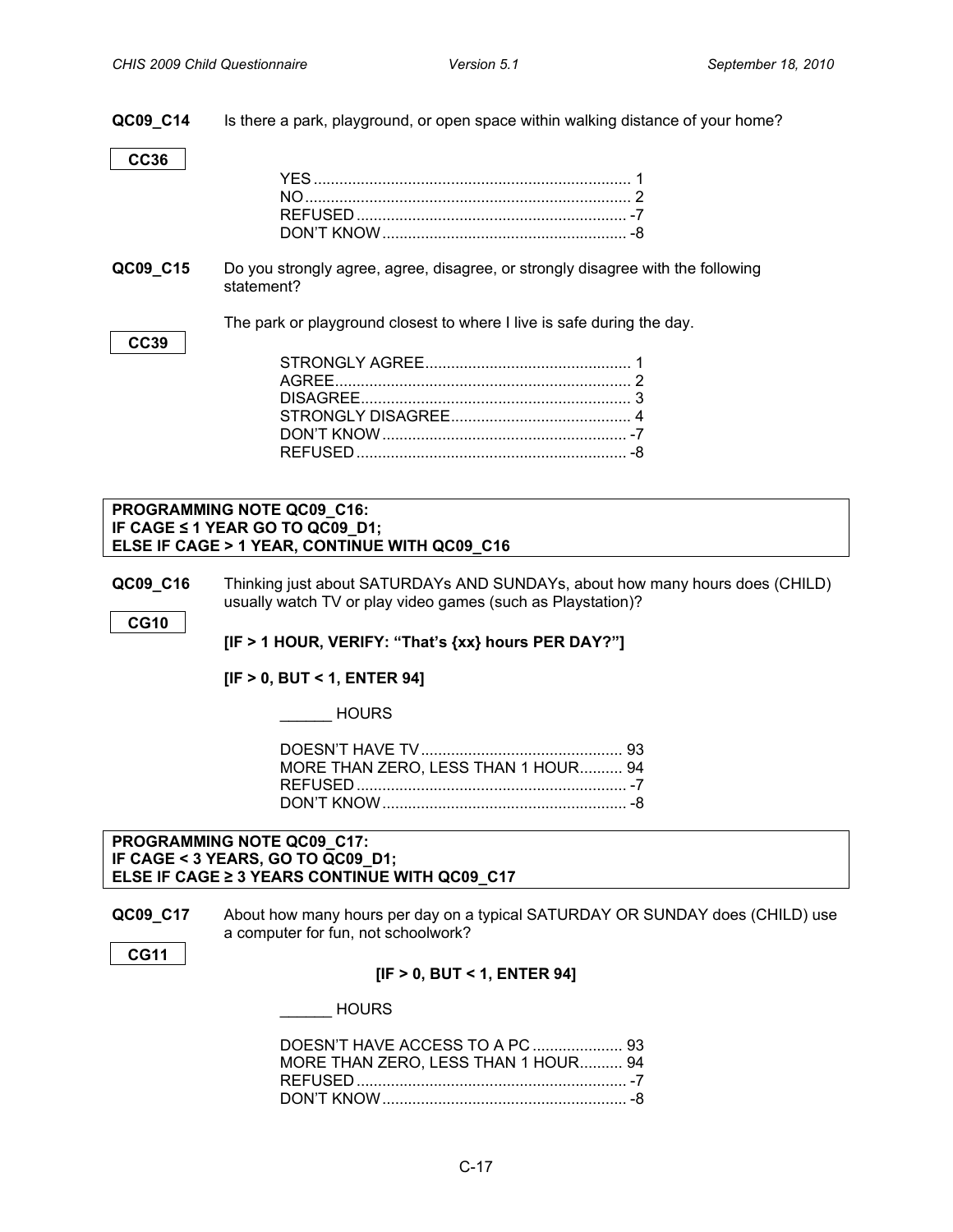### **Section D – Health Care Access and Utilization**

<span id="page-17-1"></span><span id="page-17-0"></span>**QC09 D1** The next questions are about where (CHILD) goes for health care.

Is there a place you usually take {him/her} to when {he/she} is sick or you need advice about {his/her} health?

#### **CD1**

**PROGRAMMING NOTE QC09\_D2: IF QC09\_D1 = 1, 5, -7, OR -8, DISPLAY "What kind of place do you take {him/her} to most often —a medical"; ELSE IF QC09\_D1 = 3 DISPLAY "Is {his/her} doctor in a private"; ELSE IF QC09\_D1 = 4, FILL QC09\_D2 = 1 AND GO TO PN QC09\_D3**

**QC09\_D2** {What kind of place do you take {him/her} to most often—a medical/Is {his/her} doctor a private} doctor's office, a clinic or hospital clinic, an emergency room, or some other place?

**CD3**

| DOCTOR'S OFFICE/KAISER/OTHER HMO  1     |  |
|-----------------------------------------|--|
| CLINIC/HEALTH CENTER/HOSPITAL CLINIC  2 |  |
|                                         |  |
| SOME OTHER PLACE (SPECIFY: ________) 91 |  |
|                                         |  |
|                                         |  |
|                                         |  |
|                                         |  |

<span id="page-17-2"></span>**EMERGENCY ROOM (GENERAL) PROGRAMMING NOTE QC09\_D3: IF QC09\_A14 = 1 (YES WENT TO ER PAST 12 MONTHS FOR ASTHMA) OR IF QC09\_A19 = 1 (YES WENT TO ER PAST 12 MONTHS FOR ASTHMA) OR IF QC09\_A28 = 1 (YES WENT TO ER PAST 12 MONTHS FOR OTHER CONDITION), MARK YES ON QC09\_D3 AND GO TO QC09\_D4; ELSE CONTINUE WITH QC09\_D3**

- **QC09\_D3** During the past 12 months, did (CHILD) visit a hospital emergency room?
- **CD12**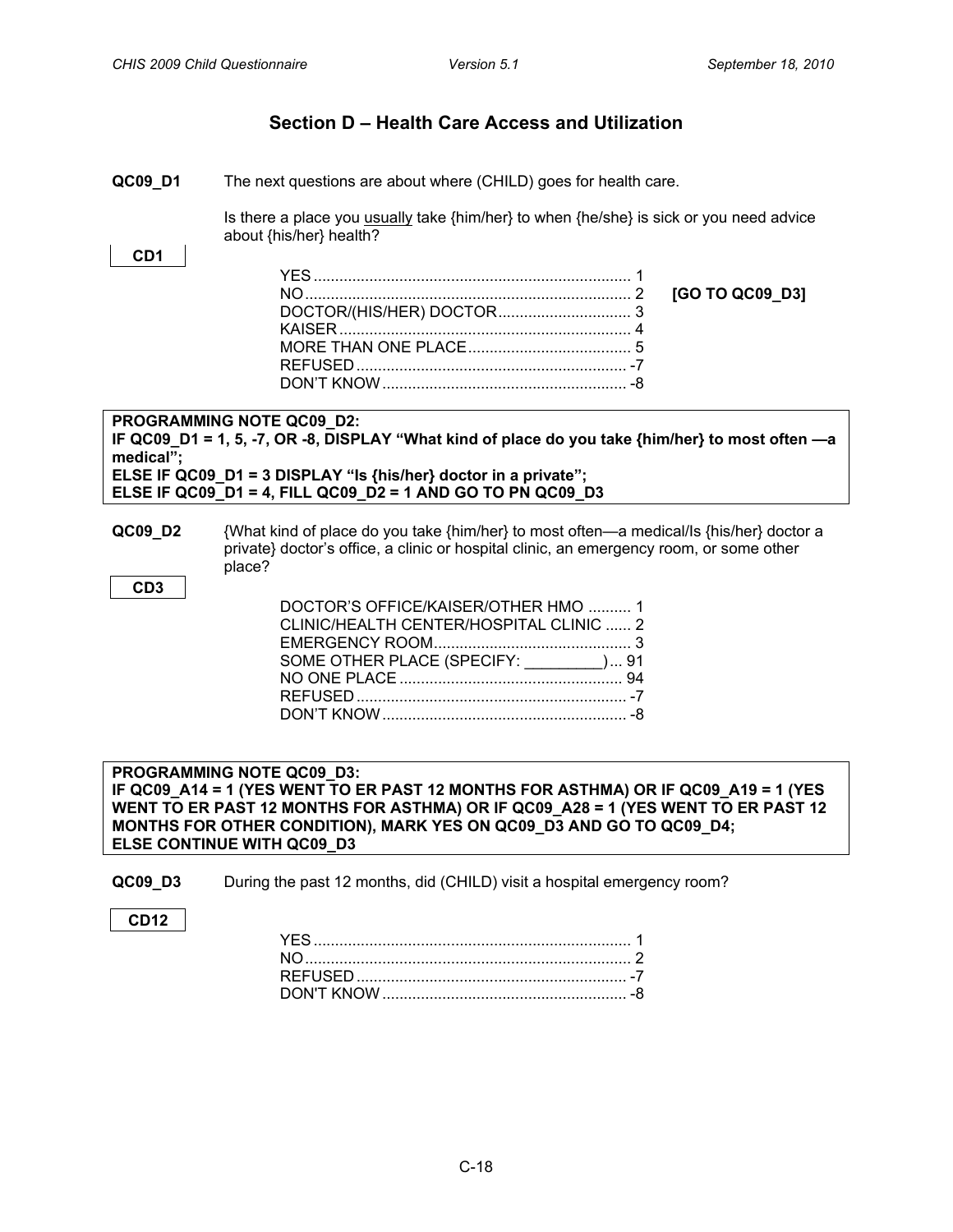#### <span id="page-18-0"></span>**QC09 D4** During the past 12 months, how many times has (CHILD) seen any kind of medical doctor?

**CD6**

\_\_\_\_\_\_\_\_\_\_\_\_\_\_ TIMES

REFUSED............................................................... -7 DON'T KNOW......................................................... -8

#### **PROGRAMMING NOTE QC09\_D5: IF QC09\_D4 > 0, GO TO PROGRAMMING NOTE QC09\_D6; ELSE IF QC09\_D4 = 0, -7, OR -8, CONTINUE WITH QC09\_D5**

**QC09 D5** About how long has it been since {he/she} last saw a medical doctor?

**CD7**

<span id="page-18-1"></span>**PERSONAL DOCTOR**

| MORE THAN 1 YEAR UP TO 2 YEARS AGO  2 |  |
|---------------------------------------|--|
| MORE THAN 2 YEARS UP TO 3 YEARS AGO 3 |  |
|                                       |  |
|                                       |  |
|                                       |  |
|                                       |  |

**PROGRAMMING NOTE QC09\_D6: IF QC09\_D1 = 1 OR 3 OR 4 OR 5 AND [QC09\_A11 = 1 (STILL HAS ASTHMA) OR QC09\_A12 = 1 (EPISODE OF ASTHMA IN PAST 12 MONTHS) OR QC09\_A26 = 1 (HAS OTHER CONDITION)], CONTINUE WITH QC09\_D6; ELSE SKIP TO PN QC09\_D7**

**QC09\_D6** Does (he/she) have a personal doctor or medical provider who is {his/her} main provider?

**[IF NEEDED, SAY: "This can be a general doctor, a specialist doctor, a physician assistant, a nurse, or other health provider."]**

**CD33**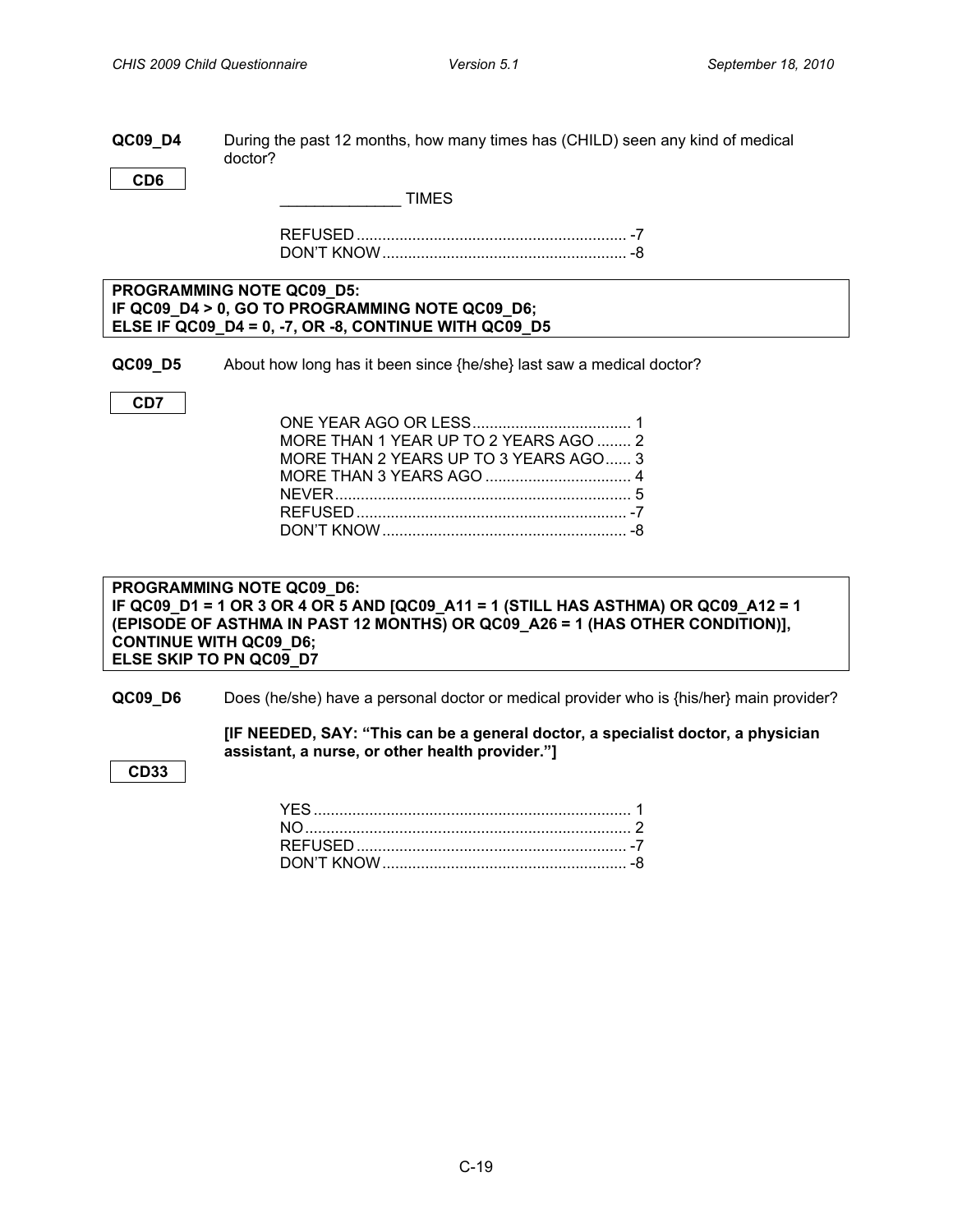<span id="page-19-0"></span>**PATIENT-CENTERED CARE: INFORMATION**

<span id="page-19-2"></span><span id="page-19-1"></span>

| ELSE SKIP TO QC09 D9  | PROGRAMMING NOTEQC09_D7:<br>IF QC09_A11 = 1 (STILL HAS ASTHMA) OR QC09_A12 = 1 (EPISODE OF ASTHMA IN PAST 12<br>MONTHS) OR QC09_A26 = 1 AND [QC09_D4 > 0 (HAD A DOCTOR VISIT IN THE PAST 12 MONTHS)<br>OR QC09_D5 = 1 (SAW DOCTOR LESS THAN A YEAR AGO)], CONTINUE WITH QC09_D7; |
|-----------------------|----------------------------------------------------------------------------------------------------------------------------------------------------------------------------------------------------------------------------------------------------------------------------------|
| QC09_D7               | During the past 12 months, did you phone or e-mail the doctor's office with a medical<br>question about (CHILD)?                                                                                                                                                                 |
| <b>CD34</b>           |                                                                                                                                                                                                                                                                                  |
|                       | NO 2<br>[GO TO QC09_D9]<br>[GO TO QC09_D9]<br>[GO TO QC09_D9]                                                                                                                                                                                                                    |
| QC09_D8               | How often did you get an answer as soon as you needed it? Would you say                                                                                                                                                                                                          |
| <b>CD35</b>           |                                                                                                                                                                                                                                                                                  |
|                       |                                                                                                                                                                                                                                                                                  |
|                       |                                                                                                                                                                                                                                                                                  |
| ELSE SKIP TO QC09_D10 | PROGRAMMING NOTE QC09_D9:<br>IF QC09_D1 = 1, 3, 4, OR 5 AND QC09_D6 = 1 AND QC09_A11 = 1 OR QC09_A12 = 1 OR QC09_A26<br>= 1, CONTINUE WITH QC09_D9;                                                                                                                              |
|                       |                                                                                                                                                                                                                                                                                  |
| QC09_D9               | Is there anyone at (CHILD's) doctor's office or clinic who helps coordinate {his/her} care<br>with other doctors or services such as tests or treatments?                                                                                                                        |
| <b>CD36</b>           |                                                                                                                                                                                                                                                                                  |
|                       |                                                                                                                                                                                                                                                                                  |
| QC09_D10              | During the past 12 months, did you either delay or not get a medicine that a doctor<br>prescribed for (CHILD)?                                                                                                                                                                   |
| CE <sub>1</sub>       |                                                                                                                                                                                                                                                                                  |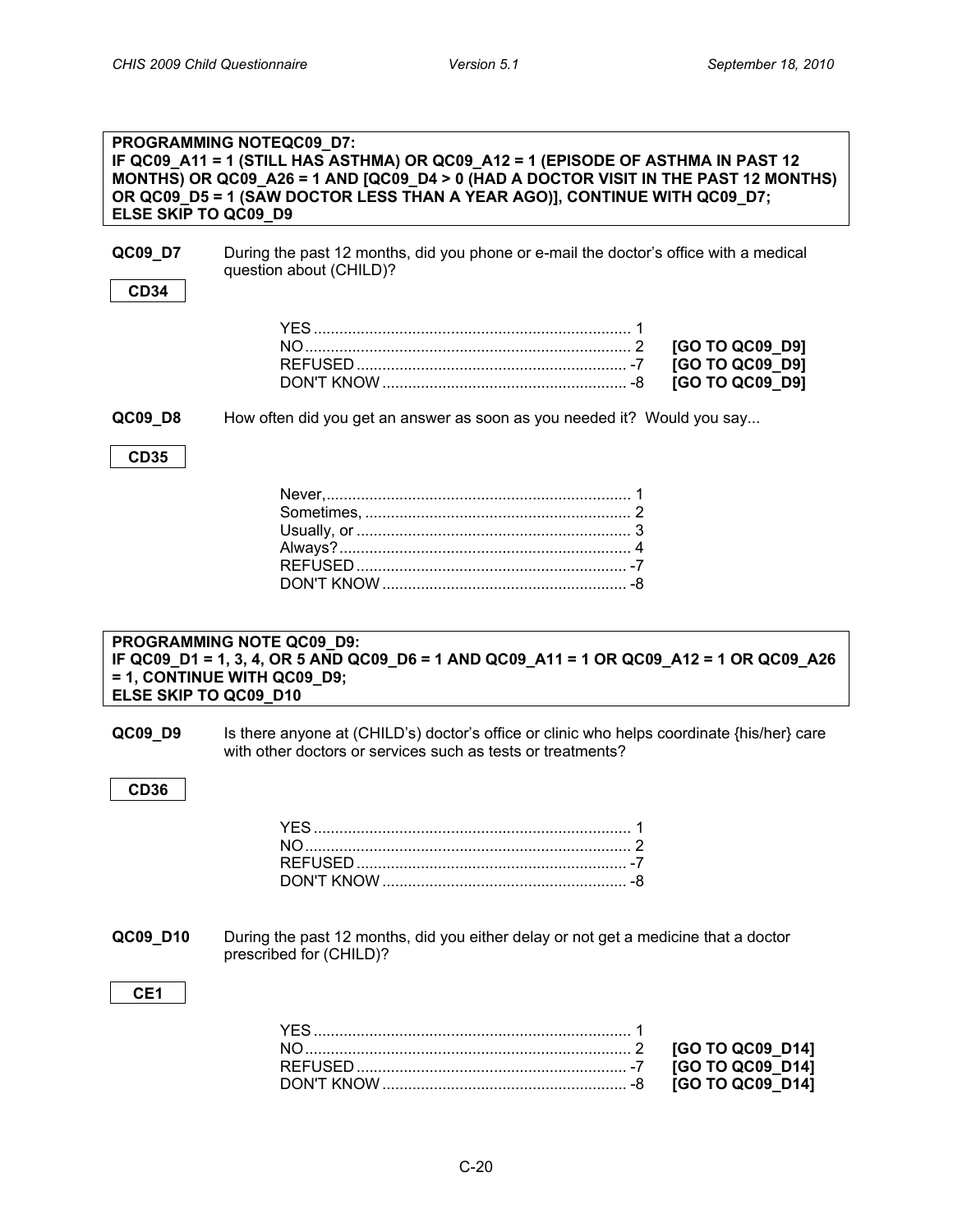**QC09\_D11** Was cost or lack of insurance a reason why you delayed or did not get the prescription?

**CE12**

NO............................................................................ 2 **[GO TO QC09\_D14]**  $\overline{G}$  $\overline{G}$  $\overline{G}$  $\overline{G}$  $\overline{G}$  $\overline{G}$  $\overline{G}$  $\overline{G}$  $\overline{G}$  $\overline{G}$  $\overline{G}$  $\overline{G}$  $\overline{G}$  $\overline{G}$  $\overline{G}$  $\overline{G}$  $\overline{G}$  $\overline{G}$  $\overline{G}$  $[GO TO QC09_D14]$ 

| <b>PROGRAMMING NOTE QC09 D12:</b>                                                                                        |  |
|--------------------------------------------------------------------------------------------------------------------------|--|
| IF QC09_A11 = 1 (STILL HAS ASTHMA) OR QC09_A12 = 1 (EPISODE OF ASTHMA PAST 12<br><b>MONTHS), CONTINUE WITH QC09 D12;</b> |  |
| ELSE SKIP TO QC09 D13                                                                                                    |  |
|                                                                                                                          |  |

**QC09\_D12** Was this prescription for {his/her} asthma?

**CD37**

| <b>PROGRAMMING NOTE QC09_D13:</b>                              |
|----------------------------------------------------------------|
| IF QC09_A26 = 1 (HAS OTHER CONDITION), CONTINUE WITH QC09_D13; |
| <b>ELSE SKIP TO QC09_D14</b>                                   |

QC09\_D13 Was this prescription for {his/her} (INSERT CONDITION(S) FROM QC09\_A27)?

**CD38**

QC09 D14 During the past 12 months, did you delay or not get any other medical care you felt (CHILD) needed—such as seeing a doctor, a specialist, or other health professional?

**CE7**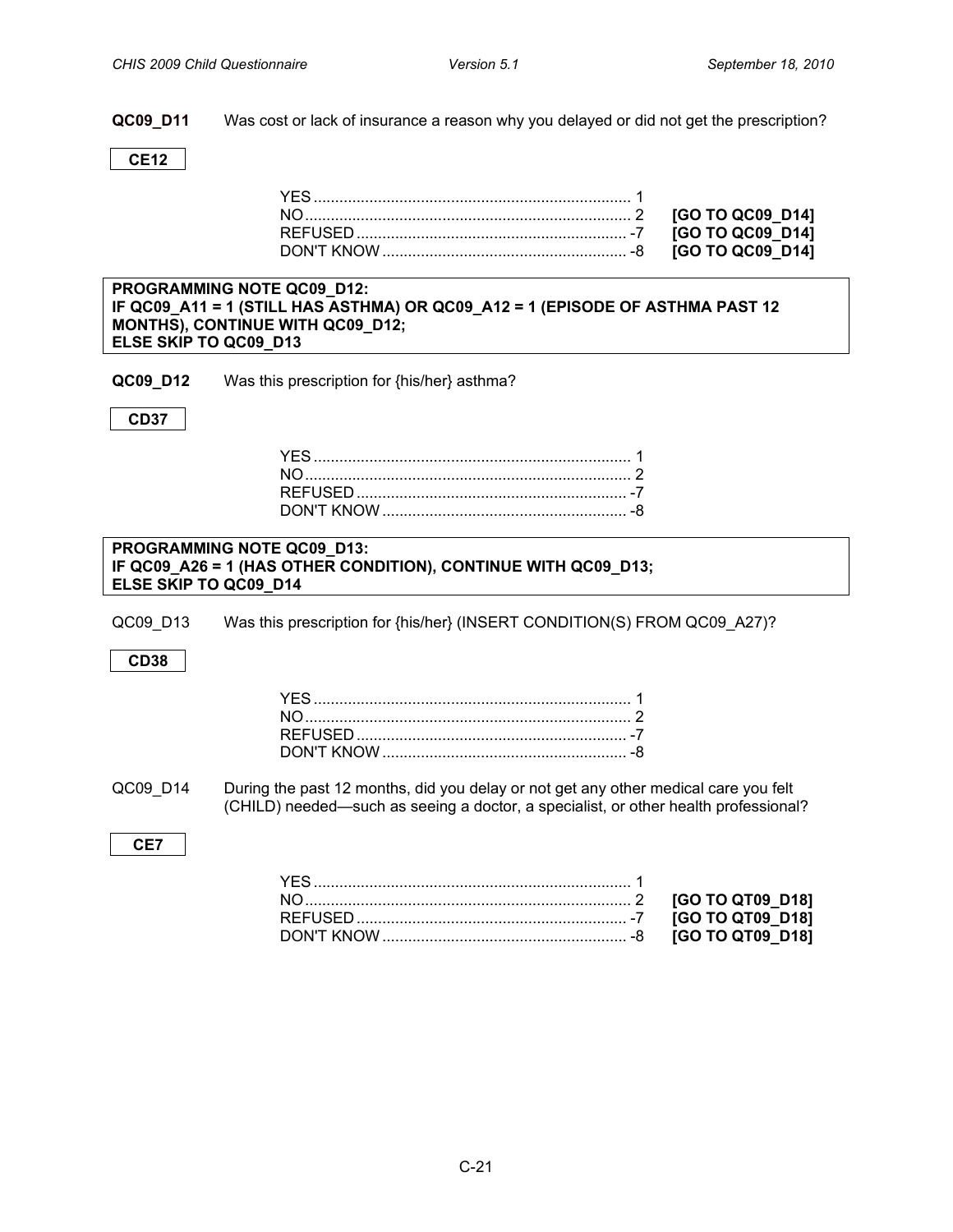QC09 D15 Was cost or lack of insurance a reason why you delayed or did not get the medical care you felt (he/she) needed?

**CE13**

| <b>PROGRAMMING NOTE QC09 D16:</b>                                            |
|------------------------------------------------------------------------------|
| IF QC09_A11 = 1 (STILL HAS ASTHMA) OR QC09_A12 = 1(EPISODE OF ASTHMA PAST 12 |
| <b>MONTHS), CONTINUE WITH QC09 D16;</b>                                      |
| ELSE SKIP TO QC09 D17                                                        |

**QC09\_D16** Was this medical care for {his/her} asthma?

**CD39**

#### **PROGRAMMING NOTE QC09\_D17: IF QC09\_A26 = 1 (HAS OTHER CONDITION), CONTINUE WITH QC09\_D17; ELSE SKIP TO QC09\_D18**

QC09\_D17 Was this medical care for {his/her} (INSERT CONDITION(S) FROM QC09\_A27)?

**CD40**

<span id="page-21-0"></span>**QC09\_D18** When (CHILD) had {his/her} last routine physical exam, did you and a doctor talk about {his/her} nutrition or healthy eating?

**CD32**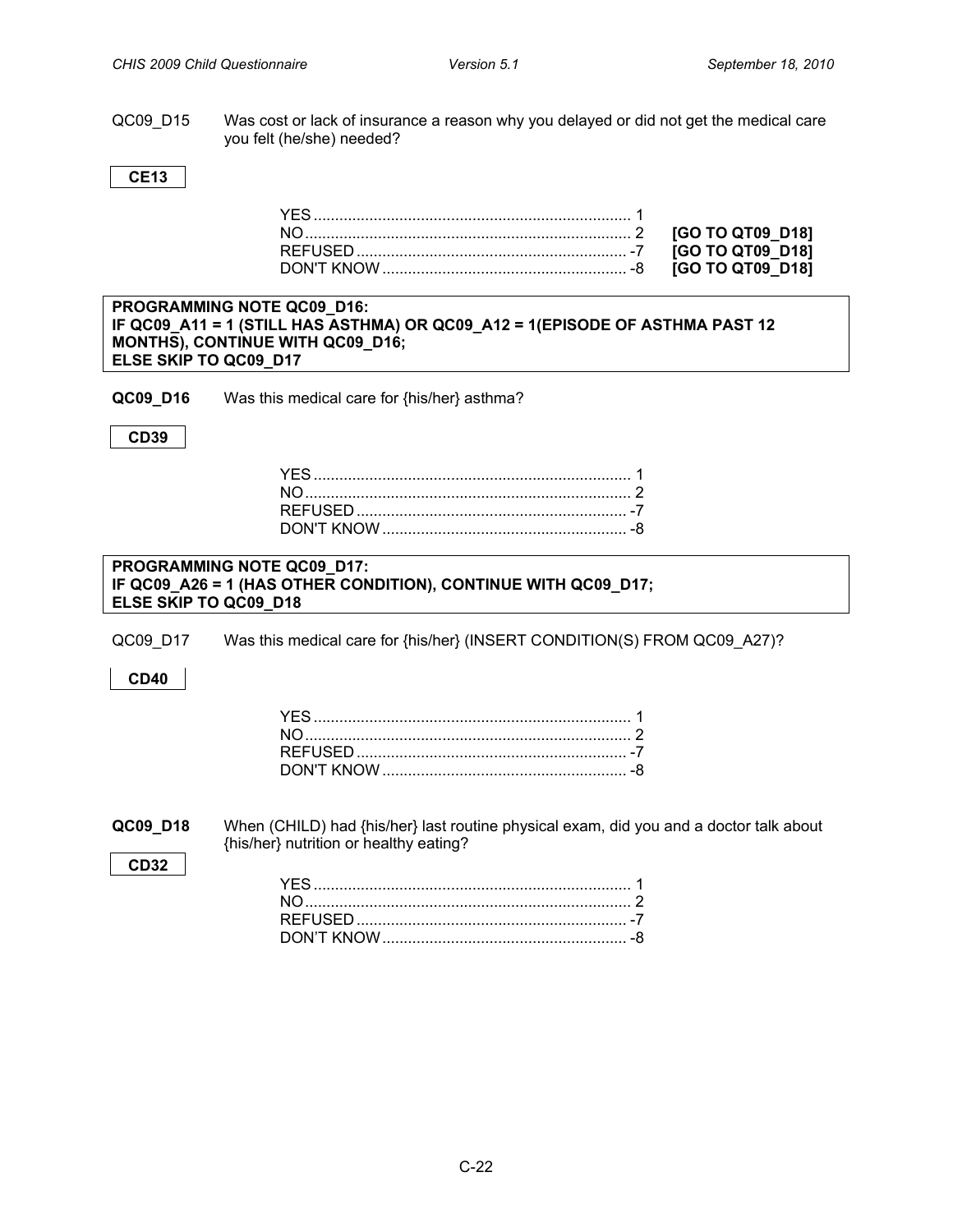<span id="page-22-0"></span>

|                               | PROGRAMMING NOTE QC09C_D19:<br>IF CAGE < 6 MONTHS, GO TO QC09 E1;<br>ELSE IF CAGE ≥ 6 MONTHS, CONTINUE WITH QC09 D19                                         |                                                       |
|-------------------------------|--------------------------------------------------------------------------------------------------------------------------------------------------------------|-------------------------------------------------------|
| QC09_D19                      | During the past 12 months, did (CHILD) get a flu shot or the nasal flu vaccine, called<br>"Flumist"?                                                         |                                                       |
| <b>CD30</b>                   | [IF NEEDED, SAY: "A flu shot is usually given in the Fall and protects against<br>influenza for the flu season."]                                            |                                                       |
|                               |                                                                                                                                                              | [GO TO QC09_E1]<br>[GO TO QC09_E1]<br>[GO TO QC09_E1] |
| QC09_D20                      | Did {he/she} have the flu shot or the nasal flu vaccine?                                                                                                     |                                                       |
| <b>CD41</b>                   |                                                                                                                                                              |                                                       |
|                               |                                                                                                                                                              |                                                       |
| <b>ELSE DISPLAY "vaccine"</b> | PROGRAMMING NOTE QC09_D21:<br>IF QC09_D20 = 1 DISPLAY "flu shot";<br>IF QC09_D20 = 2 DISPLAY "nasal flu vaccine";                                            |                                                       |
| QC09_D21                      | At what kind of place did {he/she} get {his/her} last {flu shot/nasal flu vaccine/vaccine}?                                                                  |                                                       |
| <b>CD42</b>                   |                                                                                                                                                              |                                                       |
|                               | DOCTOR'S OFFICE, KAISER, OR HMO 1<br>COMMUNITY HEALTH CENTER, HEALTH DEPT.,<br>HEALTH DEPT CLINIC,<br>A SENIOR, RECREATION,<br>HOSPITAL OR EMERGENCY ROOM  6 |                                                       |

PLACE OF WORSHIP............................................. 7 SCHOOL.................................................................. 8 DON'T KNOW......................................................... -7 REFUSED............................................................... -8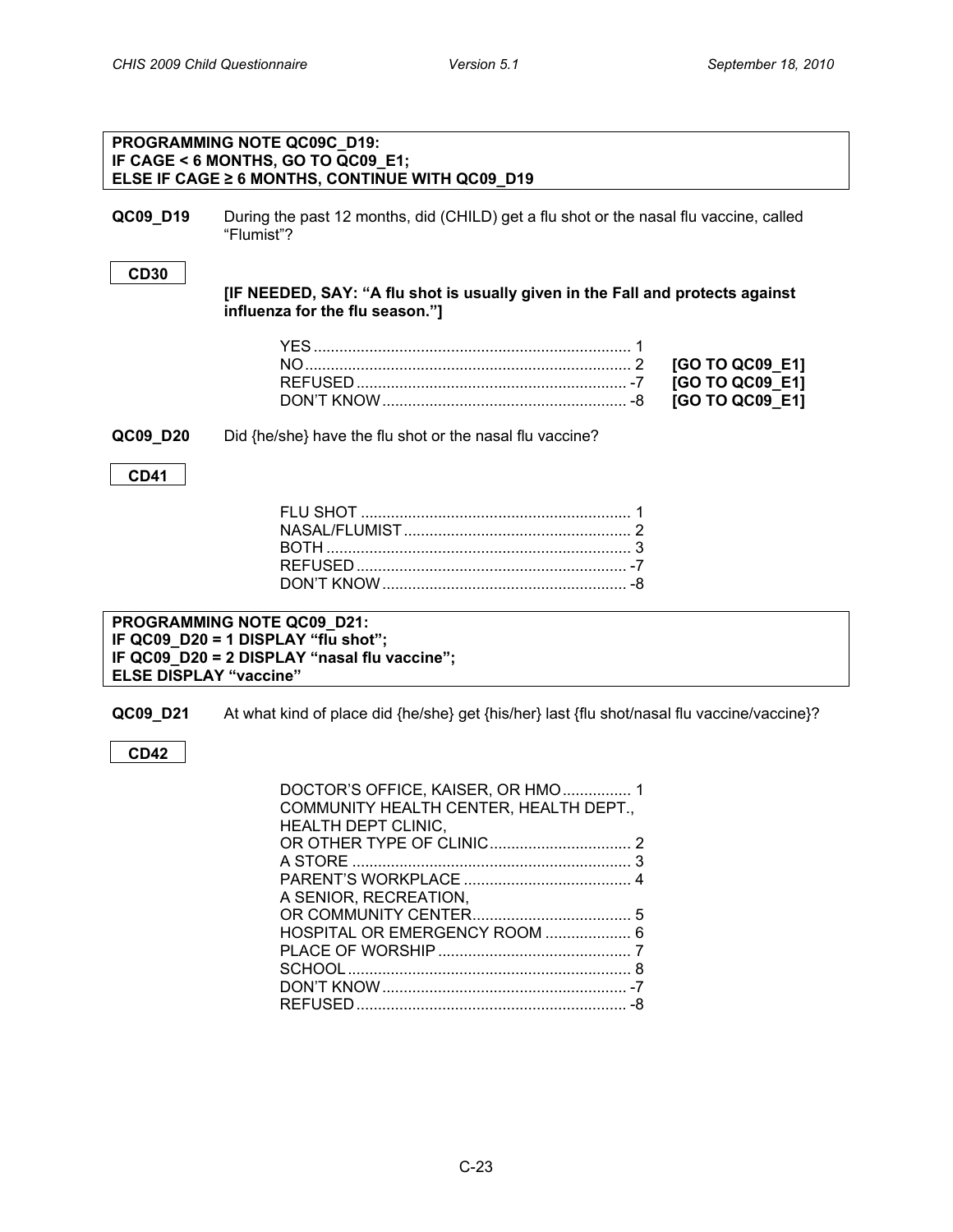### **Section E – Public Programs**

<span id="page-23-1"></span><span id="page-23-0"></span>**TANF/CalWORKS PROGRAMMING NOTE SECTION E: IF POVERTY = 1, 2, 3, OR 5 (INCOME LESS THAN OR EQUAL TO 300% OF POVERTY LEVEL), CONTINUE WITH QC09\_E1; ELSE SKIP TO QC09\_F1**

**QC09\_E1** Is (CHILD) now on TANF or CalWORKS?

#### **CE11**

**[IF NEEDED, SAY: "TANF means 'Temporary Assistance to Needy Families," and CalWORKS means 'California Work Opportunities and Responsibilities to Kids.' Both replaced AFDC, California's old welfare entitlement program."]**

<span id="page-23-2"></span>**QC09\_E2** Is (CHILD) receiving Food Stamps?

#### **CE11A**

**[IF NEEDED, SAY: "You may receive benefits as stamps or through an EBT card. EBT stands for Electronic Benefit Transfer card and is also known as the Golden State Advantage Card."]**

**PROGRAMMING NOTE QC09\_E3: IF CAGE > 6, GO TO QC09\_F1; ELSE CONTINUE WITH QC09\_E3**

**QC09\_E3** Is (CHILD) on WIC now?

**CE11C**

<span id="page-23-3"></span>**WICCO** 

**[IF NEEDED, SAY: "WIC means 'Supplemental Food Program for Women, Infants and Children.'']**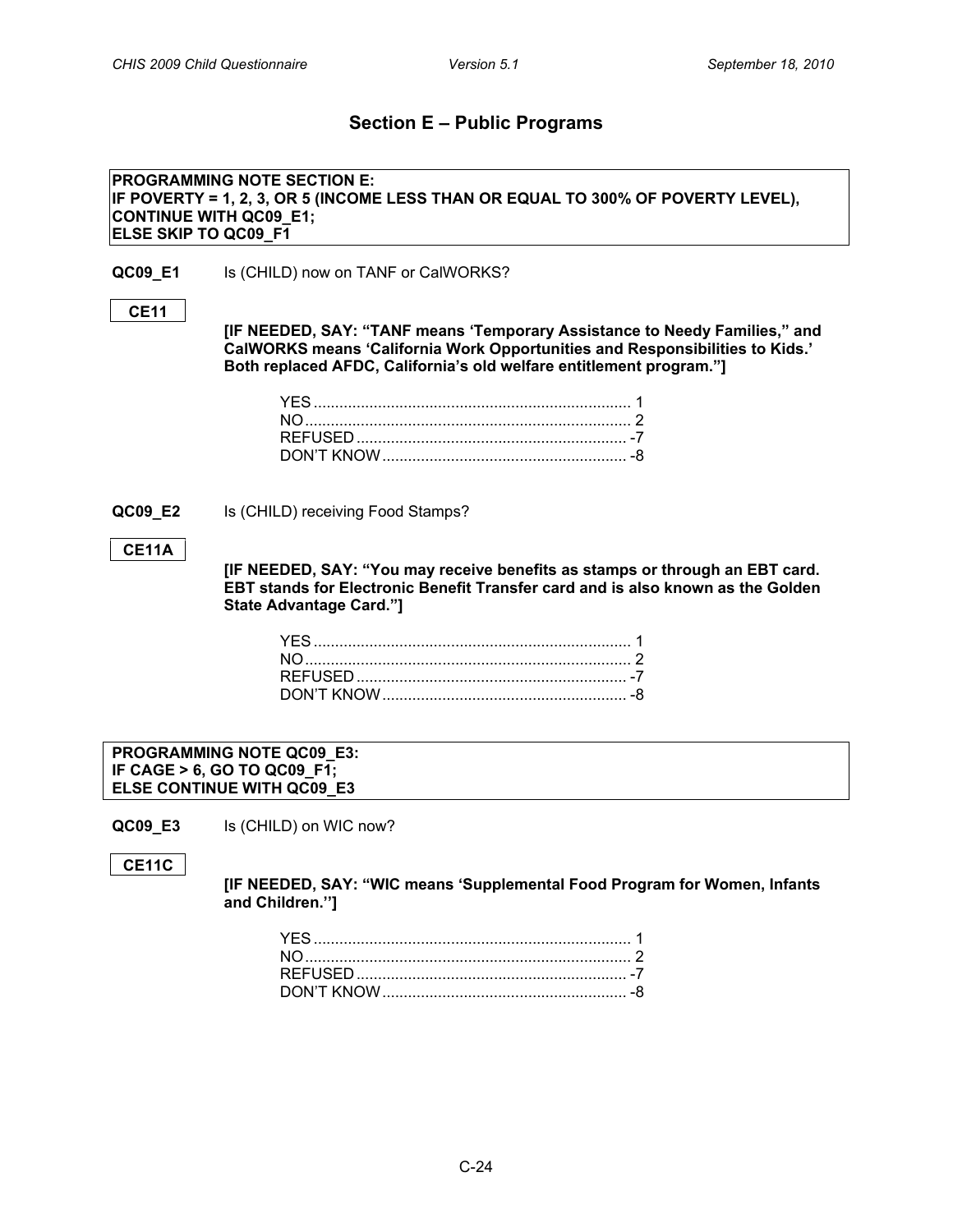### **Section F – Parental Involvement, Concerns, Mental Health**

<span id="page-24-1"></span><span id="page-24-0"></span>

|                        | PROGRAMMING NOTE QC09_F1:<br>IF CAGE > 5 YEARS GO TO PROGRAMMING NOTE QC09_F4 INTRO;<br>ELSE CONTINUE WITH QC09_F1                                                                                                                                                                                          |
|------------------------|-------------------------------------------------------------------------------------------------------------------------------------------------------------------------------------------------------------------------------------------------------------------------------------------------------------|
| QC09_F1<br><b>CG14</b> | In a usual week, about how many days do you or any other family members read stories<br>or look at picture books with (CHILD)?                                                                                                                                                                              |
|                        | 3-6 DAYS 2                                                                                                                                                                                                                                                                                                  |
| QC09_F2<br><b>CG15</b> | [In a usual week, about how many days do you or any other family member] play music<br>or sing songs with (CHILD)?                                                                                                                                                                                          |
|                        |                                                                                                                                                                                                                                                                                                             |
| QC09_F3<br><b>CG16</b> | [In a usual week, about how many days do you or any other family member] take<br>(CHILD) out somewhere, for example, to the park, store, or playground?                                                                                                                                                     |
|                        |                                                                                                                                                                                                                                                                                                             |
|                        | PROGRAMMING NOTE QC09_F4 INTRO:<br>IF CAGE < 4 MONTHS, GO TO QC09_F25;<br>IF CAGE ≥ 6 YEARS, GO TO QC09_F10;<br>ELSE IF CAGE ≥ 4 MONTHS AND < 6 YEARS, CONTINUE WITH QC09_F4 INTRO                                                                                                                          |
|                        | QUESTIONS QC09 F4-QC09 F14 ARE DRAWN FROM THE SURVEY EDITION OF PARENTS' EVALUATION OF DEVELOPMENTAL STATUS (PEDS)<br>AND DO NOT HAVE AN IMMEDIATE CLINICAL APPLICATION. THESE ITEMS ARE COPYRIGHTED AND MAY NOT BE USED WITHOUT<br>EXPRESS PERMISSION FROM THE AUTHOR (FRANCES P. GLASGOW@VANDERBILT.EDU). |

<span id="page-24-2"></span>**QC09\_F4 INTRO** The next questions are about concerns you may have about your child. After each one, tell me if you are concerned a lot, a little, or not at all.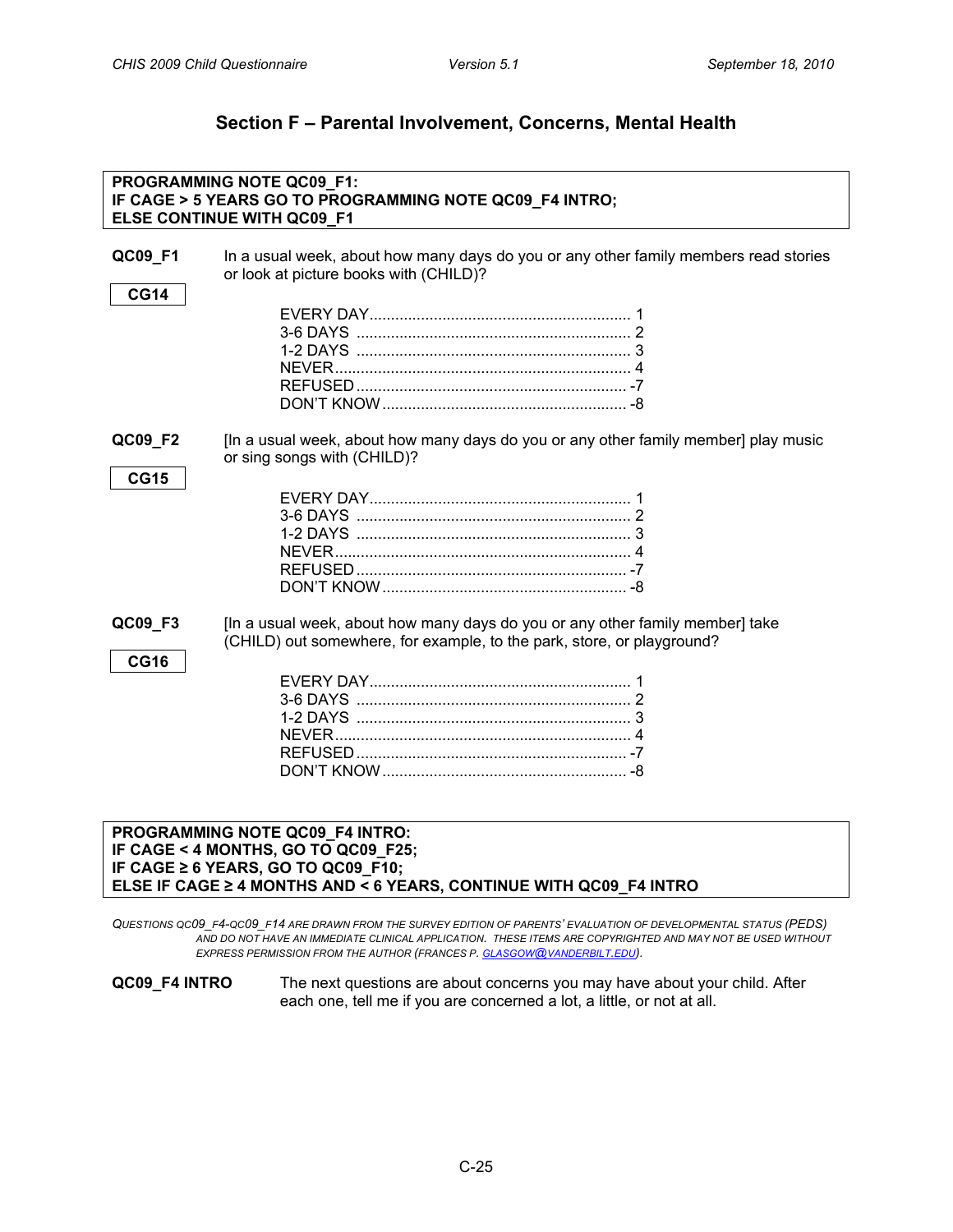### **PROGRAMMING NOTE QC09\_F4: IF CAGE > 9 MONTHS GO TO QC09\_F5; ELSE IF CAGE ≤ 9 MONTHS CONTINUE WITH QC09\_F4 QC09\_F4** How your child makes speech sounds? [Are you concerned a lot, a little, or not at all?] **CG17** A LOT....................................................................... 1 **[GO TO QC09\_F6]** A LITTLE.................................................................. 2 **[GO TO QC09\_F6]** NOT AT ALL............................................................. 3 **[GO TO QC09\_F6]** REFUSED............................................................... -7 **[GO TO QC09\_F6]** DON'T KNOW......................................................... -8 **[GO TO QC09\_F6] QC09 F5** How your child talks and makes words? [Are you concerned a lot, a little, or not at all?] **CG17A** A LOT....................................................................... 1 A LITTLE.................................................................. 2 NOT AT ALL............................................................. 3 REFUSED............................................................... -7 DON'T KNOW......................................................... -8 **PROGRAMMING NOTE QC09\_F6: IF CAGE < 18 MONTHS, GO TO QC09\_F7; ELSE IF CAGE ≥ 18 MONTHS CONTINUE WITH QC09\_F6 QC09 F6** How well your child understands what you say? [Are you concerned a lot, a little, or not at all?] **CG18** A LOT....................................................................... 1 A LITTLE.................................................................. 2 NOT AT ALL............................................................. 3 REFUSED............................................................... -7 DON'T KNOW......................................................... -8 **QC09\_F7** How your child uses {his/her} hands and fingers to do things? [Are you concerned a lot, a little, or not at all?] **CG19** A LOT....................................................................... 1 A LITTLE.................................................................. 2 NOT AT ALL............................................................. 3 REFUSED............................................................... -7 DON'T KNOW......................................................... -8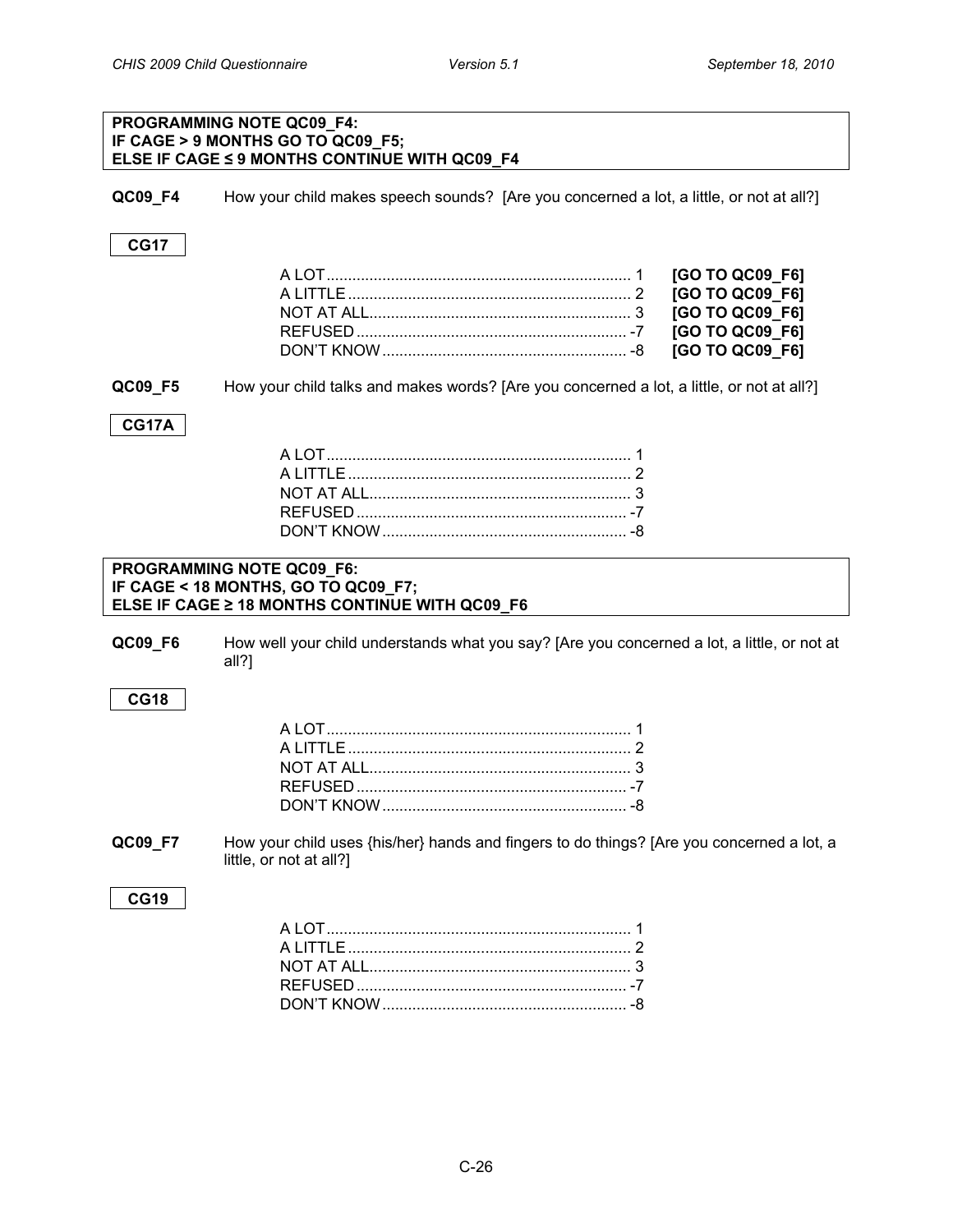**QC09\_F8** How well your child uses {his/her} arms and legs? [Are you concerned a lot, a little, or not at all?]

#### **CG20**

**QC09\_F9** How well your child can see or hear? [Are you concerned a lot, a little, or not at all?]

#### **CG21**

#### **PROGRAMMING NOTE QC09\_F10: IF CAGE IS ≤ 9 MONTHS, GO TO QC09\_F25; IF CAGE > 6 YEARS, GO TO QC09\_F15; ELSE IF CAGE = 10 MONTHS TO 6 YEARS, CONTINUE WITH QC09\_F10**

**QC09\_F10** How your child gets along with others? [Are you concerned a lot, a little, or not at all?]

#### **CG22**

**QC09\_F11** Your child's feelings and moods? [Are you concerned a lot, a little, or not at all?]

#### **CG23**

#### **QC09\_F12** How your child behaves? [Are you concerned a lot, a little, or not at all?]

#### **CG24**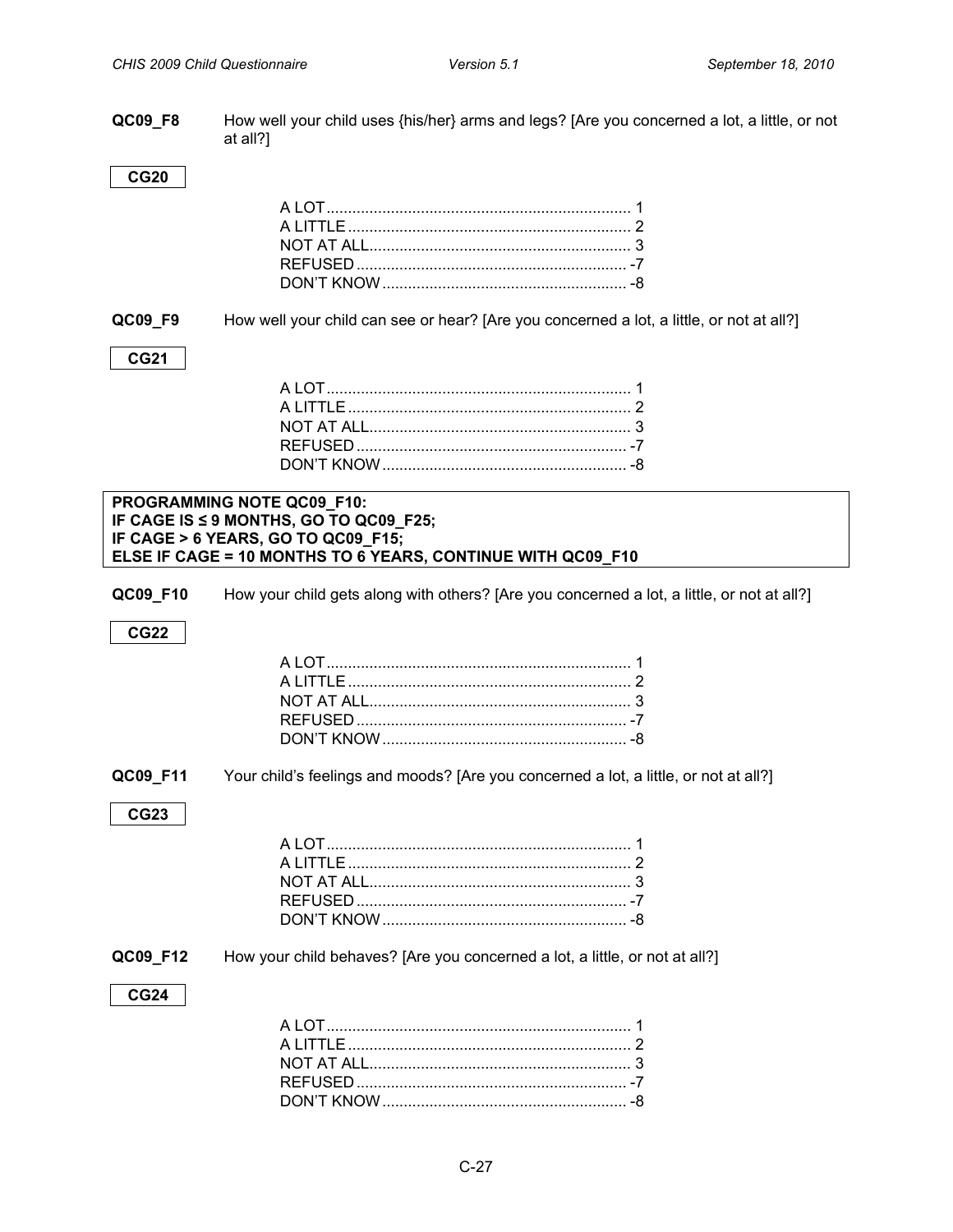**QC09\_F13** How your child is learning to do things for {himself/herself}? [Are you concerned a lot, a little, or not at all?]

#### **CG25**

**QC09\_F14** Whether your child can do what other children {his/her} age can do? [Are you concerned a lot, a little, or not at all?]

### **CG26**

<span id="page-27-0"></span>**QC09\_F15** Did a doctor or other professional ever refer {him/her} to a specialist regarding his development?

#### **CF46**

**QC09\_F16** Did they ever refer {him/her} for speech, language or hearing testing?

#### **CF47**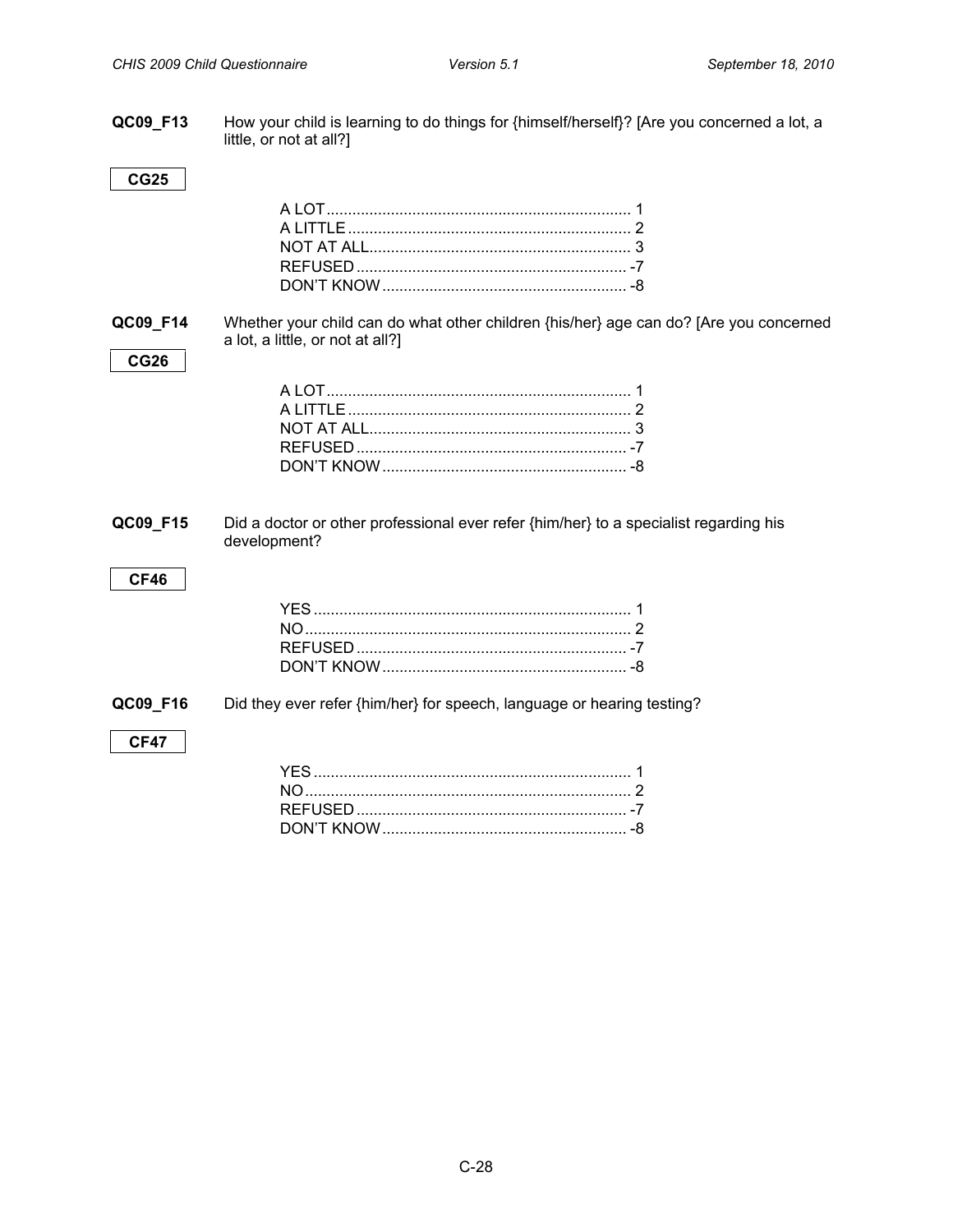THE NEXT 7 ITEMS (QC09\_F17-QCO7\_F23) ARE INCLUDED IN THIS SURVEY WITH PERMISSION AS INDICATED:

*THE SDQ QUESTIONS ARE COPYRIGHTED BY ROBERT GOODMAN, PH.D., FRCPSYCH, MRCP. STATE AND LOCAL AGENCIES MAY USE THESE QUESTIONS WITHOUT CHARGE AND WITHOUT SEEKING SEPARATE PERMISSION PROVIDED THE WORDING IS NOT MODIFIED, ALL THE QUESTIONS ARE RETAINED, AND DR. GOODMAN'S COPYRIGHT IS ACKNOWLEDGED.* 

<span id="page-28-0"></span>

| <b>PROGRAMMING NOTE QC09 F17:</b>  |  |
|------------------------------------|--|
| IF CAGE < 4 YEARS, GO TO QC09 F25; |  |
| <b>ELSE CONTINUE WITH QC09 F17</b> |  |

I am going to read a list of items that describe children. For each item, please tell me if it has been not true, somewhat true, or certainly true of (CHILD) during the past six months.

**QC09\_F17** {He/She} is generally well behaved, usually does what adults request [...during the past 6 months].

| <b>CG28</b> |                                                                                                |
|-------------|------------------------------------------------------------------------------------------------|
|             |                                                                                                |
|             |                                                                                                |
| QC09_F18    | {He/She} has many worries or often seems worried [during the past 6 months].                   |
| <b>CG29</b> |                                                                                                |
|             |                                                                                                |
| QC09_F19    | {He/She} is often unhappy, depressed or tearful [during the past 6 months].                    |
| <b>CG30</b> |                                                                                                |
| QC09_F20    | {He/She} gets along better with adults than with other children [during the past 6<br>months]. |
| <b>CG31</b> |                                                                                                |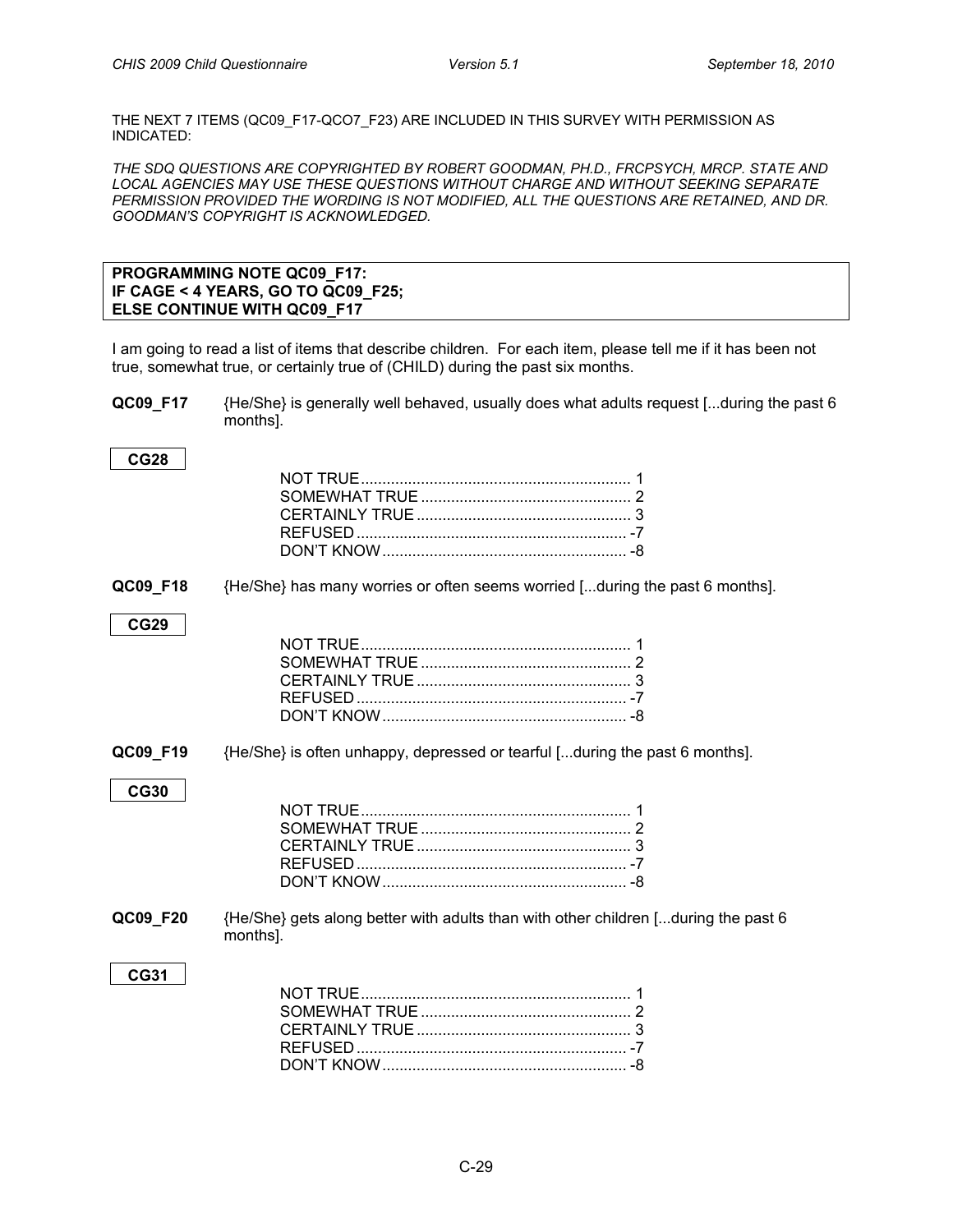**QC09\_F21** {He/She} has good attention span, sees chores or homework through to the end. **CG32** NOT TRUE............................................................... 1 SOMEWHAT TRUE................................................. 2 CERTAINLY TRUE.................................................. 3 REFUSED............................................................... -7 DON'T KNOW......................................................... -8 **QC09 F22** Overall, do you think your child has difficulties in any of the following areas: emotions, concentration, behavior, or being able to get along with other people? **CF30** YES.......................................................................... 1 NO............................................................................ 2 **[GO TO QC09\_F24]** REFUSED............................................................... -7 **[GO TO QC09\_F24]** DON'T KNOW......................................................... -8 **[GO TO QC09\_F24] QC09 F23** Are these difficulties minor, definite, or severe? **CF31** MINOR ..................................................................... 1 DEFINITE................................................................. 2 SEVERE................................................................... 3 REFUSED............................................................... -7 DON'T KNOW......................................................... -8 **QC09 F24** During the past 12 months, did (CHILD) receive any psychological or emotional counseling? **CF32** YES.......................................................................... 1 NO............................................................................ 2 REFUSED............................................................... -7 DON'T KNOW......................................................... -8

#### <span id="page-29-0"></span>**PROGRAMMING NOTE QC09\_F25: IF QC09\_C16 = 93 (DOESN'T HAVE TV) OR CAGE < 1 YEAR, GO TO QC09\_F29; ELSE CONTINUE WITH QC09\_F25**

**QC09 F25** The next questions are about television programming your child might watch.

Have you heard about the PBS TV show "Sid the Science Kid"?

**CF60**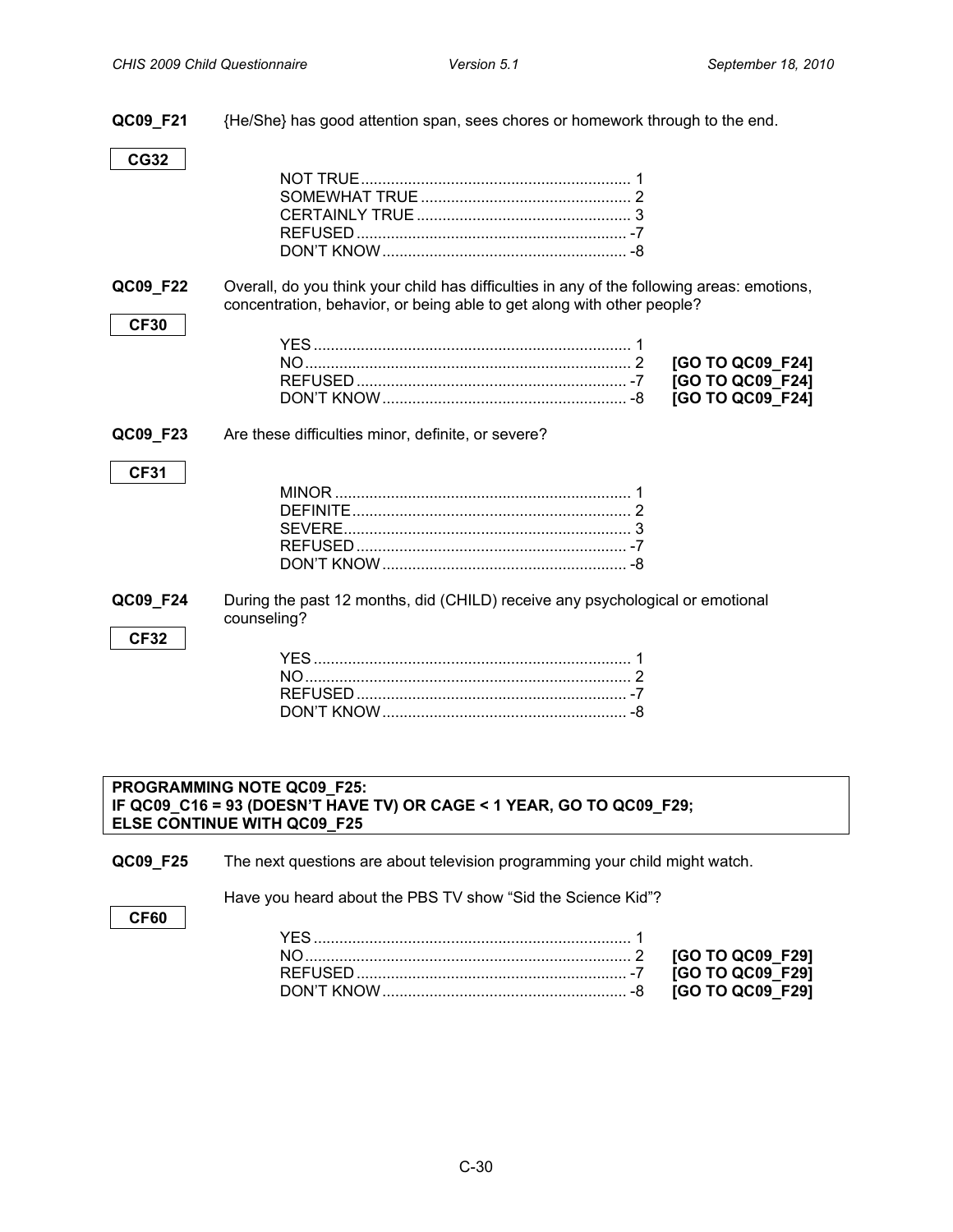**QC09\_F26** Has (CHILD) seen the PBS TV show "Sid the Science Kid"?

#### **CF61**

**QC09\_F27** Tell me if you strongly agree, agree, disagree, or strongly disagree with the following statements:

#### **CF62**

(CHILD) is learning science from Sid.

#### **[IF NEEDED, SAY: "Do you strongly agree, agree, disagree, or strongly disagree?"]**

#### **QC09\_F28** "Sid the Science Kid" increases preschoolers' interest in science.

#### **CF63**

**[IF NEEDED, SAY: "Do you strongly agree, agree, disagree, or strongly disagree?"]**

<span id="page-30-0"></span>**QC09 F29** Do you know that First 5 California, a state agency, provides a free Parent Kit to parents of young children?

#### YES.......................................................................... 1 NO............................................................................ 2 **[GO TO QC09\_G1]** REFUSED............................................................... -7 **[GO TO QC09\_G1]** DON'T KNOW......................................................... -8 **[GO TO QC09\_G1]**

#### **QC09\_F30** Have you ever received this Parent Kit?

#### **CF36**

**CF35**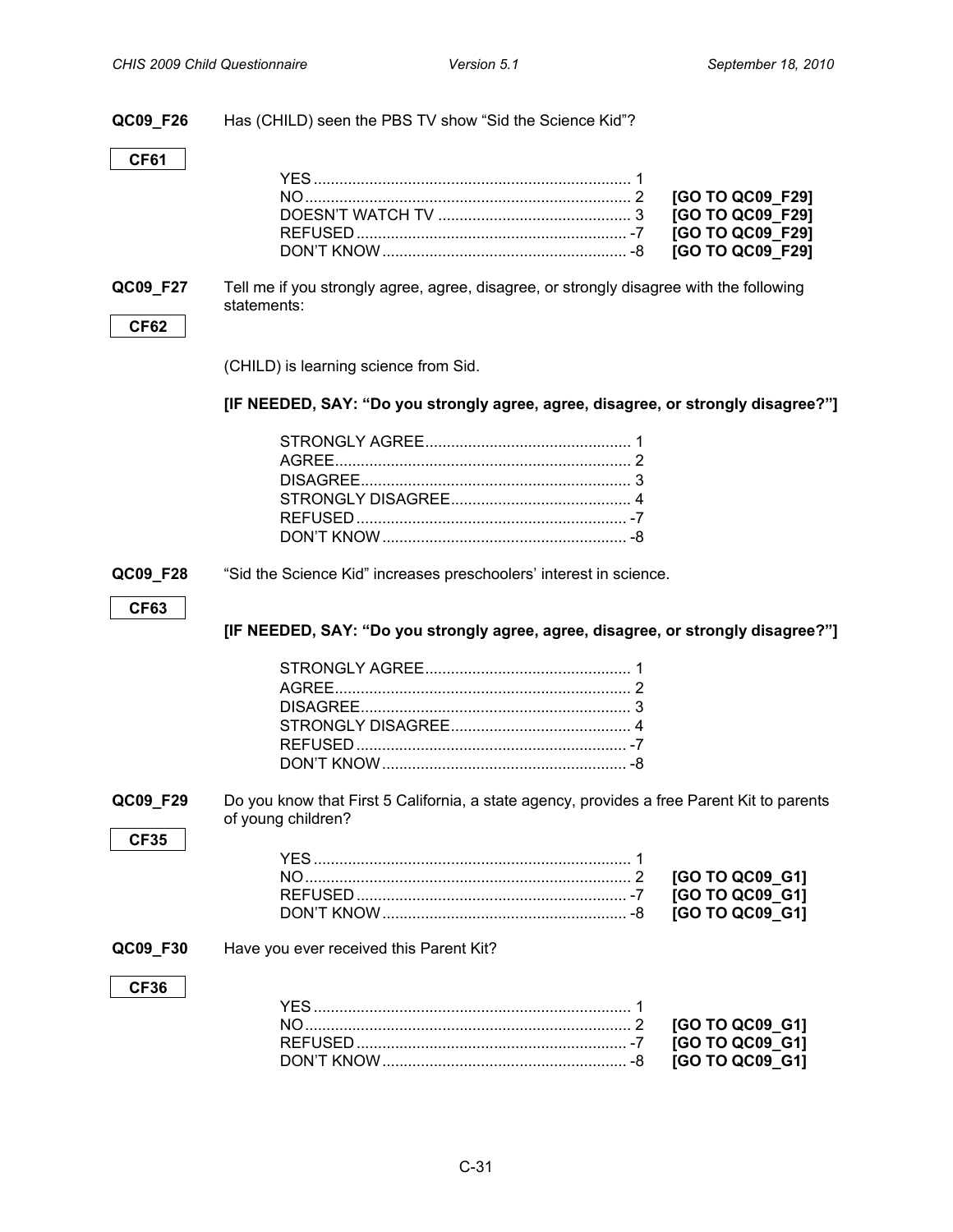| QC09 F31    | Did you use any of the materials from this Parent Kit?                                           |                                                       |
|-------------|--------------------------------------------------------------------------------------------------|-------------------------------------------------------|
| <b>CF39</b> |                                                                                                  | [GO TO QC09_G1]<br>[GO TO QC09_G1]<br>[GO TO QC09 G1] |
| QC09_F32    | On a scale of 1-10, with 10 being most useful and 1 the least, how useful was the Parent<br>Kit? |                                                       |
| <b>CF37</b> | RESPONDENT'S NUMBER FROM 1 (WORST) TO 10 (BEST)                                                  |                                                       |
|             |                                                                                                  |                                                       |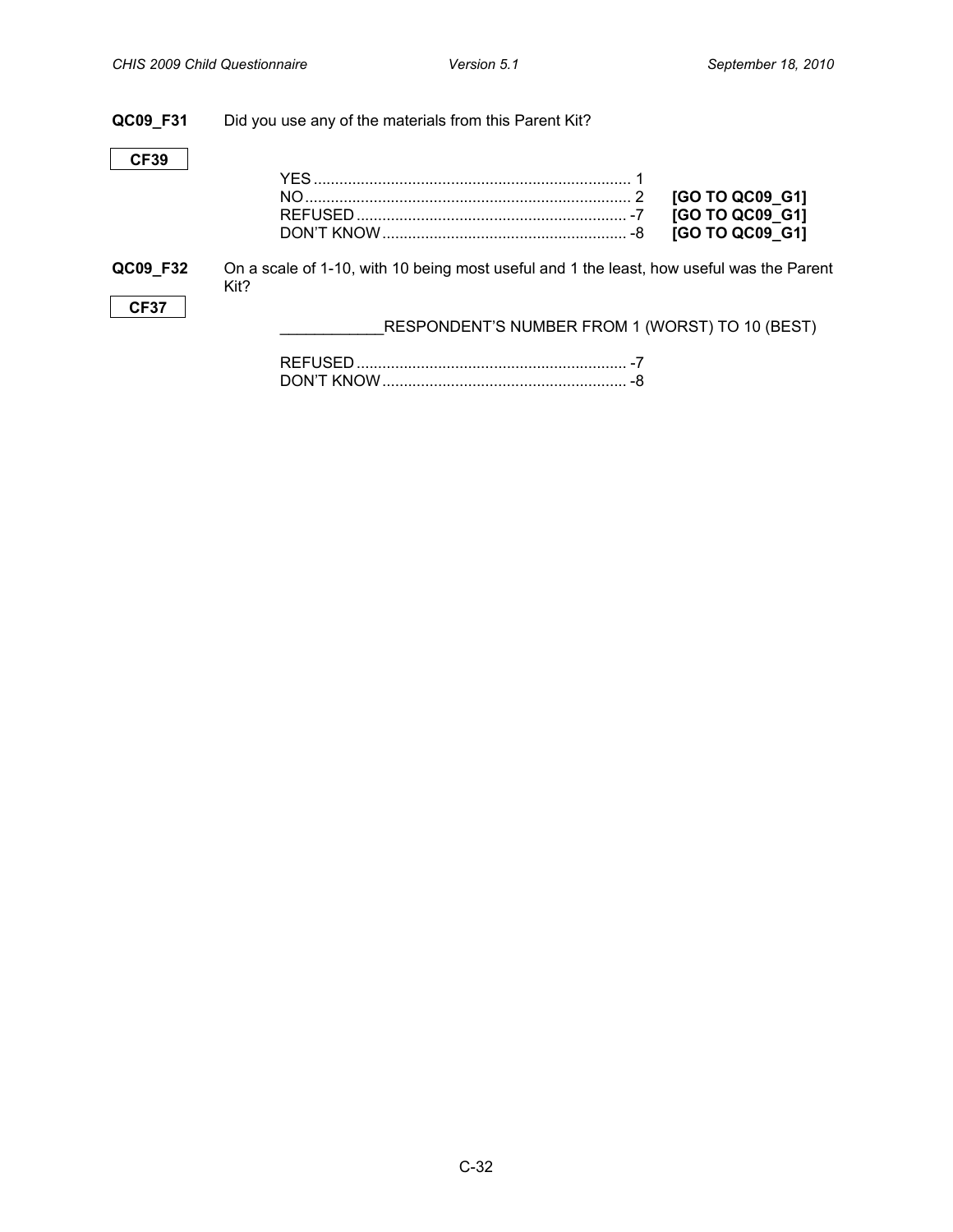<span id="page-32-1"></span><span id="page-32-0"></span>**CHILD CAREER** 

**CG1**

### **Section G – Child Care, Neighborhood Cohesion**

### **PROGRAMMING NOTE QC09\_G1: IF CAGE ≥ 7, DO NOT DISPLAY LAST SENTENCE OF FIRST PARAGRAPH**

**QC09 G1** These next questions are about childcare. By childcare we mean any arrangement where someone other than the parents, legal guardian, or stepparents takes care of (CHILD). {This includes preschool and nursery school, but not kindergarten.}

> Do you currently have any kind of regular childcare arrangements for (CHILD) for 10 hours or more per week?

**QC09\_G2** Altogether, how many hours is (CHILD) in childcare during a typical week? Include all combinations of care arrangements.

```
CG2
```
\_\_\_\_\_ HOURS [SR: 10-168 HRS]

**PROGRAMMING NOTE QC09\_G3: IF QC09\_G2 < 10 (HOURS IN CHILDCARE), GO TO QC09\_G10; ELSE CONTINUE WITH QC09\_G3**

**QC09 G3** During a typical week does (CHILD) receive childcare from...a grandparent or other family member?

**CG3A**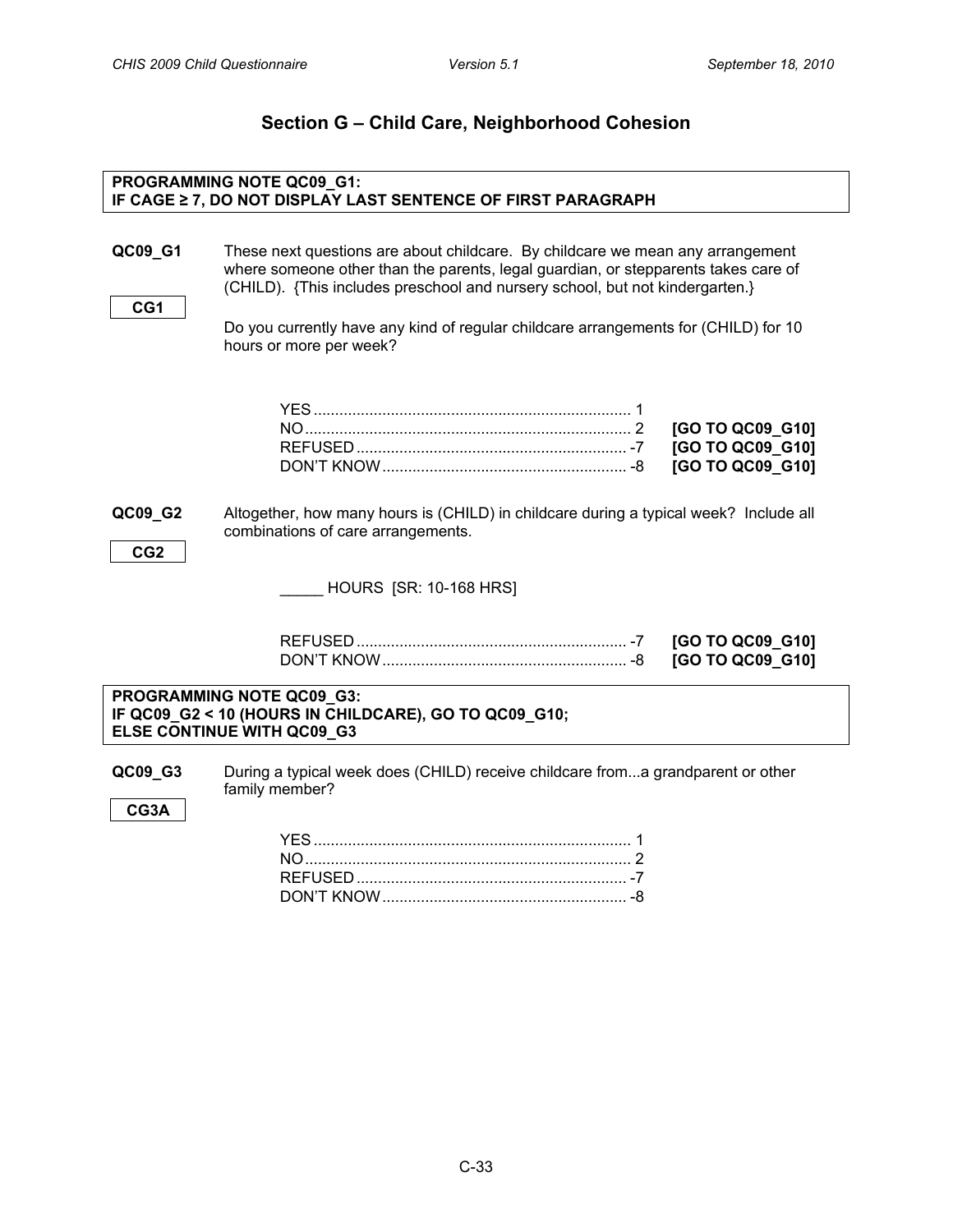| <b>PROGRAMMING NOTE QC09 G4:</b><br>IF CAGE ≥ 7 YEARS, GO TO QC09_G6;<br>ELSE CONTINUE WITH QC09_G4 |                                                                                                       |  |
|-----------------------------------------------------------------------------------------------------|-------------------------------------------------------------------------------------------------------|--|
| QC09_G4                                                                                             | [Does (CHILD) receive childcare from]a Head Start or state preschool program?                         |  |
| CG3B                                                                                                |                                                                                                       |  |
|                                                                                                     |                                                                                                       |  |
| QC09_G5                                                                                             | [Does (CHILD) receive childcare from]some other preschool or nursery school?                          |  |
| CG3C                                                                                                |                                                                                                       |  |
|                                                                                                     |                                                                                                       |  |
| QC09_G6                                                                                             | [Does (CHILD) receive childcare from]a childcare center that is not in someone's<br>home?             |  |
| CG3D                                                                                                |                                                                                                       |  |
| QC09_G7<br>CG3E                                                                                     | [Does (CHILD) receive childcare from]a non-family member who cares for (CHILD) in<br>your home?       |  |
|                                                                                                     |                                                                                                       |  |
| QC09_G8                                                                                             | [Does (CHILD) receive childcare from]a non-family member who cares for (CHILD) in<br>his or her home? |  |
| CG3F                                                                                                |                                                                                                       |  |

DON'T KNOW......................................................... -8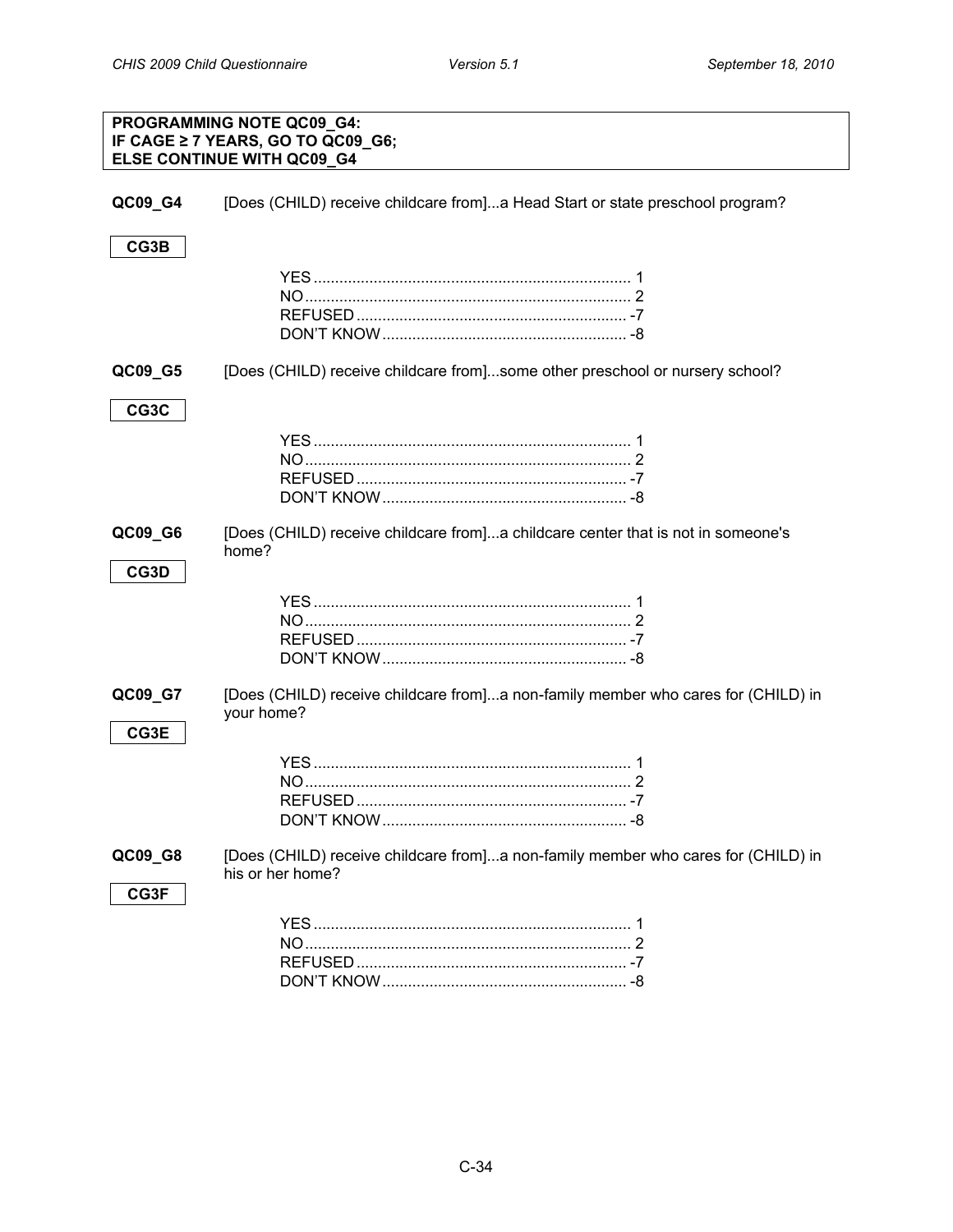| "provider"; | PROGRAMMING NOTE QC09_G9:<br>IF [QC09_G3 OR QC09_G7 = 1 (CHILD RECEIVES CHILDCARE FROM GRANDPARENT OR NON-<br>FAMILY MEMBER IN CHILD'S HOME)] OR IF [QC09_G4 ≠ 1 AND QC09_G5 ≠ 1 AND QC09_G6 ≠ 1<br>AND QC09_G8 ≠ 1 (NOT IN HEAD START, PRESCHOOL PROGRAM, OR IN CARE IN NON-FAMILY<br>MEMBER HOME)], GO TO QC09 G10;<br>ELSE CONTINUE WITH QC09_G9;<br>IF ONLY ONE OF QC09_G4, QC09_G5, QC09_G6, OR QC09_G8 = 1, DISPLAY "Is this" AND<br>ELSE DISPLAY, "Are all of these" AND "providers" |
|-------------|---------------------------------------------------------------------------------------------------------------------------------------------------------------------------------------------------------------------------------------------------------------------------------------------------------------------------------------------------------------------------------------------------------------------------------------------------------------------------------------------|
|             |                                                                                                                                                                                                                                                                                                                                                                                                                                                                                             |
| QC09_G9     | {Is this/Are all of these} child care provider{s} licensed by the state of California?                                                                                                                                                                                                                                                                                                                                                                                                      |
| CG3G        |                                                                                                                                                                                                                                                                                                                                                                                                                                                                                             |
|             |                                                                                                                                                                                                                                                                                                                                                                                                                                                                                             |
|             | SOME LICENSED AND SOME NOT  3                                                                                                                                                                                                                                                                                                                                                                                                                                                               |
|             |                                                                                                                                                                                                                                                                                                                                                                                                                                                                                             |
|             |                                                                                                                                                                                                                                                                                                                                                                                                                                                                                             |
| QC09_G10    | In the past 12 months, was there a time when you could not find childcare when you<br>needed it for (CHILD) for a week or longer?                                                                                                                                                                                                                                                                                                                                                           |
| CG5         |                                                                                                                                                                                                                                                                                                                                                                                                                                                                                             |
|             |                                                                                                                                                                                                                                                                                                                                                                                                                                                                                             |
|             | [GO TO QC09_G12]                                                                                                                                                                                                                                                                                                                                                                                                                                                                            |
|             | [GO TO QC09_G12]                                                                                                                                                                                                                                                                                                                                                                                                                                                                            |
|             | [GO TO QC09 G12]                                                                                                                                                                                                                                                                                                                                                                                                                                                                            |
| QC09_G11    | What is the main reason you were unable to find childcare for (CHILD) at that time?                                                                                                                                                                                                                                                                                                                                                                                                         |
| CG6         |                                                                                                                                                                                                                                                                                                                                                                                                                                                                                             |
|             | [IF NEEDED, SAY: "Main reason is the most important reason."]                                                                                                                                                                                                                                                                                                                                                                                                                               |
|             |                                                                                                                                                                                                                                                                                                                                                                                                                                                                                             |
|             |                                                                                                                                                                                                                                                                                                                                                                                                                                                                                             |
|             | THE HOURS AND LOCATION DIDN'T FIT MY NEEDS 3                                                                                                                                                                                                                                                                                                                                                                                                                                                |
|             | COULDN'T AFFORD THE QUALITY OF CHILDCARE I WANTED 4                                                                                                                                                                                                                                                                                                                                                                                                                                         |
|             | COULDN'T FIND THE QUALITY OF CHILDCARE I WANTED  5                                                                                                                                                                                                                                                                                                                                                                                                                                          |
|             |                                                                                                                                                                                                                                                                                                                                                                                                                                                                                             |
|             |                                                                                                                                                                                                                                                                                                                                                                                                                                                                                             |

DON'T KNOW..........................................................................................-8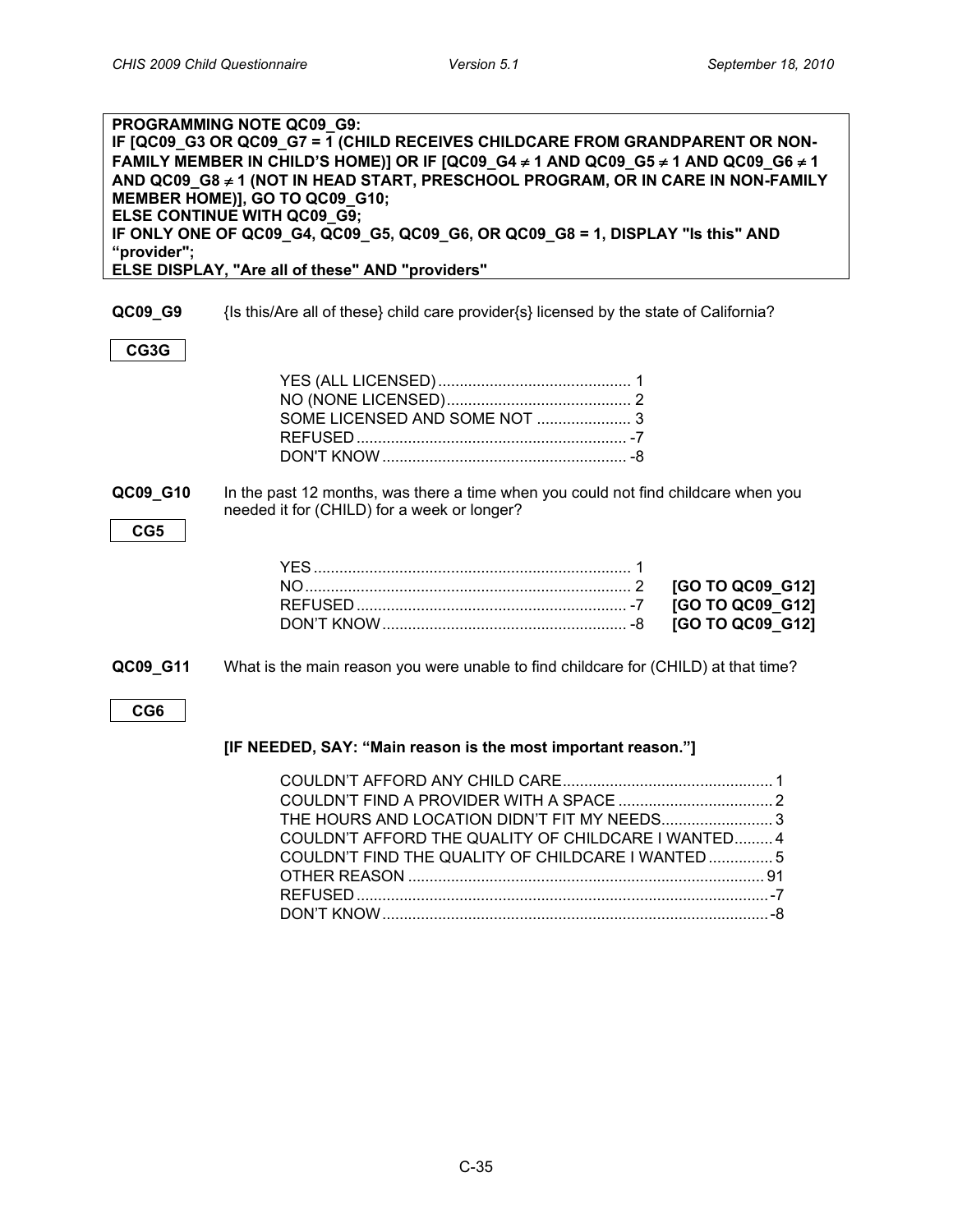#### <span id="page-35-0"></span>**PROGRAMMING NOTE QC09\_G12: IF CHILD-FIRST INTERVIEW AND NO AR OR IF QC09\_G12 THROUGH QC09\_G16 NOT ANSWERED IN ADULT INTERVIEW, CONTINUE WITH QC09\_G12; ELSE SKIP TO QC09\_G17**

#### **QC09\_G12** These next questions are about your neighborhood.

#### **CG39**

Tell me if you strongly agree, agree, disagree or strongly disagree with the following statements:

People in my neighborhood are willing to help each other.

#### **[IF NEEDED, SAY: "Do you strongly agree, agree, disagree, or strongly disagree?"]**

**QC09\_G13** People in my neighborhood do not get along with each other.

#### **CG40**

**[IF NEEDED, SAY: "Do you strongly agree, agree, disagree, or strongly disagree?"]**

**QC09\_G14** People in this neighborhood can be trusted.

#### **CG41**

#### **[IF NEEDED, SAY: "Do you strongly agree, agree, disagree, or strongly disagree?"]**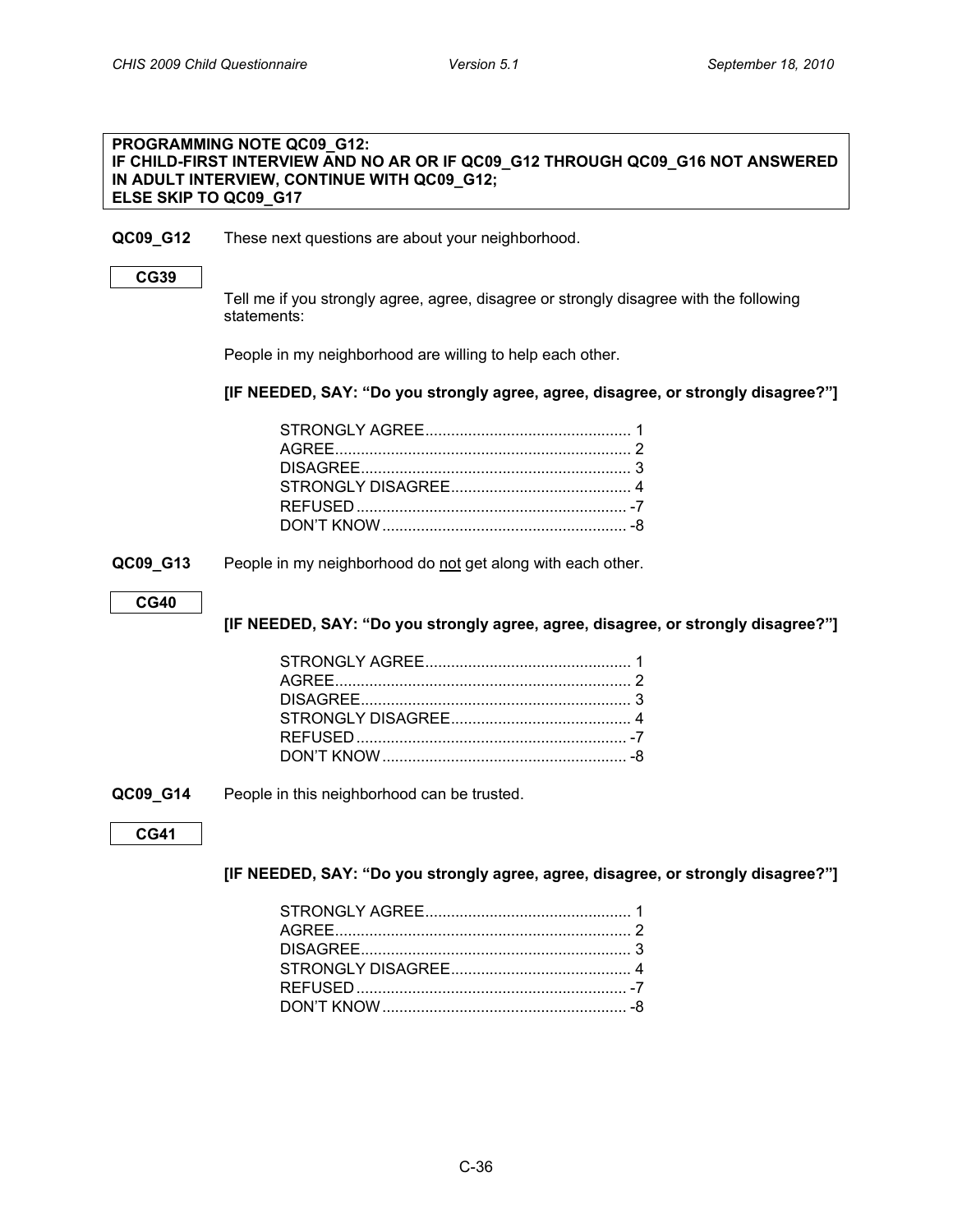**QC09\_G15** You can count on adults in this neighborhood to watch out that children are safe and don't get into trouble.

**CG34**

**[IF NEEDED, SAY: "Do you strongly agree, agree, disagree, or strongly disagree?"]**

<span id="page-36-0"></span>**QC09\_G16** Do you feel safe in your neighborhood all of the time, most of the time, some of the time, or none of the time?

#### **CG42**

#### <span id="page-36-1"></span>**PROGRAMMING NOTE QC09\_G17: IF NOT ANSWERED IN ADULT (AM36) CONTINUE WITH QC09\_G17; ELSE GO TO SECTION H**

**QC09\_G17** In the past 12 months, have you done any volunteer work or community service that you have not been paid for?

#### **CG43**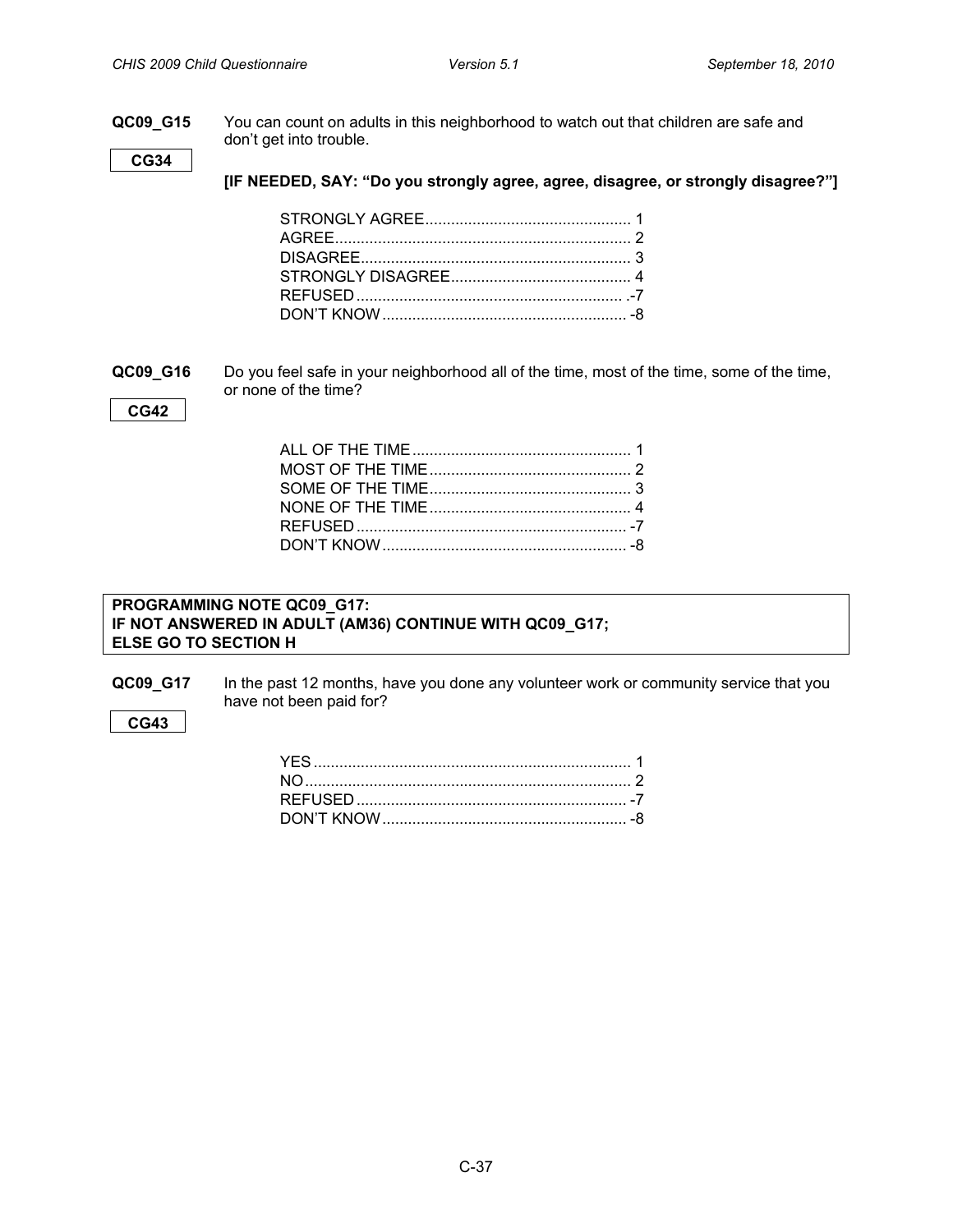### **Section H – Demographics, Part II**

<span id="page-37-1"></span><span id="page-37-0"></span>So we can be sure we have included children of all races and ethnic groups in California, I need to ask a few questions about (CHILD)'s background.

**QC09\_H1** Is (CHILD) Latino or Hispanic?

#### **CH1**

#### **[IF NEEDED, SAY: "Such as Mexican or Central or South American?"]**

**QC09\_H2** And what is {his/her} Latino or Hispanic ancestry or origin? – such as Mexican, Salvadorian, Cuban, Honduran – and if {he/she} has more than one, tell me all of them.

**CH2**

#### **[IF NECESSARY GIVE MORE EXAMPLES] [CODE ALL THAT APPLY]**

| MEXICAN/MEXICAN AMERICAN/CHICANO  1        |  |
|--------------------------------------------|--|
|                                            |  |
|                                            |  |
|                                            |  |
|                                            |  |
|                                            |  |
|                                            |  |
|                                            |  |
|                                            |  |
| SPANISH-AMERICAN (FROM SPAIN) 12           |  |
| OTHER LATINO (SPECIFY: ______________)  91 |  |
|                                            |  |
|                                            |  |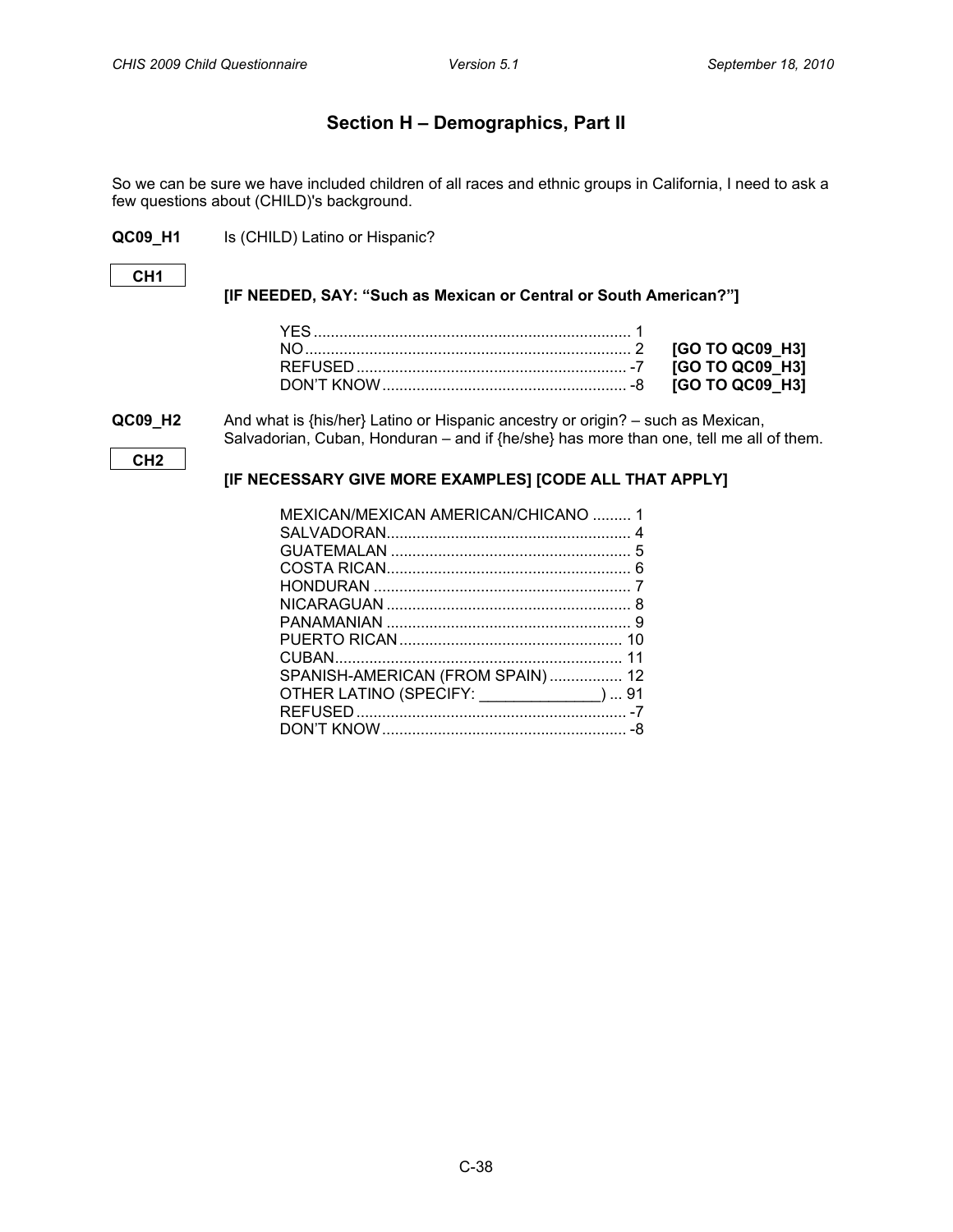### **PROGRAMMING NOTE QC09\_H3:** IF QC09 H1 = 1 (YES-CHILD IS LATINO), DISPLAY, "You said your child is Latino or Hispanic. **Also," IF MORE THAN ONE RACE GIVEN, AFTER ENTERING RESPONSES FOR QC09\_H3, CONTINUE WITH PROGRAMMING NOTE QC09\_H4; ELSE FOLLOW SKIPS AS INDICATED FOR SINGLE RESPONSES QC09\_H3** {You said your child is Latino or Hispanic. Also,} Please tell me which one or more of the

following you would use to describe (CHILD): Would you describe {him/her} as Native Hawaiian, Other Pacific Islander, American Indian, Alaska Native, Asian, Black, African American, or White?

#### **CH3**

#### **[IF R GIVES ANOTHER RESPONSE YOU MUST SPECIFY WHAT IT IS] [CODE ALL THAT APPLY]**

#### **PROGRAMMING NOTE QC09\_H4: IF QC09\_H3 = 4 (AMERICAN INDIAN, ALASKA NATIVE) CONTINUE WITH QC09\_H4; ELSE GO TO PROGRAMMING NOTE QC09\_H8**

**QC09 H4** You said American Indian/Alaska Native, and what is (CHILD)'s tribal heritage? If {he/she} has more than one tribe, tell me all of them.

#### **CH4**

#### **[CODE ALL THAT APPLY]**

| OTHER TRIBE [Ask for spelling] (SPECIFY: _______________)  91 |  |
|---------------------------------------------------------------|--|
|                                                               |  |
|                                                               |  |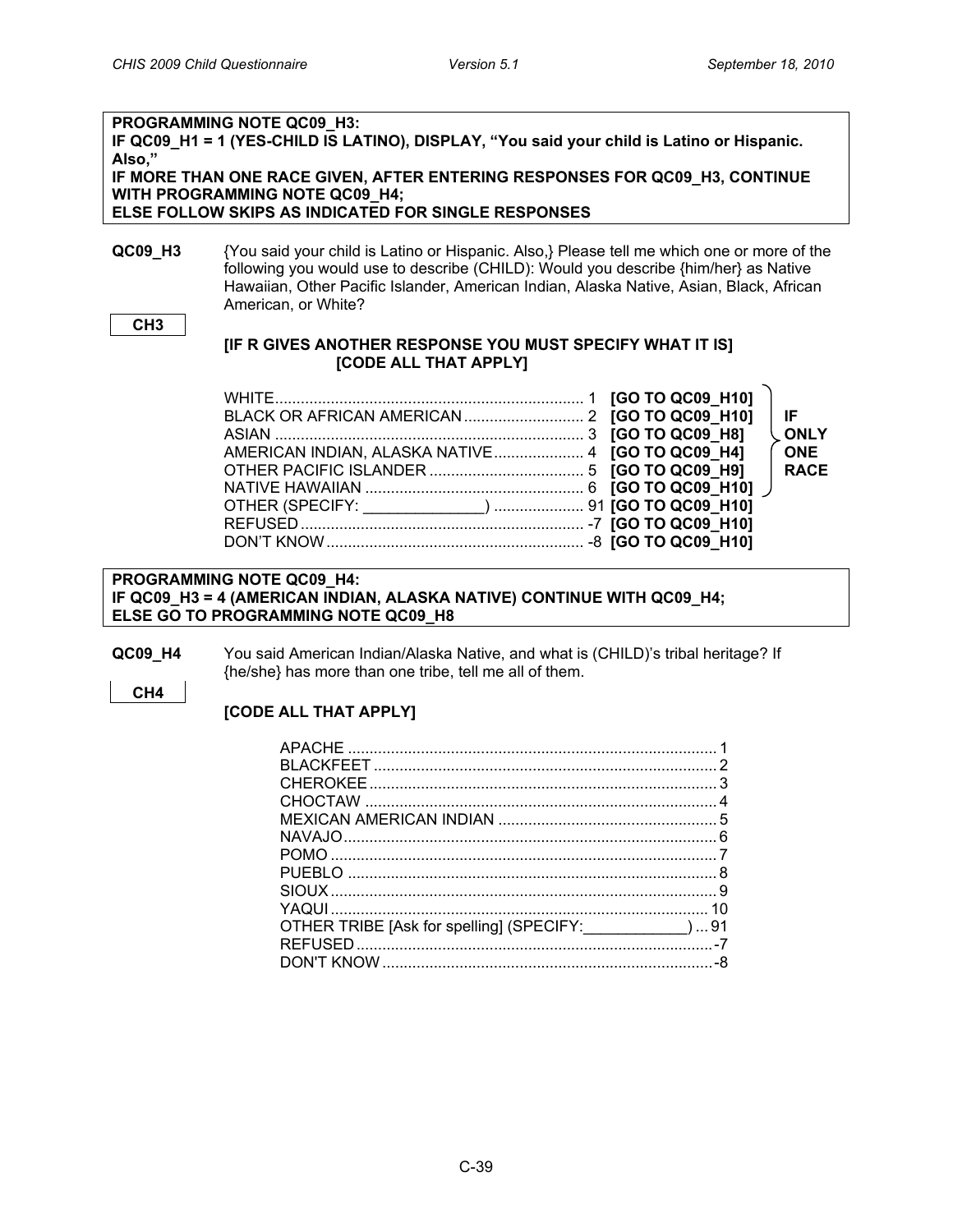### **QC09\_H5** Is (CHILD) an enrolled member in a federally or state recognized tribe?

### **CH5**

### **QC09\_H6** In which Tribe is (CHILD) enrolled?

| ×<br>۰,<br>۰.<br>v |
|--------------------|
|--------------------|

| <b>APACHE</b>                                |
|----------------------------------------------|
|                                              |
|                                              |
| OTHER APACHE (SPECIFY: ________________) 91  |
| <b>BLACKFEET</b>                             |
|                                              |
| <b>CHEROKEE</b>                              |
|                                              |
|                                              |
| OTHER CHEROKEE (SPECIFY: ________________)92 |
| <b>CHOCTAW</b>                               |
|                                              |
|                                              |
| OTHER CHOCTAW (SPECIFY: _______________) 93  |
| <b>NAVAJO</b>                                |
|                                              |
| <b>POMO</b>                                  |
| HOPLAND BAND, HOPLAND RANCHERIA  9           |
|                                              |
|                                              |
| OTHER POMO (SPECIFY: \[\]                    |
| <b>PUEBLO</b>                                |
|                                              |
| YSLETA DEL SUR PUEBLO OF TEXAS 13            |
|                                              |
| OTHER PUEBLO (SPECIFY: _______________)  95  |
| <b>SIOUX</b>                                 |
|                                              |
|                                              |
| OTHER SIOUX (SPECIFY: \[\]                   |
| YAQUI                                        |
| PASCUA YAQUI TRIBE OF ARIZONA 17             |
|                                              |
| OTHER YAQUI (SPECIFY: ________________) 97   |
| <b>OTHER</b>                                 |
|                                              |
|                                              |
|                                              |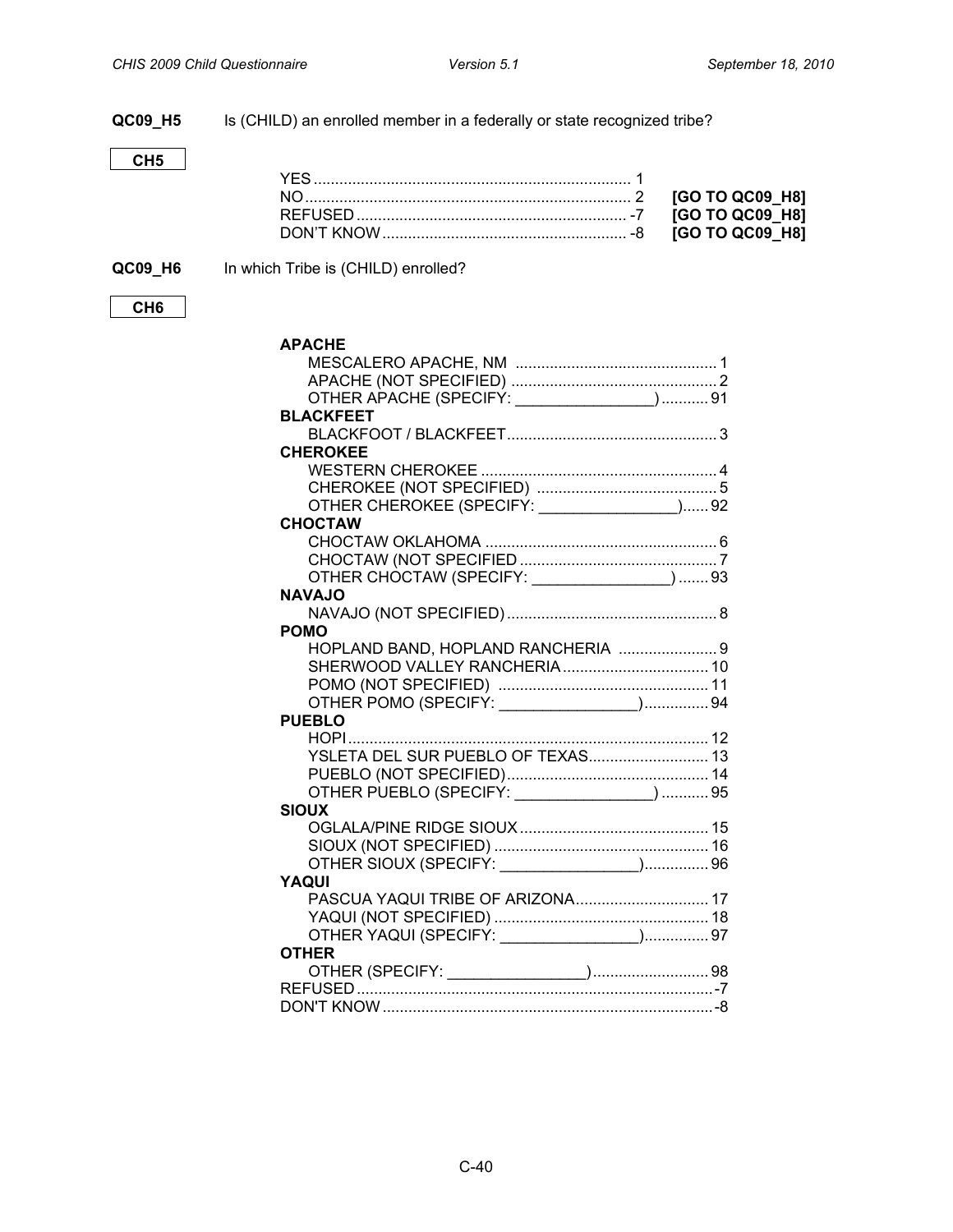#### QC09\_H7 Does (CHILD) get any health care services through the Indian Health Service, a Tribal Health Program, or an Urban Indian clinic?

CH6A

#### PROGRAMMING NOTE QC09\_H8: IF QC09\_H3 = 3 (ASIAN) CONTINUE WITH QC09\_H8; ELSE GO TO PROGRAMMING NOTE QC09\_H9

QC09\_H8 You said Asian, and what specific ethnic group is {he/she}, such as Chinese, Filipino, Vietnamese? If {he/she} is more than one, tell me all of them.

CH<sub>7</sub>

[CODE ALL THAT APPLY]

|                                             | 3  |
|---------------------------------------------|----|
|                                             |    |
|                                             | 5  |
|                                             |    |
|                                             |    |
|                                             | 8  |
|                                             |    |
|                                             |    |
|                                             | 11 |
|                                             |    |
|                                             |    |
|                                             |    |
|                                             |    |
|                                             |    |
|                                             |    |
| OTHER ASIAN (SPECIFY: _________________) 91 |    |
|                                             |    |
|                                             |    |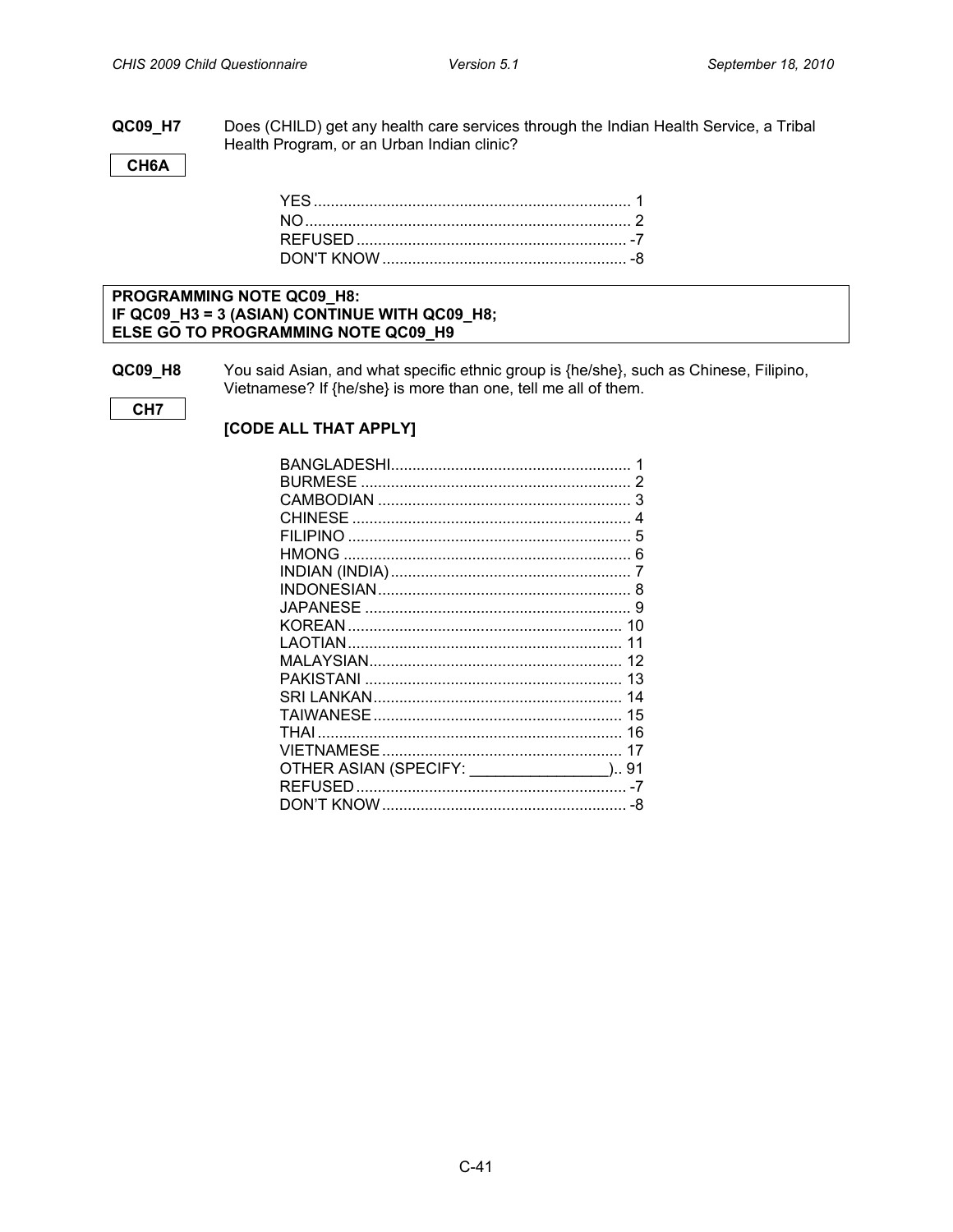#### PROGRAMMING NOTE QC09 H9: IF QC09\_H3 = 5 (PACIFIC ISLANDER) CONTINUE WITH QC09\_H9; ELSE GO TO QC09\_H10

QC09\_H9 You said (CHILD) is Pacific Islander. What specific ethnic group is {he/she}, such as Samoan, Tongan, or Guamanian? If {he/she} is more than one, tell me all of them.

#### CH7A

#### [CODE ALL THAT APPLY]

| OTHER PACIFIC ISLANDER (SPECIFY:____________) 91 |  |
|--------------------------------------------------|--|
|                                                  |  |
|                                                  |  |
|                                                  |  |

#### <span id="page-41-0"></span>PROGRAMMING NOTE QC09 H10: IF MKA = AR AND AI56C  $\neq$  -1 (THIS QUESTION ALREADY ASKED DURING ADULT SURVEY), SKIP TO QC09\_H14; ELSE CONTINUE WITH QC09\_H10

- QC09\_H10 In what country was (CHILD) born?
	- CH<sub>8</sub>

| OTHER (SPECIFY: ______________________)  91 |
|---------------------------------------------|
|                                             |
|                                             |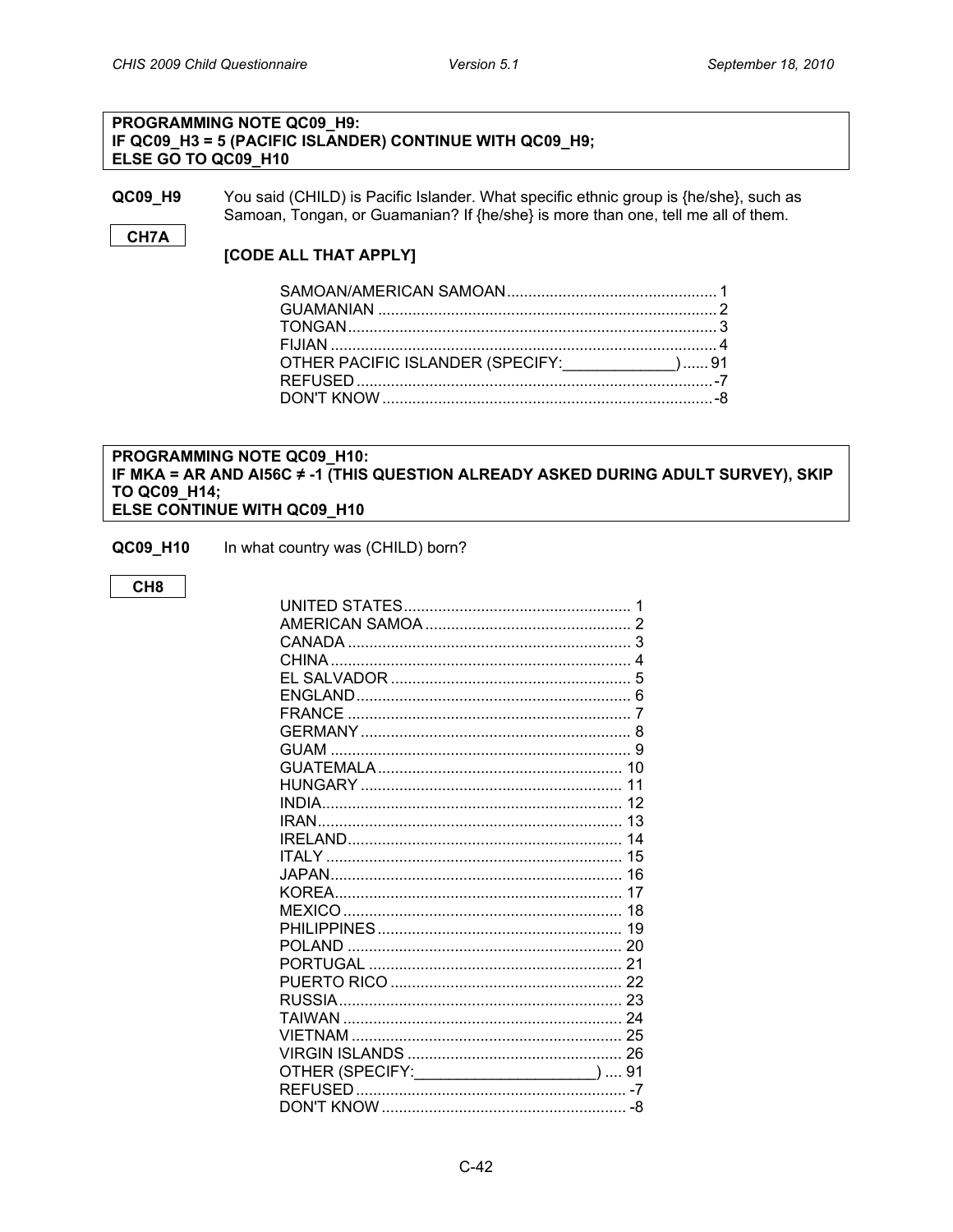<span id="page-42-0"></span>**CITIZENSHIP, IMMIGRATION STATUS, YEARS IN THE US**

| NOTE QC09_H14;    | PROGRAMMING NOTE QC09_H11:<br>IF QC09_H10 = 1, 2, 9, 22, OR 26 (UNITED STATES OR ITS TERRITORIES), GO TO PROGRAMMING<br>ELSE CONTINUE WITH QC09_H11 |
|-------------------|-----------------------------------------------------------------------------------------------------------------------------------------------------|
| QC09_H11          | Is (CHILD) a citizen of the United States?                                                                                                          |
| CH <sub>8</sub> A | [GO TO QC09_H13]                                                                                                                                    |
| QC09_H12          | Is (CHILD) a permanent resident with a green card?                                                                                                  |
| CH <sub>9</sub>   | [IF NEEDED, SAY: "People usually call this a green card but the color can also be<br>pink, blue or white."]                                         |
|                   |                                                                                                                                                     |
| QC09_H13          | About how many years has (CHILD) lived in the United States?                                                                                        |
| <b>CH10</b>       | [FOR LESS THAN A YEAR, ENTER 1 YEAR]                                                                                                                |
|                   | NUMBER OF YEARS {OR}                                                                                                                                |
| CH10YR            |                                                                                                                                                     |
|                   | YEAR FIRST CAME TO LIVE IN U.S.                                                                                                                     |
| <b>CH10FMT</b>    |                                                                                                                                                     |
|                   |                                                                                                                                                     |

DON'T KNOW......................................................... -8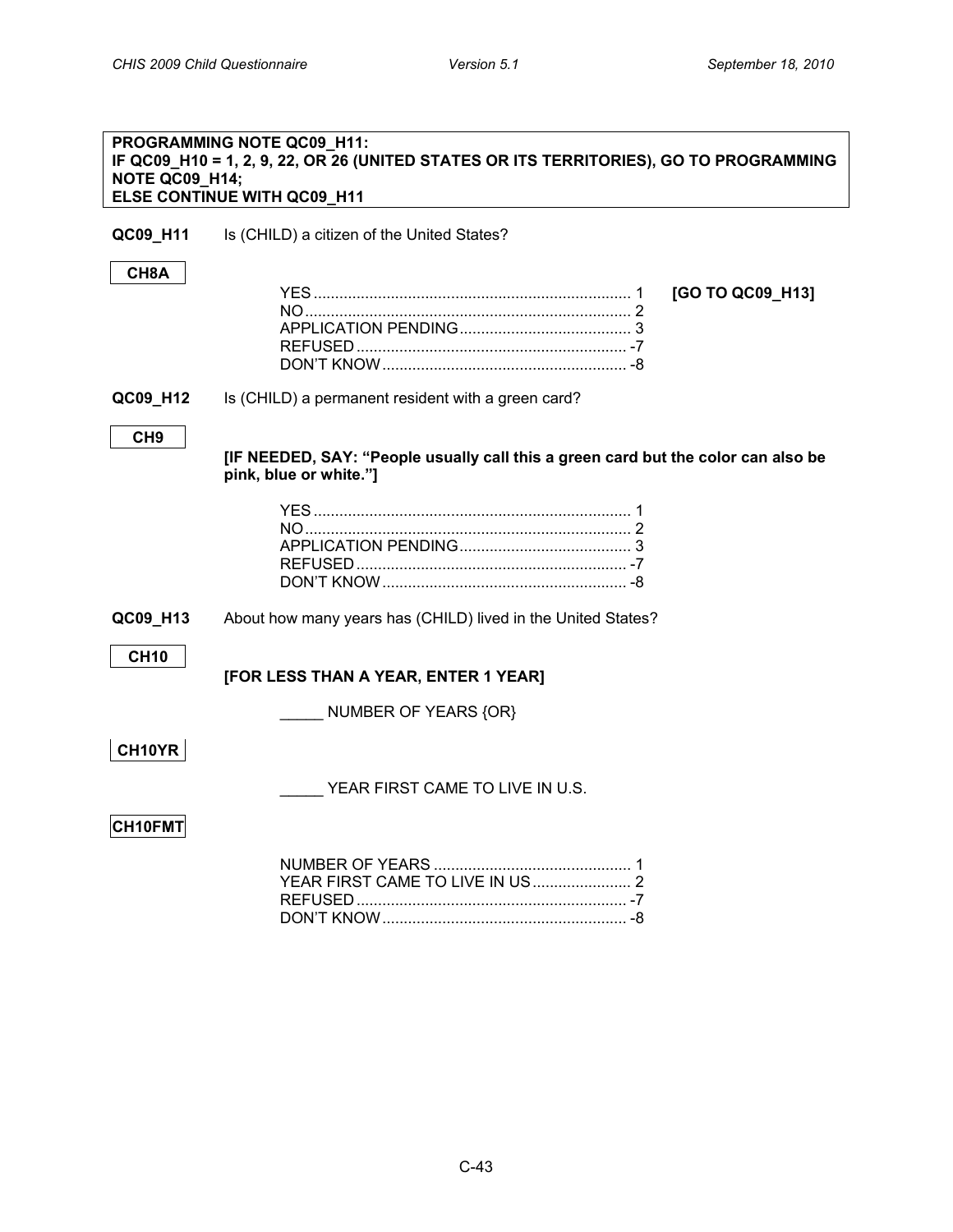#### <span id="page-43-0"></span>**PROGRAMMING NOTE QC09 H14:** IF MKA = MOTHER OF CHILD AND AH33 ≠ -1 (ALREADY ASKED IN ADULT QUESTIONNAIRE) THEN SKIP TO QC09\_H18; ELSE, CONTINUE WITH QC09\_H14 AND DISPLAY "was his mother/was her mother"

In what country {were you/was his mother/was her mother} born? QC09\_H14

**CH11** 

#### [SELECT FROM MOST LIKELY COUNTRIES]

#### [FOR CHILDREN WHO WERE ADOPTED, QUESTION REFERS TO ADOPTIVE **PARENTS]**

| OTHER (SPECIFY: ______________________)  91 |  |
|---------------------------------------------|--|
|                                             |  |
|                                             |  |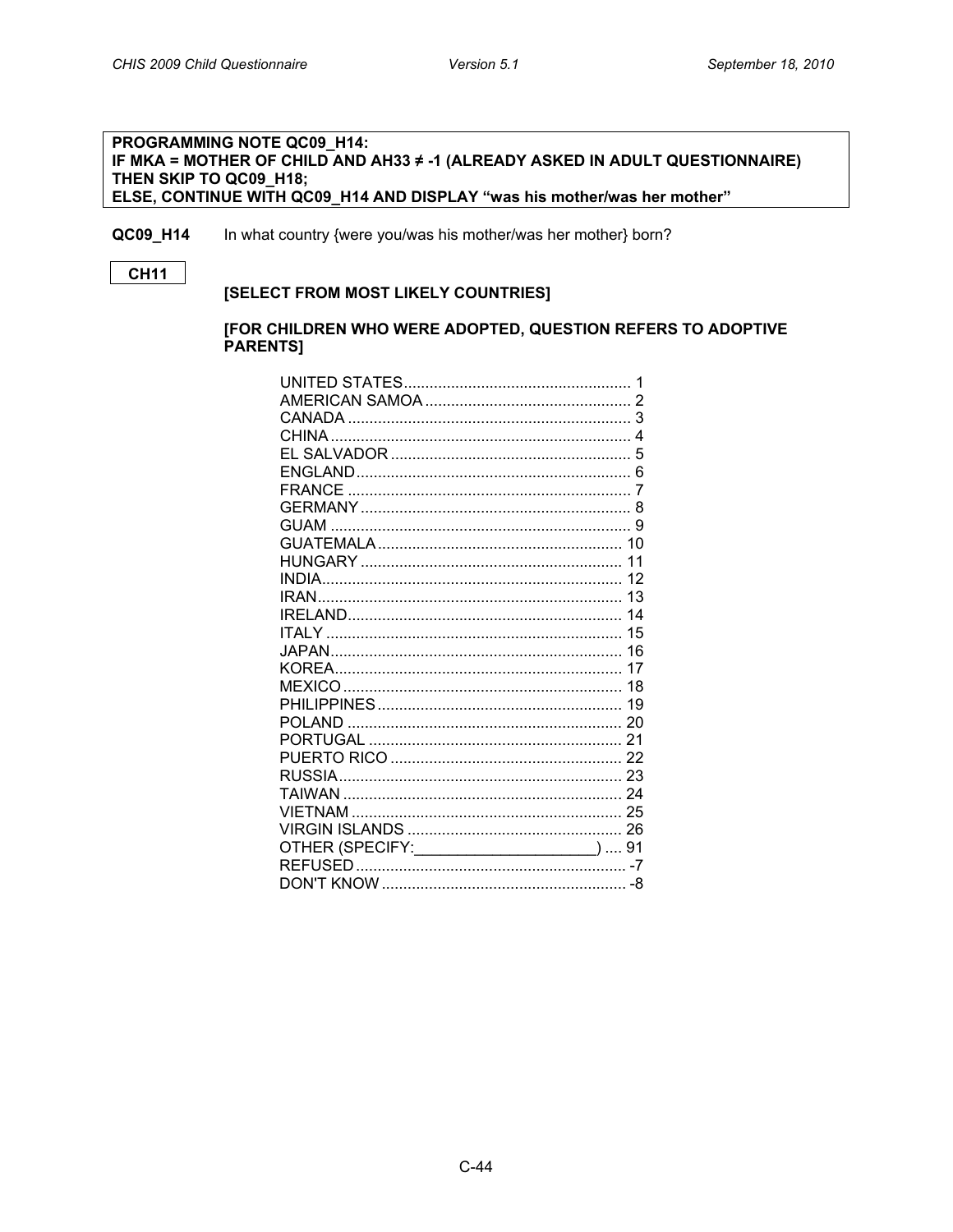<span id="page-44-0"></span>

|                | PROGRAMMING NOTE QC09 H15 AND QC09 H16:<br>IF QC09_H14 = 1, 2, 9, 22, OR 26 (UNITED STATES OR ITS TERRITORIES), GO TO PROGRAMMING |                  |
|----------------|-----------------------------------------------------------------------------------------------------------------------------------|------------------|
| NOTE QC09_H18; |                                                                                                                                   |                  |
|                | ELSE CONTINUE WITH QC09_H15 AND IF RESPONDENT IS MOTHER OF CHILD DISPLAY "Are                                                     |                  |
| you";          |                                                                                                                                   |                  |
|                | ELSE DISPLAY "Is {his/her} mother"                                                                                                |                  |
| QC09_H15       | {Are you/Is {his/her} mother} a citizen of the United States?                                                                     |                  |
| CH11A          |                                                                                                                                   |                  |
|                | [IF R SAYS SHE IS A NATURALIZED CITIZEN, CODE YES]                                                                                |                  |
|                |                                                                                                                                   |                  |
|                |                                                                                                                                   | [GO TO QC09_H17] |
|                |                                                                                                                                   |                  |
|                |                                                                                                                                   |                  |
|                |                                                                                                                                   |                  |
|                |                                                                                                                                   |                  |
| QC09_H16       | {Are you/ls {his/her} mother} a permanent resident with a green card?                                                             |                  |
|                |                                                                                                                                   |                  |
| <b>CH12</b>    |                                                                                                                                   |                  |
|                |                                                                                                                                   |                  |
|                |                                                                                                                                   |                  |
|                |                                                                                                                                   |                  |
|                |                                                                                                                                   |                  |
|                |                                                                                                                                   |                  |
|                | PROGRAMMING NOTE QC09_H17:                                                                                                        |                  |
|                | IF RESPONDENT IS MOTHER OF CHILD, CONTINUE WITH QC09_H17 AND DISPLAY "have you";                                                  |                  |
|                | ELSE CONTINUE WITH QC09_H17 AND DISPLAY "has {his/her} mother"                                                                    |                  |
| QC09_H17       | About how many years {have you/has {his/her} mother} lived in the United States?                                                  |                  |
|                |                                                                                                                                   |                  |
| <b>CH13</b>    |                                                                                                                                   |                  |
|                | NUMBER OF YEARS [HR: 0-AGE] {OR}                                                                                                  |                  |
|                |                                                                                                                                   |                  |
| CH13YR         |                                                                                                                                   |                  |
|                |                                                                                                                                   |                  |
|                | YEAR FIRST CAME TO LIVE IN U.S.                                                                                                   |                  |
| CH13FMT        |                                                                                                                                   |                  |
|                |                                                                                                                                   |                  |
|                |                                                                                                                                   |                  |
|                | YEAR FIRST CAME TO LIVE IN US 2                                                                                                   |                  |
|                |                                                                                                                                   |                  |
|                |                                                                                                                                   |                  |
|                |                                                                                                                                   |                  |
|                |                                                                                                                                   |                  |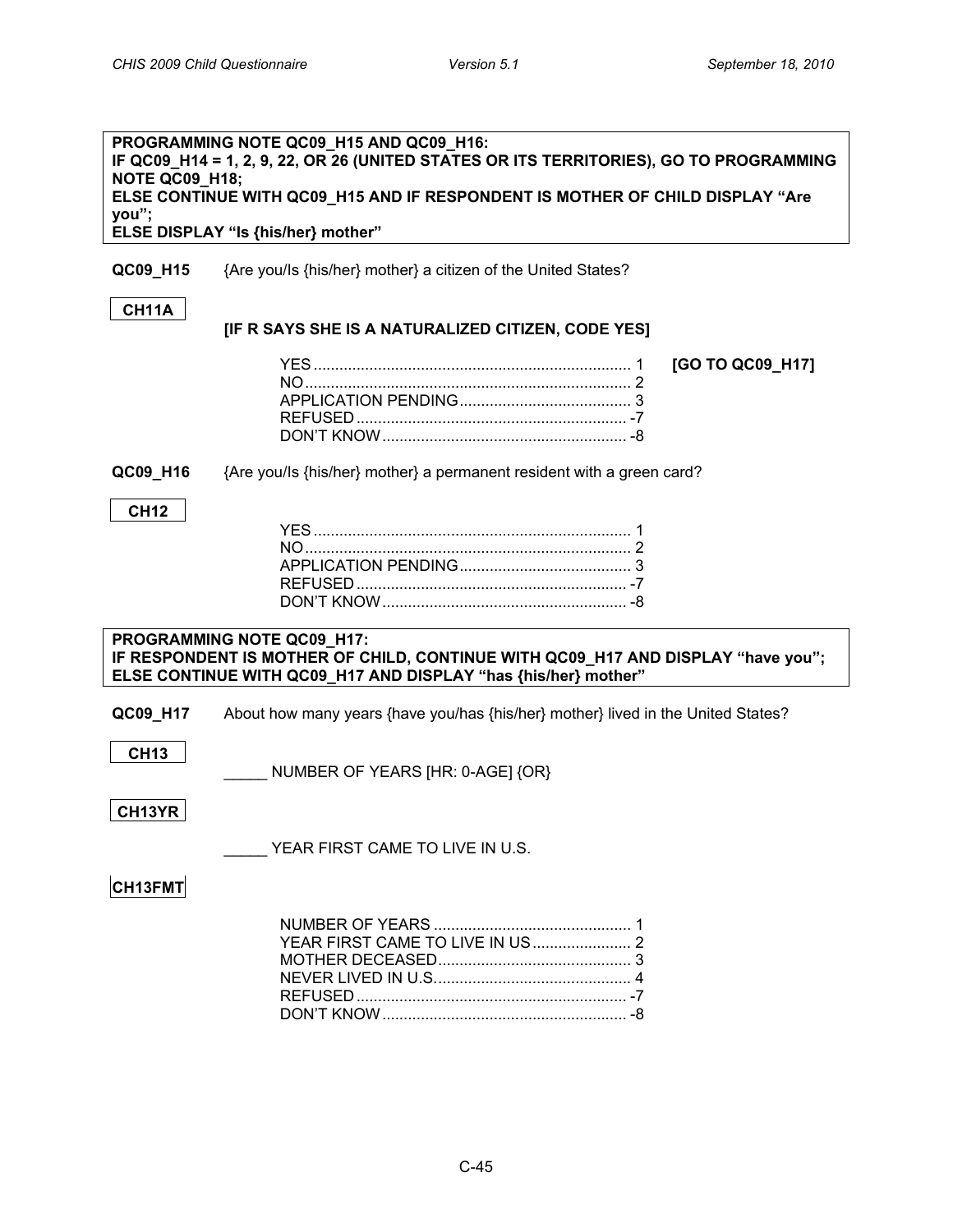#### <span id="page-45-0"></span>PROGRAMMING NOTE QC09\_H18: IF MKA = FATHER OF CHILD AND AH33 ≠ -1 (ALREADY ASKED IN ADULT QUESTIONNAIRE THEN SKIP TO QC09\_H22; ELSE CONTINUE WITH QC09\_H18 AND DISPLAY, "was {his/her} father"

In what country {were you/was his father/was her father} born? QC09\_H18

**CH14** 

#### [SELECT FROM MOST LIKELY COUNTRIES]

#### [FOR CHILDREN WHO WERE ADOPTED, QUESTION REFERS TO ADOPTIVE **PARENTS]**

| OTHER (SPECIFY: _____________________)  91 |  |
|--------------------------------------------|--|
|                                            |  |
|                                            |  |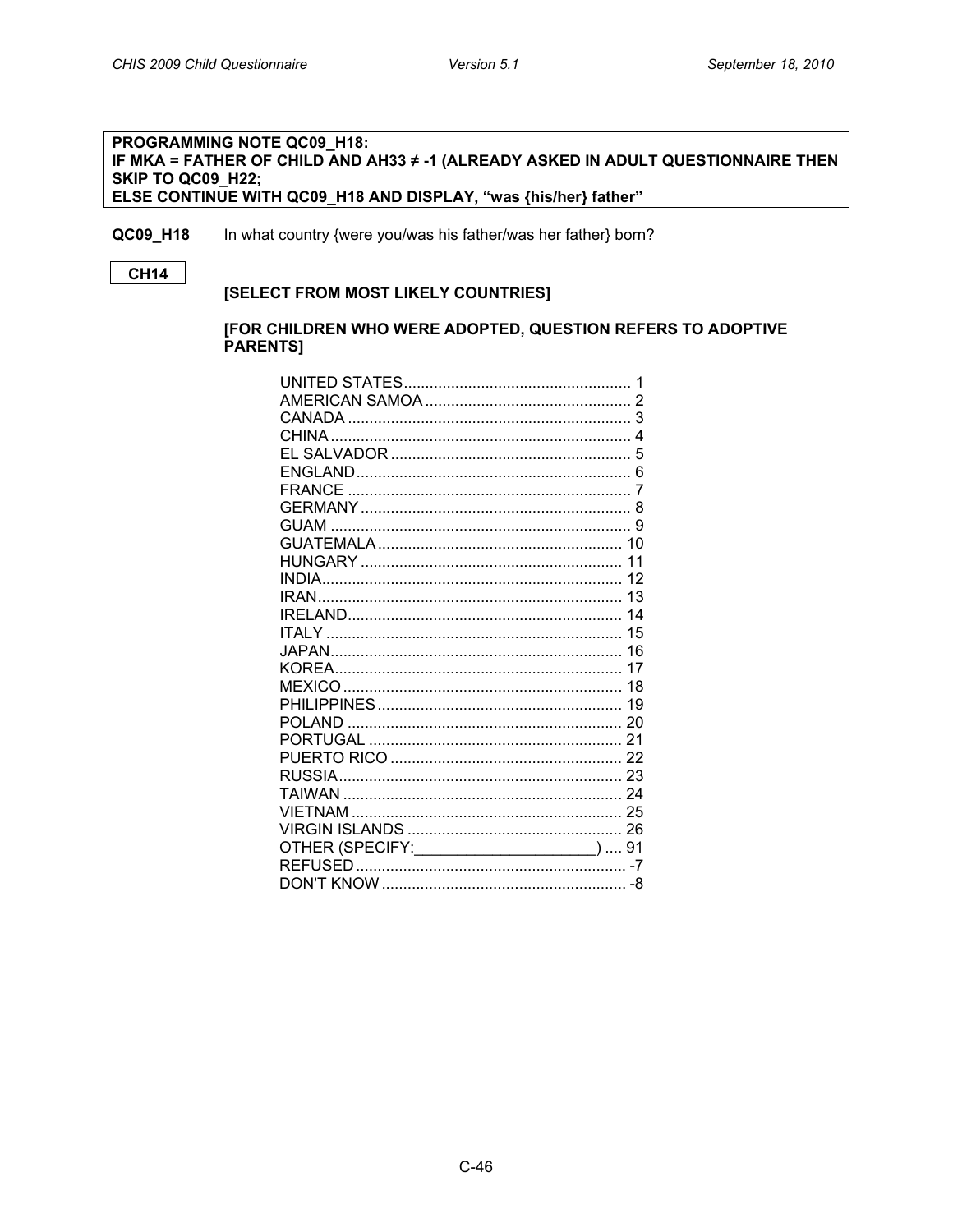<span id="page-46-0"></span>

| <b>NOTE QC09_H22;</b> | PROGRAMMING NOTE QC09_H19 AND QC09_H20:<br>IF QC09_H18 = 1, 2, 9, 22, OR 26 (UNITED STATES OR ITS TERRITORIES), GO TO PROGRAMMING<br>ELSE CONTINUE WITH QC09_H19 AND IF RESPONDENT IS FATHER OF CHILD DISPLAY "Are |
|-----------------------|--------------------------------------------------------------------------------------------------------------------------------------------------------------------------------------------------------------------|
| you";                 |                                                                                                                                                                                                                    |
|                       | ELSE SAY "Is {his/her} father"                                                                                                                                                                                     |
| QC09_H19              | {Are you/Is {his/her} father} a citizen of the United States?                                                                                                                                                      |
| CH14A                 | [IF R SAYS HE IS A NATURALIZED CITIZEN, CODE YES]                                                                                                                                                                  |
|                       | [GO TO PN QC09_H21]                                                                                                                                                                                                |
|                       |                                                                                                                                                                                                                    |
|                       |                                                                                                                                                                                                                    |
|                       |                                                                                                                                                                                                                    |
| QC09_H20              | {Are you/ls {his/her} father} a permanent resident with a green card?                                                                                                                                              |
| <b>CH15</b>           |                                                                                                                                                                                                                    |
|                       |                                                                                                                                                                                                                    |
|                       |                                                                                                                                                                                                                    |
|                       |                                                                                                                                                                                                                    |
|                       |                                                                                                                                                                                                                    |
|                       |                                                                                                                                                                                                                    |
|                       | PROGRAMMING NOTE QC09_H21:                                                                                                                                                                                         |
|                       | IF RESPONDENT IS FATHER OF CHILD, CONTINUE WITH QC09_H21 AND DISPLAY "have you";                                                                                                                                   |
|                       | ELSE, CONTINUE WITH QC09_H21 AND DISPLAY "has {his/her} father"                                                                                                                                                    |
| QC09_H21              | About how many years {have you/has {his/her} father} lived in the United States?                                                                                                                                   |
|                       |                                                                                                                                                                                                                    |
| <b>CH16</b>           | NUMBER OF YEARS [HR: 0-AGE]                                                                                                                                                                                        |
|                       |                                                                                                                                                                                                                    |
|                       | ${OR}$                                                                                                                                                                                                             |
| CH16YR                |                                                                                                                                                                                                                    |
|                       | YEAR FIRST CAME TO LIVE IN U.S.                                                                                                                                                                                    |
| CH16FMT               |                                                                                                                                                                                                                    |
|                       | YEAR FIRST CAME TO LIVE IN U.S.  2                                                                                                                                                                                 |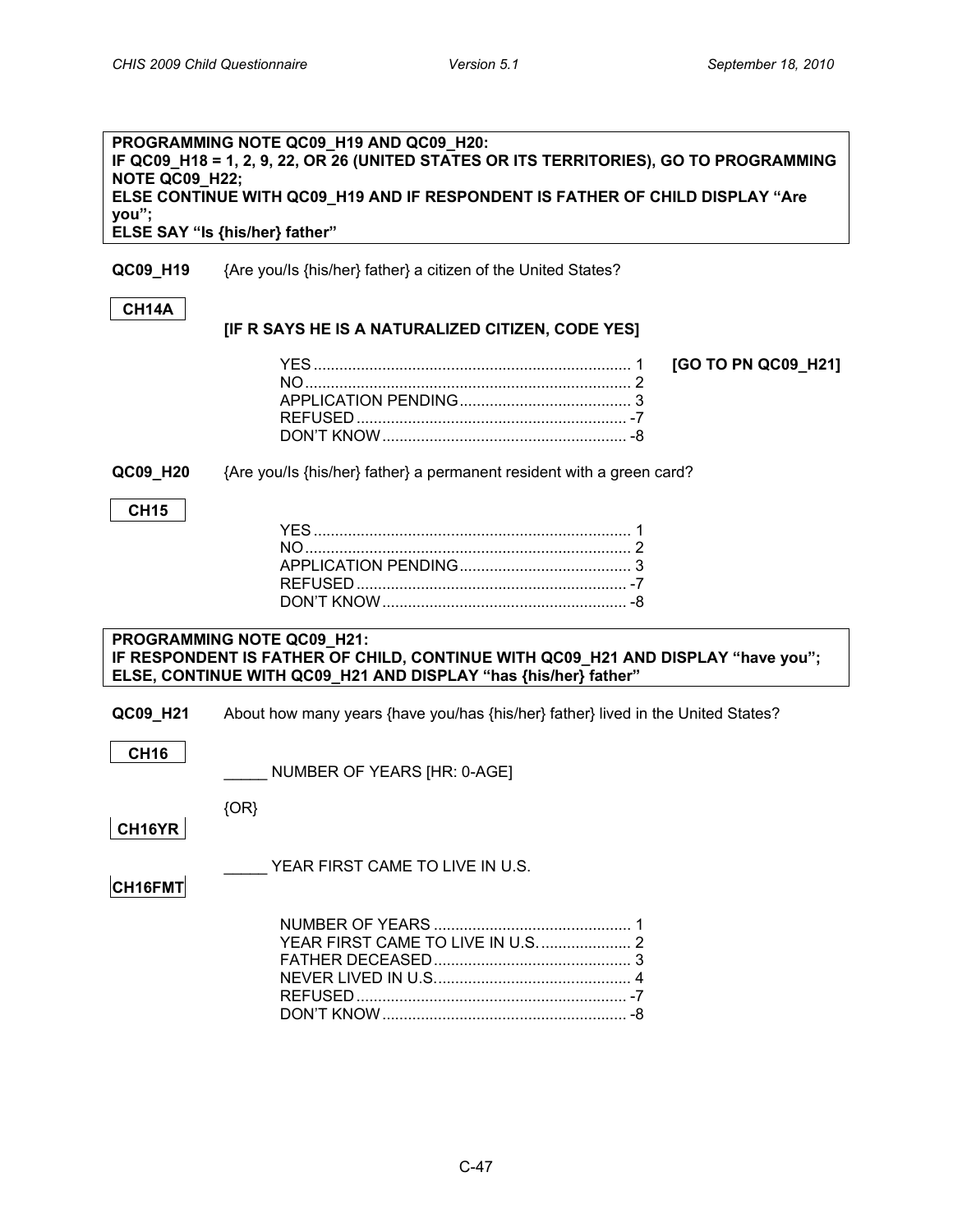<span id="page-47-0"></span>**LANGUAGES SPOKEN AT HOME**

#### **PROGRAMMING NOTE QC09\_H22: IF RESPONDENT IS SAMPLED ADULT, GO TO PROGRAMMING NOTE QC09\_H23; ELSE IF RESPONDENT ≠ ADULT RESPONDENT, CONTINUE WITH QC09\_H22**

**QC09 H22** In general, what languages are spoken in (CHILD)'s home?

### **CH17**

**[PROBE: "Any others?"]**

| OTHER1 (SPECIFY: _______________)  91  |
|----------------------------------------|
| OTHER2 (SPECIFY: ________________)  92 |
|                                        |
|                                        |
|                                        |

#### **PROGRAMMING NOTE QC09\_H23: IF INTERVIEW CONDUCTED IN ENGLISH AND QC09\_H22 > 1 (TWO OR MORE LANGUAGES SPOKEN AT HOME), CONTINUE WITH QC09\_H23 AND DISPLAY "Compared to the language spoken in (CHILD)'s home,"; ELSE IF QC09\_H22 = 1 (ONLY SPEAKS ENGLISH), GO TO PROGRAMMING NOTE QC09\_H24**

**QC09\_H23** {Compared to other languages spoken in (CHILD)'s home,} would you say you speak English....

#### **CH18**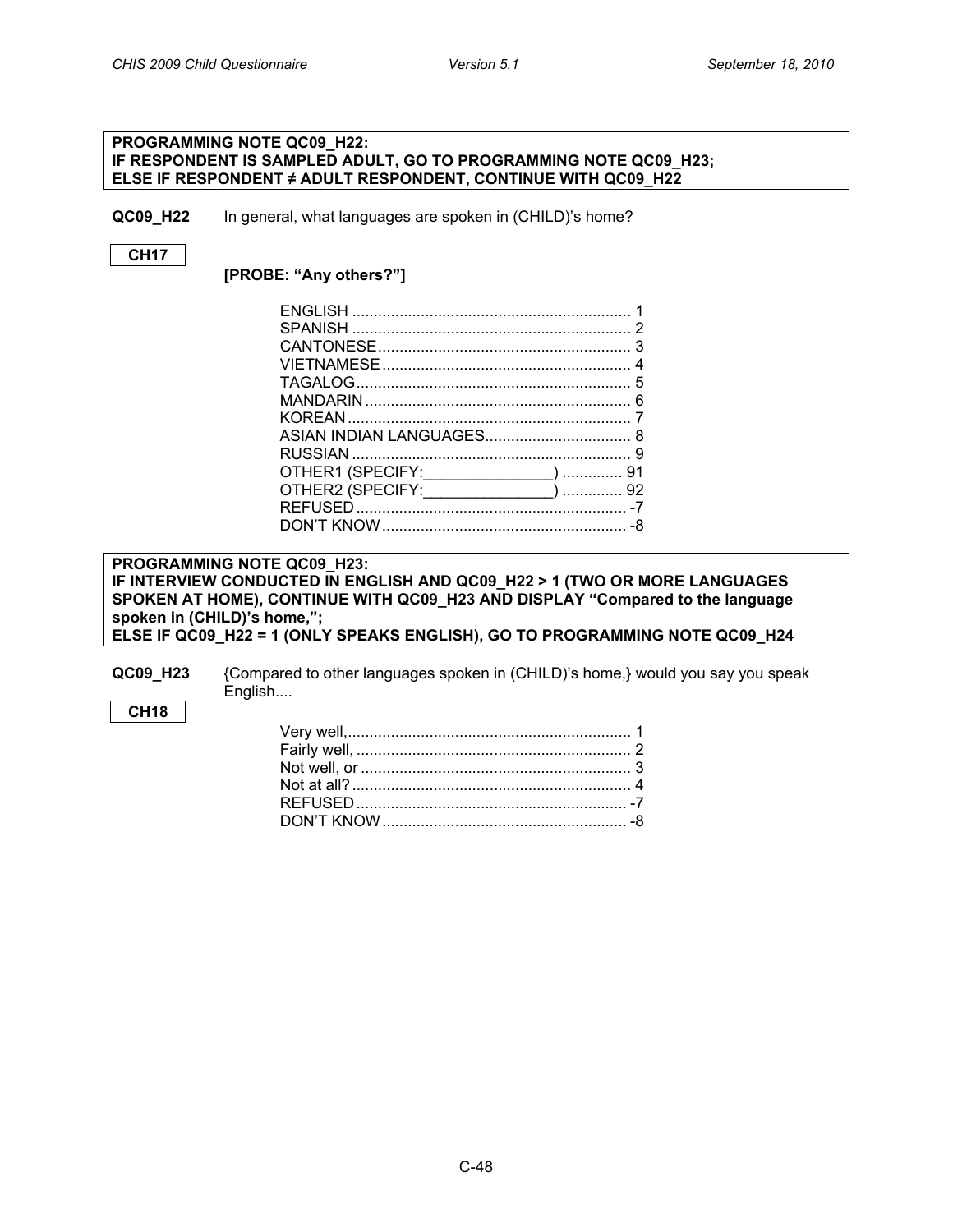#### <span id="page-48-0"></span>PROGRAMMING NOTE QC09\_H24: IF RESPONDENT IS NOT SAMPLED ADULT, CONTINUE WITH QC09\_H24; ELSE GO TO PROGRAMMING NOTE QC09\_H26

QC09\_H24 What is the highest grade of education you have completed and received credit for?

### $CH22$

| <b>GRADE SCHOOL</b>                                 |  |
|-----------------------------------------------------|--|
|                                                     |  |
| $2^{ND}$                                            |  |
|                                                     |  |
|                                                     |  |
|                                                     |  |
|                                                     |  |
|                                                     |  |
|                                                     |  |
| <b>HIGH SCHOOL OR EQUIVALENT</b>                    |  |
|                                                     |  |
|                                                     |  |
|                                                     |  |
|                                                     |  |
| <b>4-YEAR COLLEGE OR UNIVERSITY</b>                 |  |
|                                                     |  |
|                                                     |  |
|                                                     |  |
|                                                     |  |
|                                                     |  |
| <b>GRADUATE OR PROFESSIONAL SCHOOL</b>              |  |
|                                                     |  |
| 2 <sup>ND</sup> YEAR GRAD OR PROF SCHOOL (MA/MS) 19 |  |
|                                                     |  |
| MORE THAN 3 YEARS GRAD OR PROF SCHOOL (PhD) 21      |  |
| <b>2-YEAR JUNIOR OR COMMUNITY COLLEGE</b>           |  |
|                                                     |  |
| $2^{ND}$ YEAR                                       |  |
| <b>VOCATIONAL, BUSINESS, OR TRADE SCHOOL</b>        |  |
|                                                     |  |
|                                                     |  |
|                                                     |  |
|                                                     |  |
|                                                     |  |
| DON'T KNOW.                                         |  |